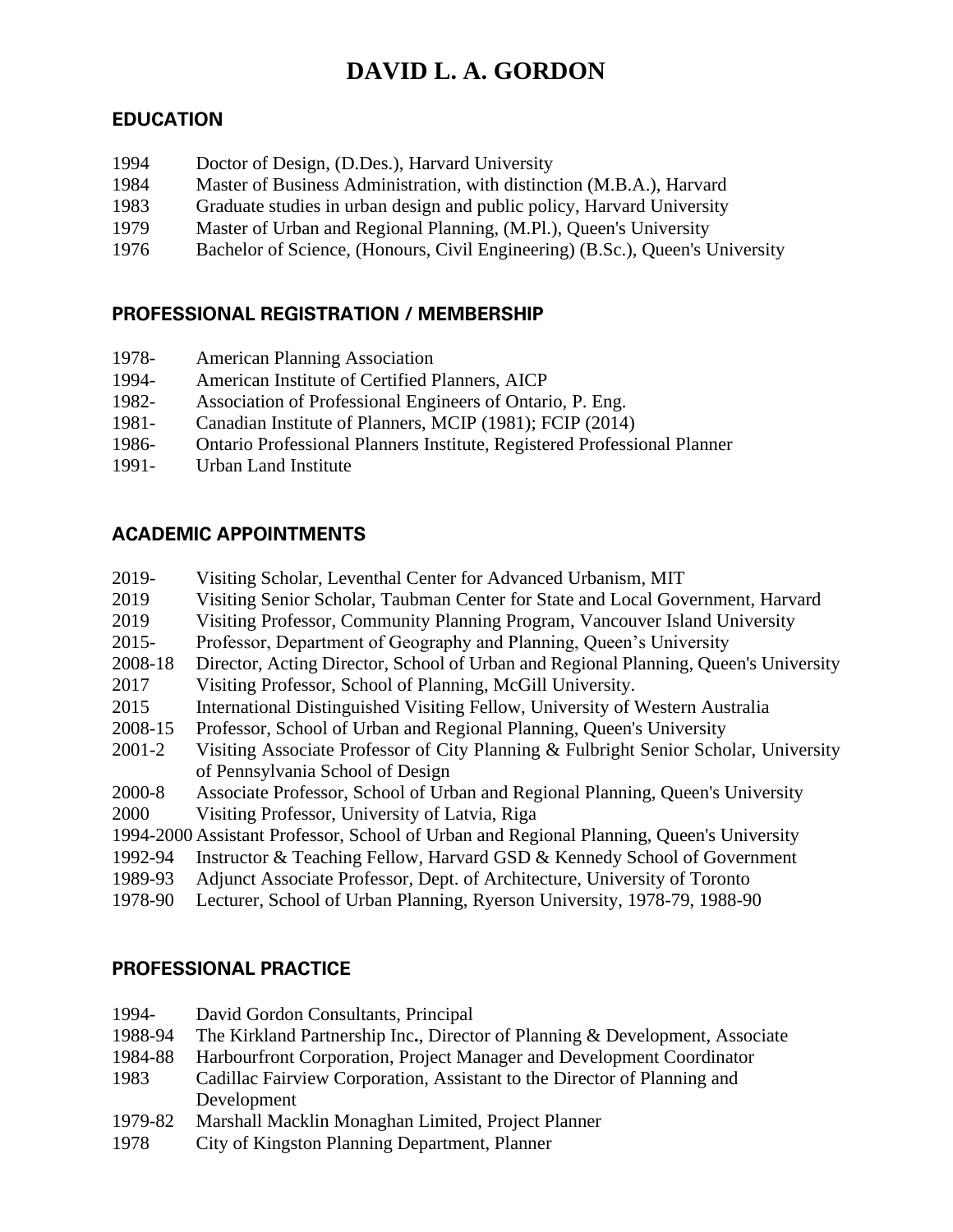#### **AWARDS AND SCHOLARSHIPS**

| 2019    | Council for Canadian Urbanism, Builder Award                                           |
|---------|----------------------------------------------------------------------------------------|
| 2015    | International Distinguished Visiting Fellowship, Institute for Advanced Studies,       |
|         | University of Western Australia                                                        |
| 2015    | Canadian Institute of Planners, National Award for Urban Design for the Queen's        |
|         | Campus Master Plan (with Urban Strategies)                                             |
| 2014    | Fellow, Canadian Institute of Planners                                                 |
| 2014    | Canadian Institute of Planners, National Award for Publications for <i>Planning</i>    |
|         | Canadian Communities (with Gerald Hodge)                                               |
| 2008    | Ontario Professional Planners Institute, Member Service Award                          |
| 2001-2  | Fulbright Senior Fellowship, based at University of Pennsylvania.                      |
| 1994    | Ontario Ministry of Housing, Seaton Design Competition, second prize (with Dunker      |
|         | Assoc. and Jan Gehl)                                                                   |
| 1992    | Canadian Institute of Planners, National Award of Distinction, Don River (with Hough   |
|         | <b>Stansbury Woodland)</b>                                                             |
| 1991-94 | C.M.H.C. Doctoral Fellowship, Harvard Graduate School of Design                        |
| 1991-93 | Harvard Graduate School of Design Doctoral Fellowship                                  |
| 1991    | Canadian Institute of Planners, National Award of Distinction, Ataratiri (with City of |
|         | Toronto)                                                                               |
| 1990    | Ontario Professional Planners Institute Award with City of Toronto                     |
| 1982-84 | Dean's List, Harvard Business School                                                   |
| 1982-84 | C.M.H.C. Scholarship, Harvard Business School                                          |
| 1977    | Tricolor Award, Queen's University, (outstanding contribution to the University)       |
|         |                                                                                        |

# 1976 H. G. Conn Award, Queen's University, (outstanding contribution to the Faculty)

## **PUBLICATIONS AND REPORTS**

| Lifetime summary (count) according to the following categories: |  |
|-----------------------------------------------------------------|--|
|                                                                 |  |
|                                                                 |  |
|                                                                 |  |
|                                                                 |  |
|                                                                 |  |
|                                                                 |  |
|                                                                 |  |
|                                                                 |  |
|                                                                 |  |
|                                                                 |  |
|                                                                 |  |
|                                                                 |  |
|                                                                 |  |
|                                                                 |  |

#### **Books and Monographs** (10):

- 10. *Planning Canadian Communities: An Introduction to the Principles, Practices, and Participants in the 21st Century,7th ed.* Toronto: Nelson, 2021, 475 pp. (with Pam Shaw).
- 9. *Canada: The State of the Federation: Canadian Federalism and Infrastructure, Kingston* ON: McGill-Queen's University Press, 2018; 273 pp. Edited book, with J. Allan, A. Juneau, K. Hanniman and R. Young.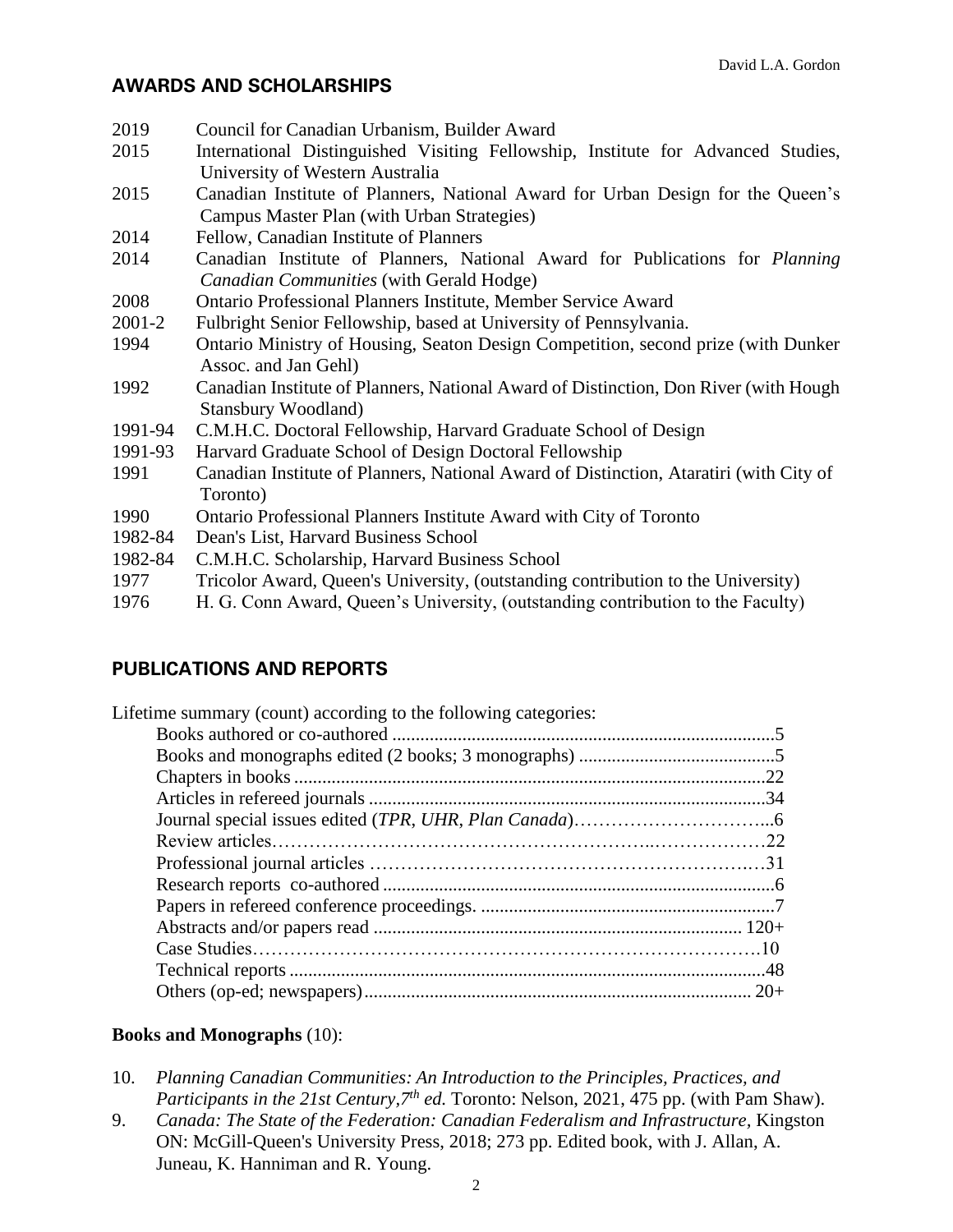- 8. *Town and Crown: An Illustrated History of Canada's Capital*, Ottawa ON: Invenire Press, December 2015; 438 pp. (R).
- 7. *Planning Canadian Communities, 6th ed.* Toronto: Nelson, 2014, 440 pp. (with Gerald Hodge).
- 6. *Global Plans, Local Influences*, Kingston ON: Queen's University Jordan Library, 2011, 34 pp. (ed. exhibition catalogue)
- 5. *Planning Twentieth-Century Capital Cities* (ed.) 302 pp., London: Routledge, 2006, 302 pp. Softcover edition published 2010; Chinese edition 2014. (R).
- 4. *Planning Canadian Communities, 5th ed.* Toronto: Nelson, 2008, 416 pp. (with Gerald Hodge).
- 3. *2001: A Spatial Odyssey*, Ottawa: Canadian Institute of Planners, 2001, 448 pp. + CD-ROM (ed. with J. Andrew).
- 2. *Battery Park City: Politics and Planning on the New York Waterfront*, New York: Routledge / Gordon and Breach, 1997. 155 pp. (R).
- 1. *Directions for New Urban Neighbourhoods: Learning From St. Lawrence*, (ed.) Toronto: Ryerson Polytechnical Institute School of Urban & Regional Planning, 1990. 173 pp.
- $(R)$  = peer reviewed;  $*$  = student or former student co-author

#### **Book Chapters** (22):

- 19. "The Canadian Dream? Growth Trends in Canada's Suburban and Urban Neighbourhoods" Chapter 6 in P.J. Maginn and K. A. Anacker (eds) *Suburbia in the 21st Century: From Dreamscape to Nightmare?* London: Routledge, 2022. pp. 95-111.
- 18. "Community Planning" in: Maggino F. (eds) *Encyclopedia of Quality of Life and Well-Being Research*. Berlin: Springer, Cham (2021). DOI:[10.1007/978-3-319-69909-7\\_472-2](https://doi.org/10.1007/978-3-319-69909-7_472-2)
- 17. "Capital Cities, Ex-Novo" in A.M. Orum (ed.) *The Wiley Blackwell Encyclopedia of Urban and Regional Studies*, New York: Wiley, 2019. <https://doi.org/10.1002/9781118568446.eurs0036>
- 16. "Transport Defines Suburbia" in Alan Berger and Joel Kotkin, (eds.) *Infinite Suburbia,* New York: Princeton Architectural Press, 2017, ch. 2.5, pp. 222-231.
- 15. "The Canadian Infrastructure Report Card" (with C. McNally & W. Ferreira) in Allan, J., D. Gordon, A. Juneau, K. Hanniman and R. Young (eds.). *Canada: The State of the Federation: Canadian Federalism and Infrastructure,* Kingston ON: McGill-Queen's University Press, 2017, pp. 27-44.
- 14. 'Introduction" (with Allan, Juneau, Hanniman & Young) in Allan, J., D. Gordon, A. Juneau, K. Hanniman and R. Young (eds.). *Canada: The State of the Federation: Canadian Federalism and Infrastructure,* Kingston ON: McGill-Queen's University Press, May 2017, pp. 1-17.
- 13. "Politics, Power and Urban Form" in Carola Hein (ed.) *Handbook of Planning History,* London: Routledge, 2017; ch. 23, 299-310.
- 12. "Community Planning" in A.C. Michalos (ed.), *Encyclopedia of Quality of Life and Well-Being Research*, Berlin: Springer Science, 2014, pp. 1078-1080.
- 11. "Ottawa: Lumber town to federal capital" in H. Mayer (ed.) *Im Herzen der Macht? Hauptstädte und ihre Funktion*, 2013. Universität Bern, Geographisches Institut, pp. 237-65.
- 10. "Jacques Gréber e o Plano de 1950 para a Região da Capital Nacional do Canadá" in T. Andresen, M. Fernandes and J. Almeida (eds.) *Jacques Gréber: Urbanist and Garden Designer*, Porto: Serralves Foundation, 2011, pp. 108-33.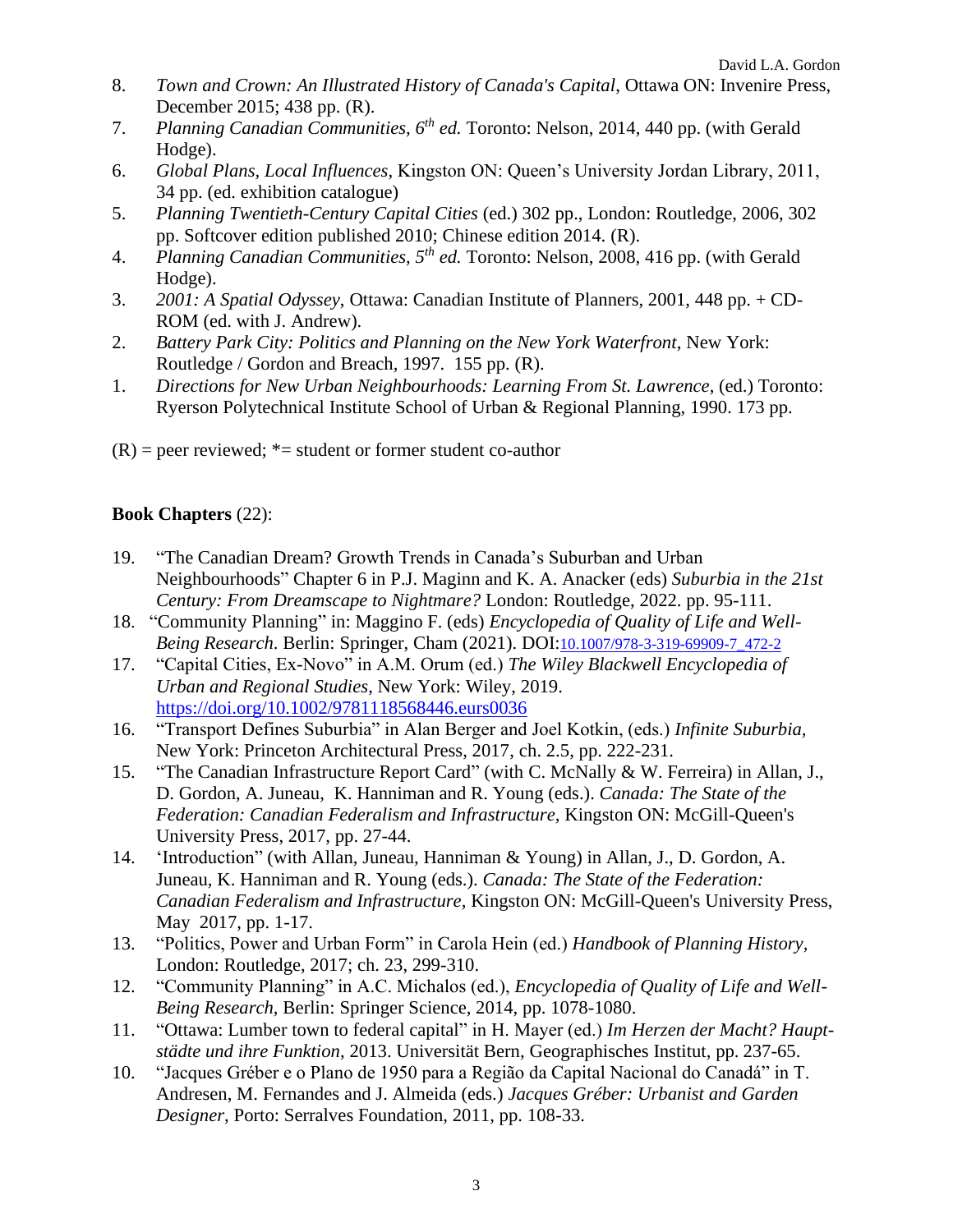- 9. "Plans for the Future of Canada's Capital" in R. Chattopadhyay & G. Paquet (eds.) *The Unimagined Canadian Capital: Challenges for the Federal Capital Region*, Ottawa: Invenire Press, 2011, pp. 109-122.
- 8. "Bridging Mechanisms for the Ottawa-Gatineau Region" (with André Juneau) in R. Chattopadhyay & G. Paquet (eds.) *The Unimagined Canadian Capital: Challenges for the Federal Capital Region*, Ottawa: Invenire Press, 2011, pp. 87-104.
- 7. " Ottawa's Greenbelt Evolves from Urban Separator to Key Ecological Planning Component" in Marco Amati (ed.) *Urban Greenbelts in the 21st Century*, London: Ashgate, 2008, pp. 187-217. (R). (with Richard Scott\*).
- 6. "Unanticipated Benefits: The role of planning in the development of Ottawa region technology industries" in N. Novakowski and R. Tremblay (eds.) *Perspectives on Ottawa's High-tech Sector*, Brussels: Peter Lang, 2007, pp. 91-116 (with Betsy Donald and John Kozuskanich\*) (R).
- 5. "Capital Cities and Culture: Evolution of twentieth-century capital city planning" in Javier Monclús and Manuel Guardia (eds.) *Culture, Urbanism and Planning*, London: Ashgate, 2006, pp. 63-84.
- 4. "Implementing Urban Waterfront Redevelopment," *Remaking the Urban Waterfront*, Washington DC: Urban Land Institute, 2004, pp. 80-99 (R).
- 3. "National Capital Commission" *Oxford Companion to Canadian History*, Toronto: Oxford University Press, 2004.
- 2. "Waterfront Planning," N. J. Smelser and P. B. Bates (eds.) *International Encyclopedia of the Social & Behavioral Sciences*, Oxford UK: Pergamon, 2001, pp. 16837-39 (R).
- 1. "Managing Change on the Urban Edge: Implementing Urban Waterfront Redevelopment in Toronto", in G. Halseth & H. Nicol (eds.) *(Re)Development At The Urban Edge*, University of Waterloo Press, 2000. pp. 175-226 (R).
- 20. " Urban Renewal in the National Capital Region" in Ian Badgley (ed.) *LeBreton Flats Archaeology,* Ottawa: National Capital Commission, forthcoming 2022.
- 21. " Land Plans: Land Use and Building Conditions in LeBreton Flats at the Time of Expropriation." in Ian Badgley (ed.) *LeBreton Flats Archaeology,* Ottawa: National Capital Commission, forthcoming 2022.
- 22. "Canary Wharf's Transformation from 'Planning Disaster' to London's Second Business District", Chapter 12 in J. D. Landis (ed.) *Megaprojects for Megaregions* (with Patricia Warren\*), 22 pp. London: Edward Elgar ,forthcoming 2022.
- 23. "From the City Beautiful to the City Efficient: The transformation of Canada's civic improvement movement 1910-1930", Chapter 2 in *Utopia and Hubris: Classicism in Canada*, (Joan Coutu & David Galbraith eds.) 29 pp. in review at McGill-Queen's University Press.

#### **Refereed Journal Articles** (34):

- 32. "Humphrey Carver and the federal government's post-war revival of Canadian community planning " *Urban History Review*, Vol 46, No. 2, (Oct. 2019), pp. 71-86. (R).
- 31. "Suburban Nation? Estimating the size of Canada's suburban population" (with Mark Janzen\*) *Journal of Architecture and Planning Research*, 30:3 ( 2013) 197-220. (R).
- 30. "Gordon Stephenson and Urban Renewal in Kingston, Ontario" (with Michelle Nicholson\*) *Town Planning Review*, (March 2012) 83:3; pp.337-54 (R).
- 29. "Reflecting on the career of a 'technical man'" (with Jenny Gregory) *Town Planning Review*, (March 2012) 83:3; pp. 397-405 (R).
- 28. "Gordon Stephenson, planner and civic designer" (with Jenny Gregory) *Town Planning Review*, (March 2012) 83:3; pp. 269-78 (R).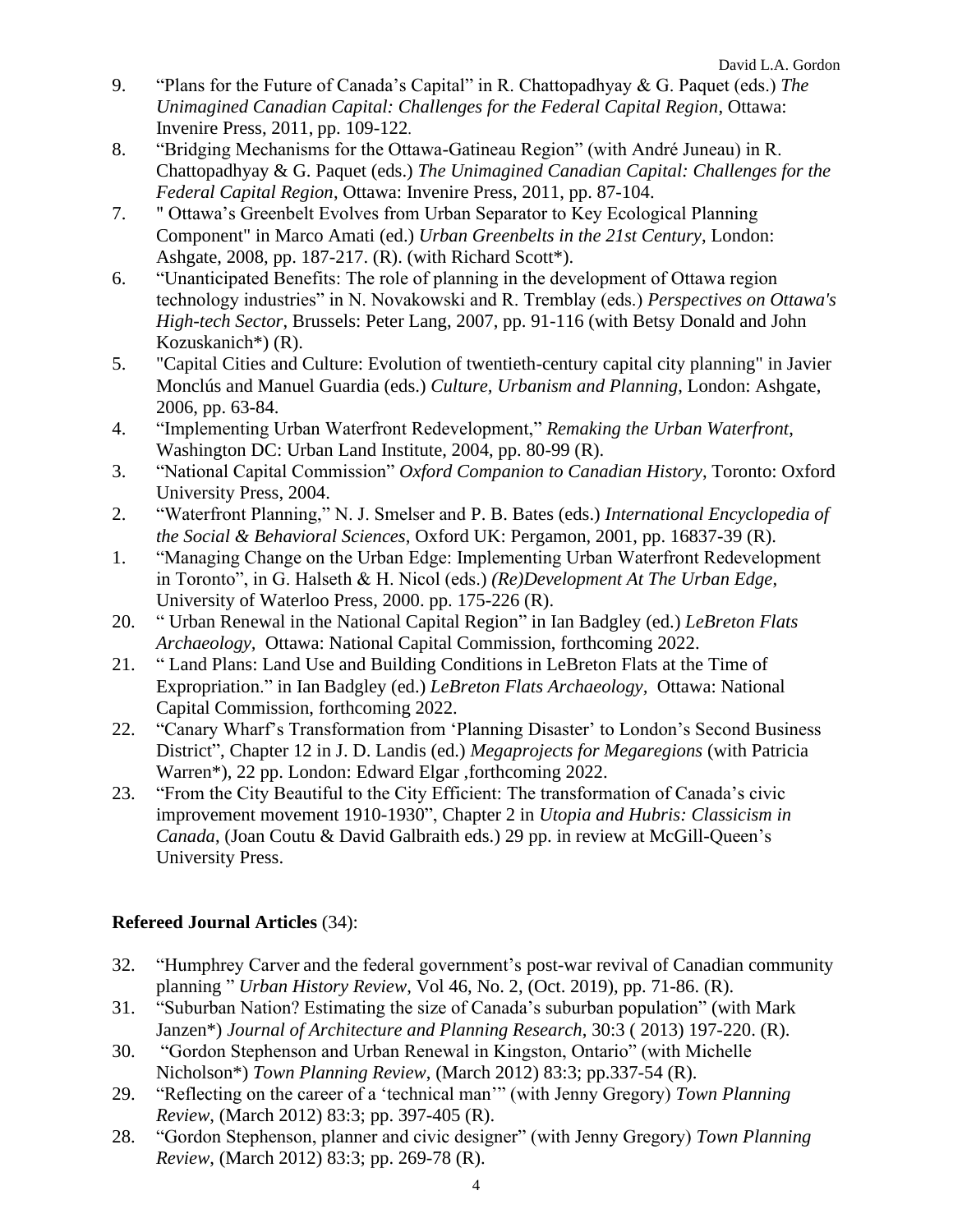- 27. "The *other* author of the 1908 Chicago Plan: Edward H. Bennett", *Planning Perspectives*, Vol. 25, No. 2, (May 2010), pp. 229-241. (R).
- 26. "Implementing Plans for Political Capitals" (with M. Seasons) *Canadian Journal of Urban Research*, Vol. 18, No. 1 (Supplement 2009) pp. 94-117. (R).
- 25. " 'Agitating People's Brains': Noulan Cauchon and the City Scientific in Canada's Capital" *Planning Perspectives*. Vol. 23, No. 3, (July 2008), pp. 349-379. (R).
- 24. "Lost in Translation: A brief comparison of Canadian land use planning terminology" *Plan Canada*, Vol. 46, No. 2, March 2007, pp. 28-31. (with T. Elliott\*). (R).
- 23. "The 1950 *Plan for the National Capital*: An Example of Vision in Planning" *Plan Canada*, Vol. 45, No. 3, pp. 18-21, Autumn 2005. (R).
- 22. "Gross Density and New Urbanism: Comparing conventional and New Urbanist suburbs in Markham, Ontario" *Journal of the American Planning Association*, (with S. Vipond\*) Vol. 71, No. 2, pp. 41-54, Winter 2005. (R).
- 21. "Constructing National Identity: Confederation Square and the National War Memorial in Canada's Capital, 1900-2000" *Journal of Historical Geography*, Vol. 30, No. 4, pp. 618- 642, October 2004, (with B. Osborne) (R).
- 20. "New Urbanism and Smart Growth: Twins separated at birth?" *Places*, Vol. 15, No. 2, pp. 68-71, 2003. (R).
- 19. "Large-scale traditional neighbourhood development and pre-emptive ecosystem planning: The Markham experience, 1989-2001, *Journal of Urban Design*, Vol. 7, No. 2, pp. 321- 340, Winter 2002 (with K. Tamminga, Penn State) (R).
- 18. "Ottawa-Hull and Canberra: Implementation of Capital City Plans" *Canadian Journal of Urban Research*, Volume 13, No. 2, (Winter 2002), pp. 1-16. (R).
- 17. "The Crash and Rebound of Canary Wharf" *Wharton Real Estate Review*, Vol. 6, No. 1, pp. 75-85, 2002. (R).
- 16. "William Lyon Mackenzie King, Town Planning Advocate," *Planning Perspectives*, Vol. 17 (2) 97-122, 2002. (R).
- 15. "Frederick G. Todd and the Origins of the Park System in Canada's Capital" *Journal of Planning History*, Vol. 1, No.1 (March 2002), pp. 29-57.
- 14. "From Noblesse Oblige to Nationalism: Elite involvement in planning Canada's capital," *Journal of Urban History*, Vol. 28. No. 1, November 2001, pp. 3-34. (R).
- 13. "The Resurrection of Canary Wharf," *Planning Theory & Practice*, Vol. 2, No. 2, (2001) pp. 149-168. (R).
- 12. "Weaving a modern plan for Canada's capital: Jacques Gréber and the 1950 plan for the National Capital Region" *Urban History Review*, Vol. 29, No. 2, Spring 2001, pp. 43-61. (R).
- 11. "Jacques Gréber, Urbaniste et Architecte" *Urban History Review*, Vol. 29, No. 2, Spring 2001 pp. 3-6, (with Isabelle Gournay, U. Maryland) (R).
- 10. "Hexagonal Planning In Theory and Practice," *Journal of Urban Design*, (with E. Ben-Joseph, MIT) Vol. 5, No. 3, pp. 237-265, December 2000 (R).
- 9. "Implementing urban waterfront redevelopment in an historic context: a case study of the Boston Naval Shipyard," *Ocean and Coastal Management*, Vol. 42, Dec 1999, pp. 909-931 (R).
- 8. "Introducing a City Beautiful Plan for Canada's Capital: Edward Bennett's 1914 speech to the Canadian Club," *Planning History Studies*, Vol. 12, No. 1-2, pp. 13-51. December 1998 (R).
- 7. "Canary Wharf & Battery Park City: Implementation Lessons for the New Millennium," *Rising East*, Vol. 2, No. 2, pp. 160-188, 1998. (R).
- 6. "A City Beautiful Plan For Canada's Capital: Edward Bennett and the 1915 Plan for Ottawa and Hull," *Planning Perspectives*, Vol. 13 (1998) pp. 275-300 (R).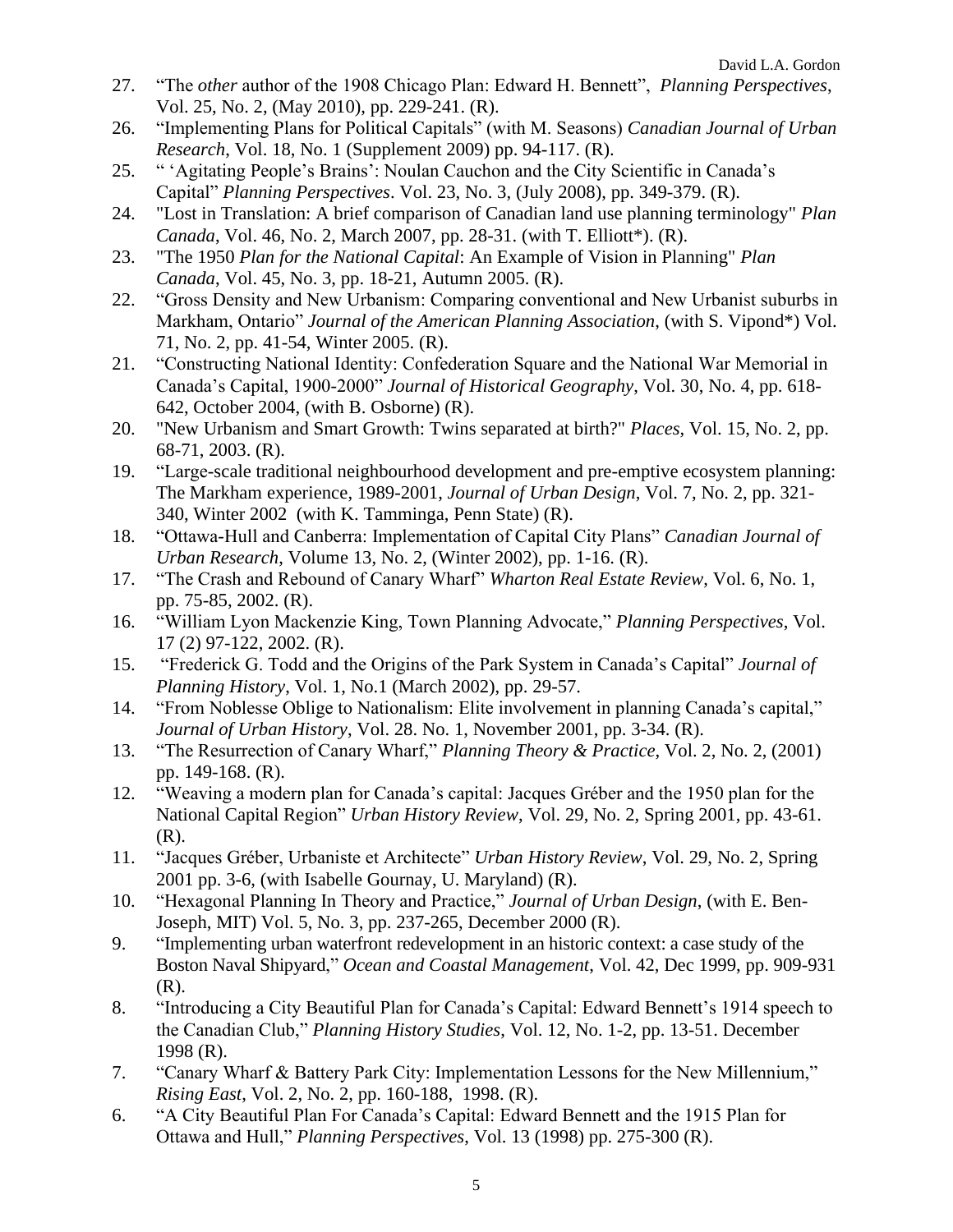- 5. "Financing Urban Waterfront Redevelopment," *Journal of the American Planning Association*, Vol. 63, No. 2, pp. 244-265, Spring 1997 (R).
- 4. "Managing The Changing Political Environment In Urban Waterfront Redevelopment," *Urban Studies*, Vol. 34, No. 1, pp. 61-83, January 1997 (R).
- 3. "Planning, Design & Managing Change in Urban Waterfront Redevelopment," *Town Planning Review* (UK), Vol. 67, No. 3, pp. 261-290. July 1996 (R).
- 2. "Architecture: How Not to Build a City -Implementation at Battery Park City," *Landscape and Urban Planning*, Vol. 26, No. 1, pp. 35 -54. November 1993 (R).
- 1. "Interim Hypotheses on Mixed Use Waterfront Developments," (with G. Baird) *Recreation Research Review*, Volume 14, No. 2. pp. 39 -42. 1989 (R).
- 33. "Building 'Canada's Model Town:' Oromocto NB, 1950-1969", submitted to the *Journal of the Society for the Study of Architecture in Canada*, 28 pp. in revision for 2022 issue.
- 34. "Rhiwbina Garden Village: A Model for Age-Friendly Planning?" (with Lucy Benbow and Maxx Hartt) submitted to *Town Planning Review*; in revision.

#### **Research Reports (6):**

- ["Suburban Growth in Canada's Mid-sized Cities"](http://www.canadianurbanism.ca/canu-working-paper-3-growth-in-canadian-midsized-cities/) Council for Canadian Urbanism Working Paper #3, May 2019, 50 pp. (with Chris Willms<sup>\*</sup> and Shuhong Lin<sup>\*</sup>)
- ["The Future of the Suburbs: Policy Challenges and Opportunities in Canada"](https://www.policyschool.ca/wp-content/uploads/2018/08/Canadas-Suburbs.pdf) *Calgary SPP Briefing Paper*, Vol. 11:23, August 2018. 5 pp.
- *Still Suburban? [Growth in Canadian Suburbs 2006-2016](http://www.canadiansuburbs.ca/files/Still_Suburban_Monograph_2016.pdf)*, Council for Canadian Urbanism Working Paper #2, August 2018, 91 pp. (with Lyra Hindrichs\* and Chris Willms\*)
- *[Suburban Growth and Downtown Decline in Ontario's Mid-Sized Cities](https://www.evergreen.ca/downloads/pdfs/2017/06_MSC_RC_Gordon.pdf)*, Toronto: Evergreen Canada, Mid-Sized Cities Research Series. May 2017, 9 pp.
- ["Estimating the Size of Australia's Suburban Population"](https://resources.patrec.org/publications/perspectives/SuburbanPopulation2015.pdf) *PATREC Perspectives.* October 2015 (with P. Maginn and S. Biermann) 4 pp.
- *[Suburban Nation: Population Growth in Canadian Suburbs, 2006-2011](http://www.canadianurbanism.ca/wp-content/uploads/2014/07/CanU%20WP1%20Suburban%20Nation%202006-2011%20Text%20and%20Atlas%20comp.pdf)*, Council for Canadian Urbanism Working Paper #1, July 2014, 67 pp. (with Isaac Shirokoff\*) (R).

#### **Papers in Refereed Conference Proceedings (7)**

- 7. "Evaluating the Impact of the Community Planning Association of Canada in the Post-War Revival of Canadian Planning" (with Miranda Virginillo\*), International Planning History Society Conference, TU Delft, July 2022.
- 6. "Cross National Transfer of Capital City Planning Ideas in the Twentieth Century" plenary presentation, International Planning History Society Conference, New Delhi, India, December 10-14, 2006.
- 5. "Twentieth-Century Capital City Planning History " International Planning History Society, Barcelona, July 2004
- 4. "Planning Twentieth Century Capital Cities" Association of European Schools of Planning, Leuven, Belgium, July 2003.
- 3. "Ecological Planning and Density of New Urbanist projects in Markham Ontario" Association of European Schools of Planning, Leuven, Belgium , July 2003.
- 2. "The 1950 Plan For The National Capital Region" Canadian Institute of Planners, Ottawa 2001 6 pp.
- 1. "Edward Bennett and the City Beautiful Plan for Canada's Capital" IPHS Conference, Sydney, July 1998, 6 pp.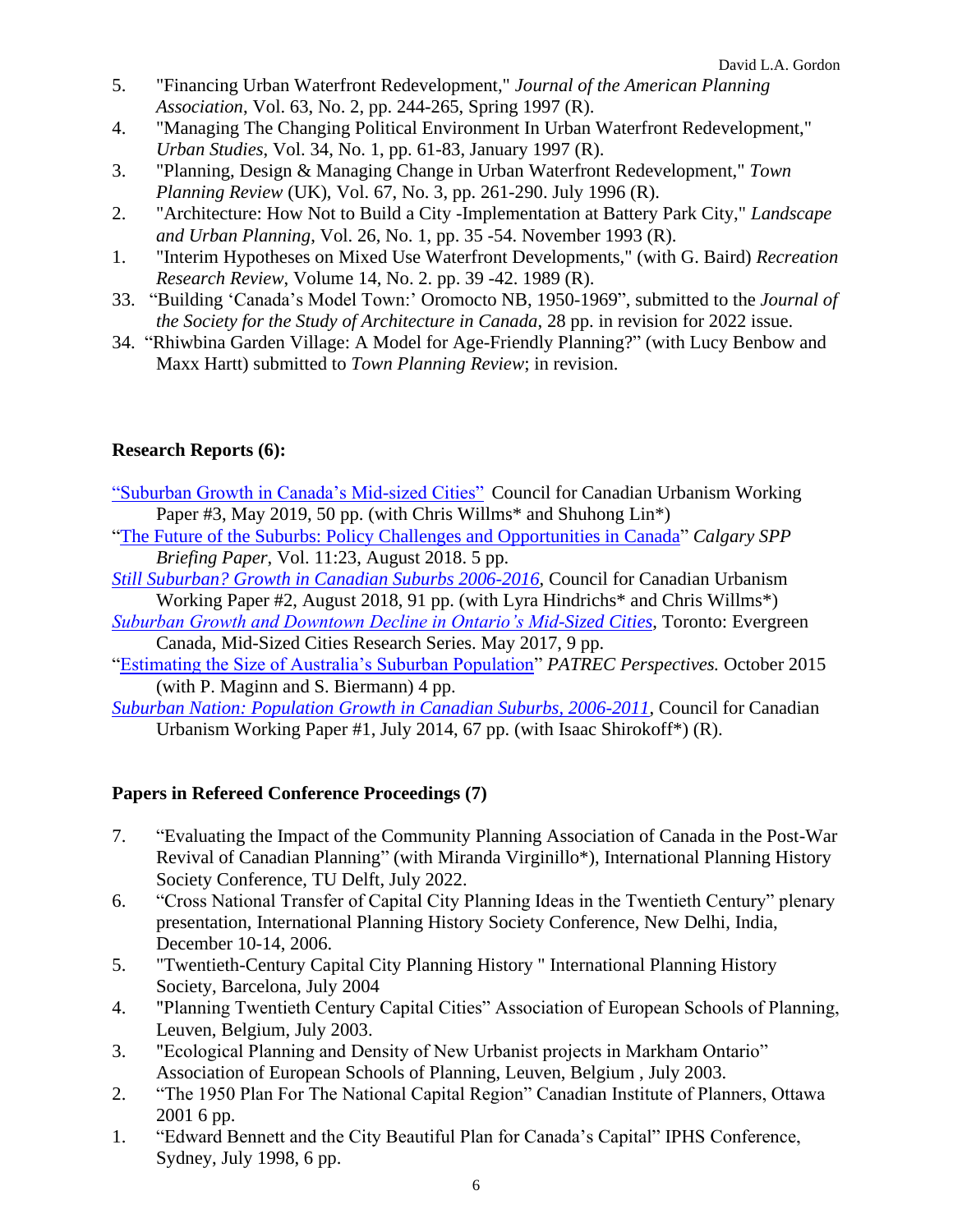#### **Review Articles, Book Reviews, Journal Index** (22):

- 22. Review: *Planning Canada: A Case Study Approach*, by Thomas, Ren, ed., *Journal of Planning Education and Research*, July 2019, pp. 1-2.
- 21. Review: "Transforming Urban Waterfronts: Fixity and Flow" *Town Planning Review*, Vol. 82, No. 3, (2011) pp. 357-358
- 20. Review Article: "New Urban Design Texts" *Journal of Urban Design,* Vol. 16, No.3, (2011) pp. 427-429
- 19. Review: "Planning's future futures planning" *Town Planning Review*, Vol. 82, No. 6, (2011) pp. 739-44. (review)
- 18. "Reading Urban Design" *Urban Studies*, Vol 45, No. 3, 2008, pp. 731-5.
- 17. Review: "The Form of Cities: Political Economy and Urban Design" *Journal of Planning Education and Research*, Vol. 26, No. 2, 2006, pp. 254-55.
- 16. Review: "The Vancouver Achievement: Urban Planning and Design" *Journal of Planning Literature*, Volume 19, No. 2, pp. 224-5, November 2004.
- 15. Review Symposium: "*The City Builders*" *Urban Affairs Review*, Volume 38, No. 4, pp. 603-614, March 2003 (with J. Beaverstock, K. Chapple & J. Eade).
- 14. Review: "Times Square Roulette" by Lynne Sagalyn, *Journal of the American Planning Association*, Volume 69, No. 2, p. 198. Spring 2003.
- 13. Review: "The Boulevard Book" *Town Planning Review,* Vol. 74, No. 3, pp. 351-2, July 2003.
- 12. Review: "The City Builders: Property Development in New York and London, 1980- 2000," H-URBAN, June 2002.
- 11. Review: "A Decade of Regeneration" *Ontario Planning Journal*, Vol. 17, No. 2, pp.31-32, March 2002.
- 10. Review: "City and Port" *Town Planning Review,* Vol. 72, No. 4, October 2001, pp. 481-2.
- 9. Review: "Ebenezer Howard: The beginning of Social Cities?" *Journal of the American Planning Association*, Vol. 66, No. 1. Winter 2000. p. 86.
- 8. Review: "The Writings of Clarence S. Stein: Architect of the Planned Community" *Journal of Urban Design,* Vol. 4, No. 3, Dec. 1999, pp. 338-339.
- 7. Review: "Re-Constructing Times Square: Politics and Culture in Urban Development,*" Journal of Planning Education and Research*, Vol. 19, No. 2, Dec. 1999, pp. 216-217.
- 6. Review Article: "Different Views From the Water's Edge" *Town Planning Review*, Vol. 69 No. 1, Jan. 1998. (R)
- 5. Review: "Unplanned Suburbs & The Shape of the City," *Journal of Urban Design*, 2:1, pp.105-106, 1997.
- 4. *Plan Canada* Consolidated Index, 1959-97, (with 6 students), July 1997, 77 pp. and WWW site.
- 3. Review article: "New Books For Waterfront Planners" *Plan Canada*, 35:6, pp. 46-47, Sept. 1995.
- 2. Review: "Two Suburban Views" *Plan Canada*, 32:1, pp. 44-45. January 1992.
- 1. Review article: "A Select Bibliography of Urban Design Literature" *Plan Canada*, 30:6 pp. 54-56, Nov. 1990.(updated four times)

#### **Professional Journal Articles** (32):

32. ["Sustainable Suburbia"](https://queensuca-my.sharepoint.com/personal/gordond_queensu_ca/Documents/Documents/JOBS&CV/CV/w.newgeography.com/content/007211-sustainable-suburbia) *newgeography*, 10 October 2021, (with Alan Berger, MIT).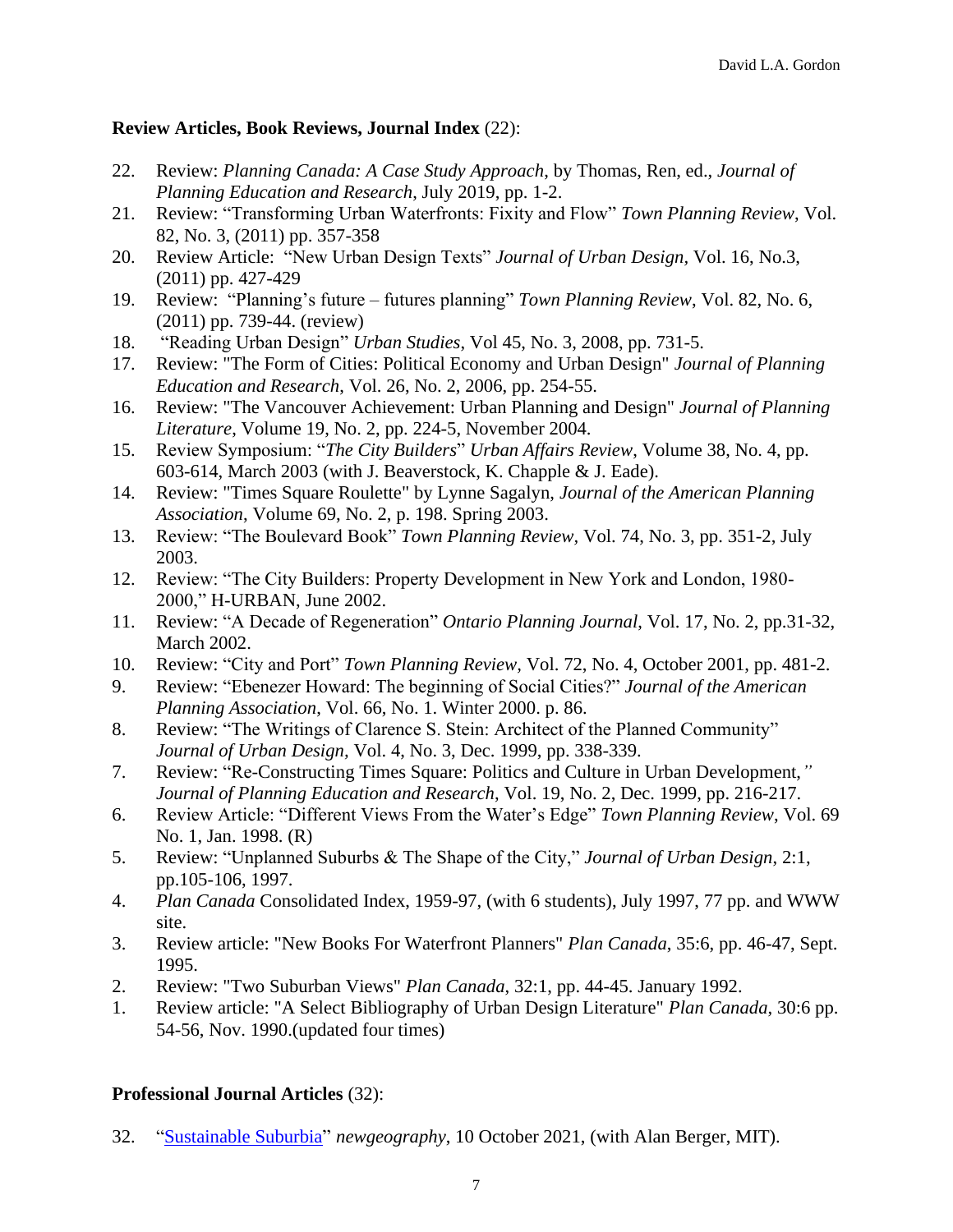- 31. "Two Visons to Address the Sydenham Ward 'Slum' Urban renewal in Kingston, 1955- 70," *Historic Kingston*, Volume 69 (December 2019), 93-111 (with Ellen McGowan\*).
- 30. "Ottawa Planning Histories Timeline" in *A Planner's Guide to Ottawa*, Canadian Institute of Planners, July 2019.
- 29. [Canadian Institute of Planners Centenary Special Edition;](https://www.kelmanonline.com/httpdocs/files/CIP/plancanadaspring2019/index.html) *Plan Canada,* 59:1 (Spring 2019), 228 pp.; 31 commissioned bilingual articles on the past, present and future of Canadian planning. Principal editor and chair of the editorial committee.
- 28. "Our Common Past? A Re-interpretation of Canadian Planning Histories" *Plan Canada,* 59:1 (Spring 2019), 16-51. (with Jeanne Wolfe and Raphaël Fischler).
- 27. "Thomas Adams and the Canadian Planning Profession" *Plan Canada,*59:1 (Spring 2019) 24-25, (with Erik Backstrom).
- 26. ["Canadians increasingly live in the auto-dependent suburbs"](http://theconversation.com/canadians-increasingly-live-in-the-auto-dependent-suburbs-104304) *The Conversation*, October 9, 2018. Republished in *Building Magazine; CleanTech Canada; CityMetric, Menafn*; etc.
- 25. "Planning students engaged with communities" *Ontario Planning Journal*, 33:4, July 2018.
- 24. "Ontario's mid-sized cities: Suburban growth and downtown decline" *Municipal World*, April 2018, 23-25 (with Kassidee Fior\*).
- 23. "Planning school and beyond" *Ontario Planning Journal*, 32:4, July 2017
- 22. "Canadian Planning Pioneer: Eric W. Thrift" *Plan Canada*, Summer 2016, 56:2, 52-4.
- 21. "Global to Local Partnerships" *Ontario Planning Journal*, 31:4, July 2016, 7
- 20. "Is Australia a Suburban Nation?" *Blogged Environment*, June 30, 2016, 6 pp.
- 19. "Techniques for Canadian Practice" *Canadian Planning and Policy / Canadian Journal of Urban Research*, 23:1 (2014 Supplement), iii-v.
- 18. "Building a Balanced Academy: Teaching & Research at Queen's" *Ontario Planning Journal*, 29:4, July 2014, 4.
- 17. "Moving from Theory to Practice: Research that examines implementation of Canadian plans" *Canadian Planning and Policy / Canadian Journal of Urban Research*, 22:1 (2013 Supplement), iii-vi.
- 16. "Students Help Plan National Capital" *Ontario Planning Journal*, 28:4, July 2013, 7.
- 15. "Research You Can Use in Canada" *Plan Canada*, 53:3 (May 2013), 52-54.
- 14. "Queen's Launches Healthy Communities Stream" *Ontario Planning Journal*, 27:4, July 2012, p. 1.
- 13. "Linking Theory and Practice at Queen's" *Ontario Planning Journal*, 26:4, July 2011, pp.11-12.
- 12. "Reviving a Professional Journal" *Plan Canada*, Vol. 50 No.3 (2010) pp. 12-14, article.
- 11. "Retrospective: CIP National Planning Awards" *Plan Canada*, Vol. 50 No.3 (2010) pp.20-21, article.
- 10. "Plan Canada: 50 Years" special issue of *Plan Canada*, September 2010, co-editor with Jill Grant and Ian Skelton, 60 pp; refereed journal.
- 9. "Built Form and Travel Behaviour in the Greater Toronto Area" *Ontario Planning Journal*, September 2007, Vol. 22, No.5, pp.10-11, with R. Mitra.
- 8. *Urban Plans: Past and Present*, (ed.) Queen's University W.D. Jordan Special Collections and Music Library, Occasional Paper No. 2, January 2004.
- 7. "Transforming Canadian Cities and Canadian Planning" *Plan Canada*, Vol. 41, No. 3, Sept. 2001, pp. 12-13.
- 6. "Centre Periphery Globalization Past And Present," *Planning History News*, Summer 2001, pp. 4-5.
- 5. "Innovations for the CIP Conference" *Plan Canada*, Jan. 2001, Vol. 41, No. 1, pp. 32-34, with M. Cappe.
- 4. "Capital Cities: Perspective and Convergence" *Plan Canada* special issue, May 2000, coeditor with Pierre Dubé.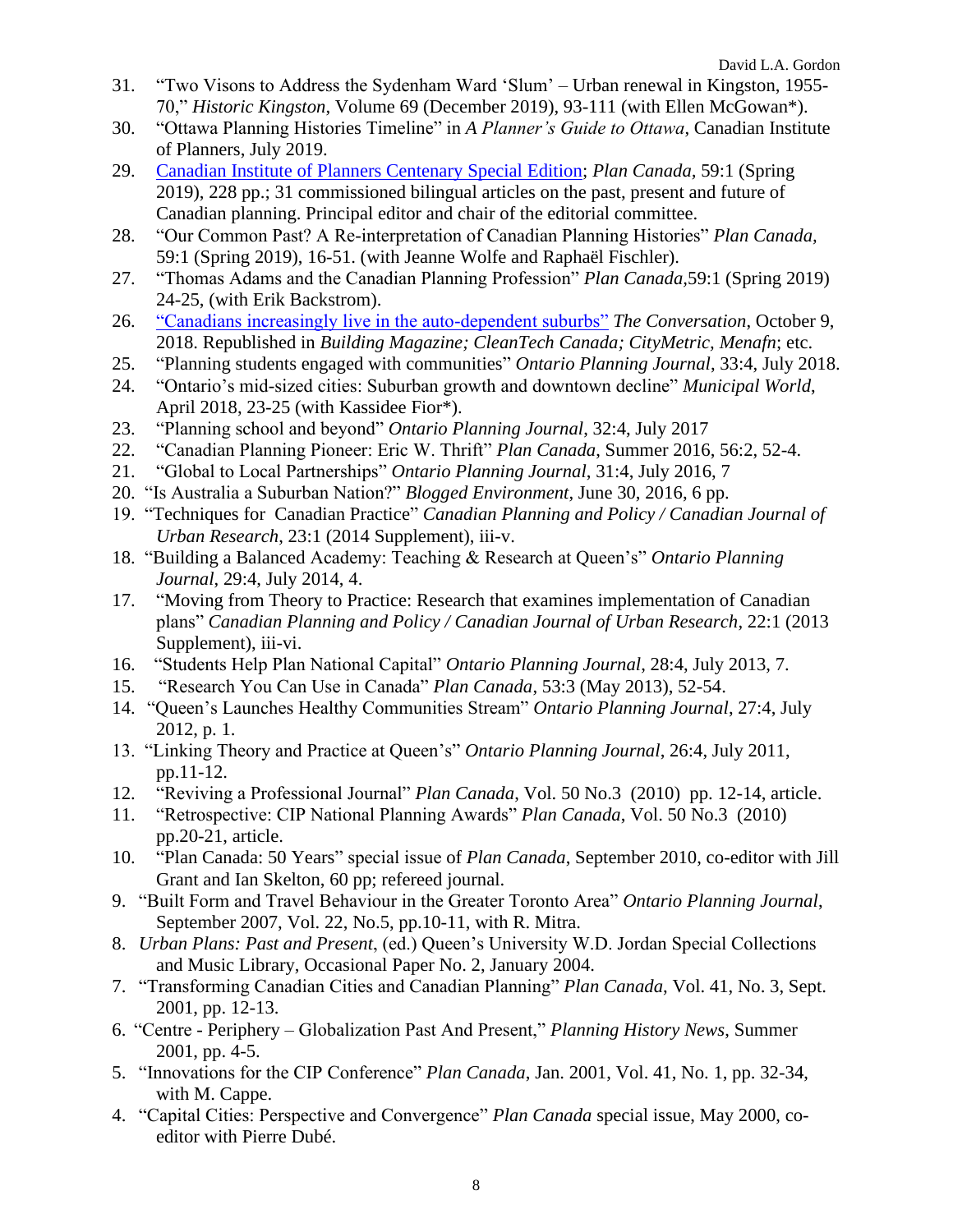- 3 "Planning Canberra and Ottawa: More differences than similarities, *Plan Canada*, Vol. 40, No. 3, pp. 20-21.
- 2. "Transforming the Urban Waterfront: Why Does It Take So Long?" *Aquapolis*, Vol. 4, December 1999, pp. 12-17. (Italian and English).
- 1. "A Plan for Lower Yonge Street," *Ontario Planning Journal*, Vol. 5, No. 3, p.7, July 1990.

#### **Selected Teaching Cases** (10):

- 10. "New Edinburgh, Ottawa" Council for Canadian Urbanism case, (with A. Morton\*) 2009
- 9. "Don Mills, Toronto" Council for Canadian Urbanism case, (with G. Newman\*) 2007
- 8. "Lindenlea, Ottawa" Council for Canadian Urbanism case, (with G. Newman\*) 2007
- 7. "Town of Mount Royal), Council for Canadian Urbanism case, (with R. Fischler) 2007
- 6. "Hydrostone, Halifax" Council for Canadian Urbanism case, (with G. Newman\*) 2007
- 5. "Toronto's Harbourfront," ACUPP/CIP case (co-author with G. Spafford\*) 1996, 6 pp. (R)
- 4. "Learning from St. Lawrence," ACUPP/CIP case (co-author with J. DeLeo\*)1996,7 pp. (R)
- 3. "Developing the Kentlands," Harvard KSG case, 1996, 29 pp.
- 2. "Planning Battery Park City," Harvard KSG case, 1996, 25 pp.
- 1. "The Arlington Red Line Stations," Harvard KSG case, 1994, 7 pp.

#### **Selected Conference Papers and Presentations** (120+):

- 126. "Building 'Canada's Model Town:' Oromocto" (with Miranda Virginillo\*) Society for the Study of Architecture in Canada, Montréal, May 2022.
- 125. "Exploring Neighbourhood Structure Using Google Earth and Census Data," International GIS Day, London, November 15, 2021. People's Choice Award winner
- 124. " The transformation of Canada's civic improvement movement 1910-1930" Society for the Study of Architecture in Canada, 1 June 2021, Presenter.
- 123. "Canary Wharf: Transformation from Planning Disaster to London's Second Business District" National Executive Forum on Public Property, 10 December 2020. Presenter.
- 122. "Exploring City Spatial Structure Using Google Earth and Census Data, Canadian Institute of Planners Elevation Seminar, 20 November 2020.
- 121. "Community Planning and Post-War Reconstruction of Canada: Research Using a Historical-institutional Approach", Association of Collegiate Schools of Planning, Toronto, November 6 2020 (with Anastasiya Boika\*). Presenter.
- 120. "Urban-Suburban Case Studies: Mid-Size Cities Across Canada," Council of Canadian Urbanism summit, Hamilton, November 8, 2019, Organizer and co-presenter.
- 119. "Suburban growth and downtown decline in Ontario's mid-sized cities Evidence from the census" Ontario Professional Planners Institute, Toronto, 3 October 2019.
- 118. "Behind the Postcards and Politics: The legacy of planning around Parliament Hill" Canadian Institute of Planners, Ottawa, July 6th, 2019, Moderator and co-presenter.
- 117. "Canada's Greatest Planners: Their legacy and their challenge for the future" Canadian Institute of Planners, Ottawa, July 5th, 2019, Moderator and co-presenter
- 116. "How CMHC Revived Canadian Community Planning, 1944-1967" Canadian Institute of Planners, Ottawa, July 5th, 2019, Presenter.
- 115. "Pecha Kucha Histories of Canadian Planning" Canadian Institute of Planners, Ottawa, July 4th, 2019, Co-presenter.
- 114. "Fixing the City: Canadian Urbanism Coast to Coast" Council of Canadian Urbanism summit, Montréal. Moderator and presenter, October 19, 2018.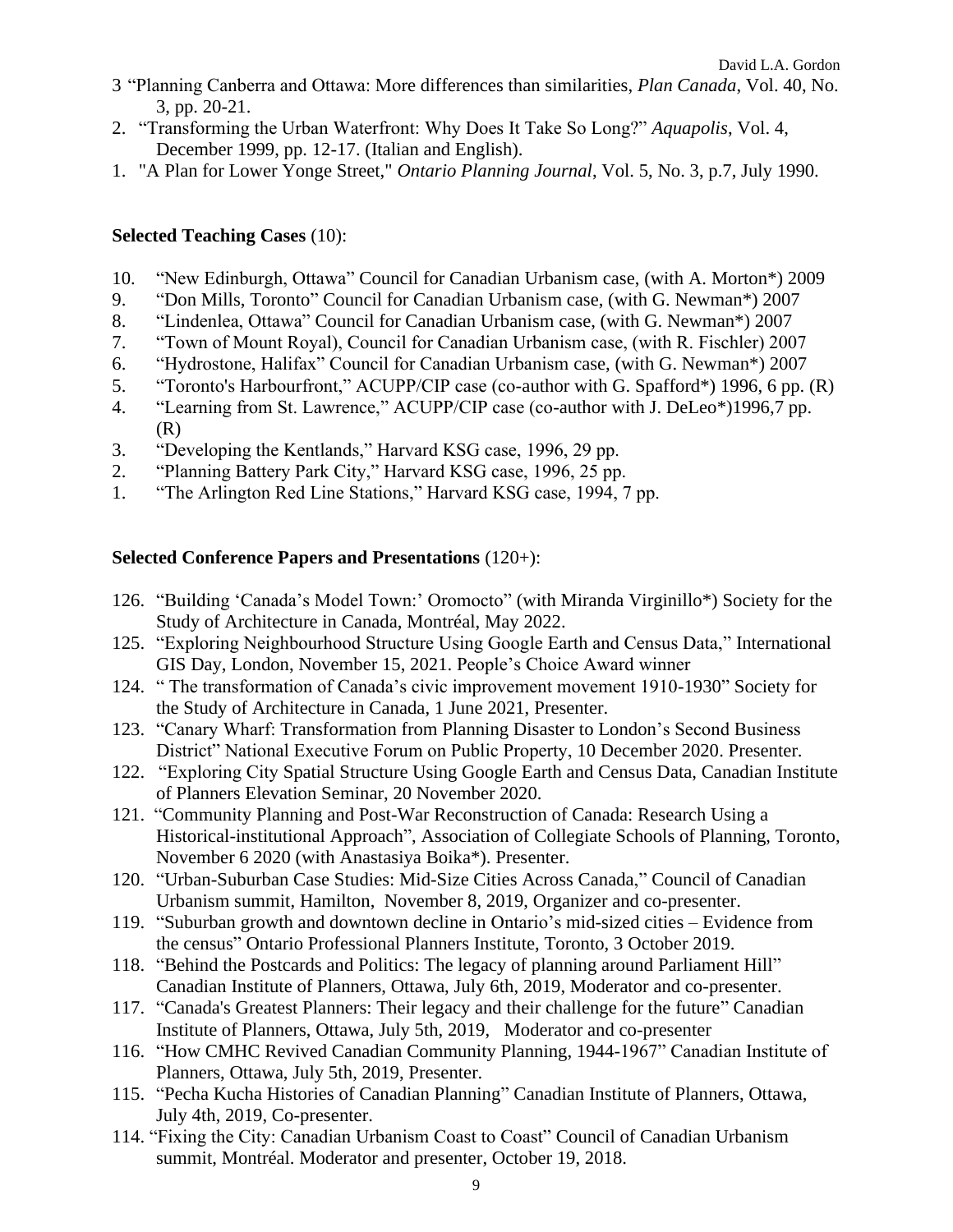- 113. "Still Suburban? Growth in Canadian Suburbs 2006-2016" Canadian Institute of Planners, Winnipeg, July, 2018. Presenter.
- 112. "Urbanizing Suburbia" Canadian Institute of Planners, Winnipeg, July, 2018. Presenter and session moderator.
- 111 National Executive Forum on Public Property, Halifax, May, 2018 Moderator, research report
- 110 "Town and Crown: Planning Canada's Capital," Real Property Institute of Canada, Ottawa , October 14, 2017.
- 109 "A Planning History of Canada's Capital," National Trust of Canada, Ottawa , November 15, 2017
- 108 "Canadian Urbanism Coast-to Coast" Council of Canadian Urbanism summit, Winnipeg. Moderator and presenter, September 2017.
- 107 "Planning Program Directors Panel" OPPI conference, Collingwood, October 2017
- 106 "Resiliency in Canadian Urbanism" Canadian Institute of Planners, Calgary June 19, 2017. Presenter and session moderator.
- 105. "Canadian Urbanism: A Distinctive Tradition" Royal Architectural Institute of Canada, Ottawa, May 24, 2017, Presenter and session moderator.
- 104. Ottawa Geotechnical Society, "Town and Crown: Planning Canada's capital" 17 May 2017.
- 103 National Executive Forum on Public Property, Vancouver, May 9-13, 2017 Moderator, research report
- 102 "Downstream Ottawa: Town & Crown" Ontario Association of Landscape Architects, Ottawa, April 1, 2017. Invited lecture.
- 101. "Community Design in Ontario, with Harold Madi" OPPI conference, Hamilton, October 10, 2016.
- 100. "Canadian Urban Design: Coast to Coast" Council of Canadian Urbanism summit, Edmonton. Moderator and presenter, September 23, 2016.
- 99 "Gordon Stephenson and post-war central area redevelopment planning", International Planning History Society, Delft, July 2016. Refereed paper.
- 98. "Town and Crown", International Planning History Society, Delft, Netherlands. Book presentation and discussion
- 97. "Planning History Handbook", International Planning History Society Conference, Delft, Netherlands. July 20, 2016, Invited panel discussant
- 96. "Transforming and Urbanizing Suburbia" Canadian Institute of Planners conference, Québec, July 7, 2016.
- 95: "The great Mash-up: Canadian Urbanism coast-to-coast" Canadian Institute of Planners conference, Québec, July 6, 2016.
- 94. "Reactivating the Rideau Canal" Council for Canadian Urbanism summit, October 2015.
- 93. "Canadian Urbanism: Coast to Coast" Council for Canadian Urbanism summit, October 2015.
- 92. "Fundamentals of Community Design, with Steve Paikin" OPPI conference, Toronto, October 8, 2015
- 91. "Suburban Nation Research Techniques" Council for Canadian Urbanism summit, Toronto, September 15, 2014.
- 90. "Canadian Urbanism: Coast to Coast" Congress for the New Urbanism, Buffalo NY, May 5, 2014.
- 89. "Untangling the City Scientific and the City Efficient" International Planning History Society conference, St. Augustine FL, July 2014
- 88. "Gordon Stephenson and Canadian downtown planning" Society of American City and Regional Planning Historians conference, Toronto, October 4, 2013.
- 87. "Suburban Nation?" Council for Canadian Urbanism summit, Halifax NS, Sept. 28, 2013.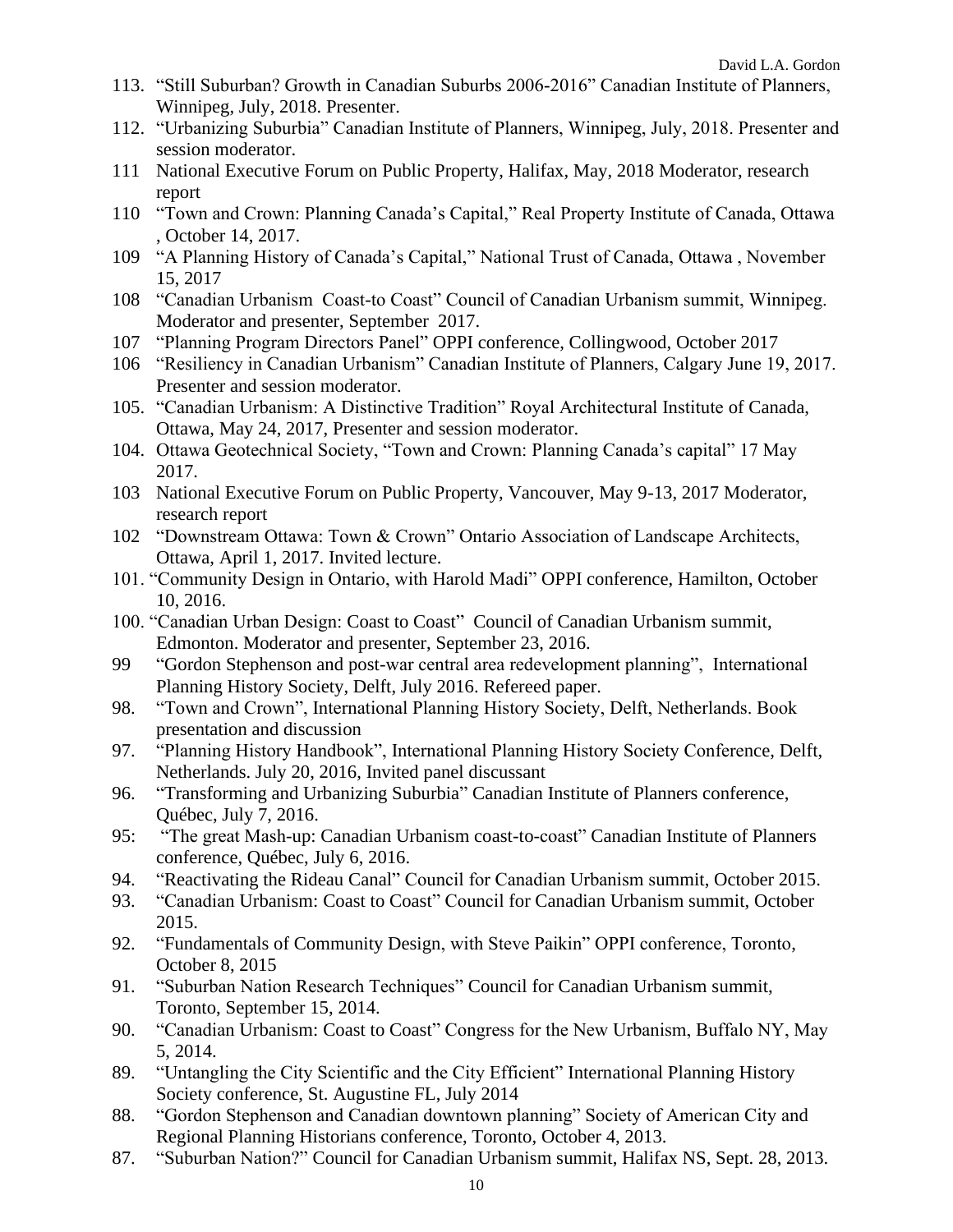- 86. "Canadian Suburbanism" Canadian Institute of Planners conference, Vancouver, July 6, 2013.
- 85. "Three Nations, One Capital" Nexus Architecture Congress (keynote), Newcastle, Australia, 4 July 2013
- 84. "Ottawa and Canberra as Symbolic Federal Capitals" Capital Cities Network, Canberra, 2 July 2013
- 83. "The rise and fall of Toronto as a waterfront model?" HafenCity University, Hamburg, January 10, 2013.
- 82. "Towards a national urban design research network" Council for Canadian Urbanism, Calgary, October 14, 2012
- 81. "Urbanizing Suburbia the Canadian Experience" Canadian Institute of Planners, Banff AB, October 10, 2012.
- 80. "Early Heritage Planning in Stephenson and Muirhead's *Planning Study of Kingston*" (with Michelle Nicholson\*), Ontario Heritage Conference, Kingston, May 2, 2012.
- 79. "Beyond the Tabula Rasa: Gordon Stephenson and Urban Renewal in Kingston" (with Michelle Nicholson\*), ACUPP/ Canadian Association of Geographers Congress, Waterloo, April 31, 2012.
- 78. "The Capital Question" Association for Canadian Studies in the United States conference, Ottawa, November 19, 2011.
- 77. "Jacques Gréber and Canada's 1950 Plan for the National Capital Region" invited presentation, Serralves Foundation, Porto, Portugal, November 3, 2011.
- 76. "Canadian Suburbanism" Canadian Urbanism symposium, Vancouver, October 1, 2011.
- 75. "How Ontario's Planning Presentation Changed: 1986-2011" invited plenary presentation, Ontario Professional Planners Institute conference, Ottawa, October 13, 2011.
- 74. "Canada is a Suburban Nation" Ontario Professional Planners Institute conference, Ottawa, October 14, 2011.
- 73. "Sustainable and Healthy Redevelopment in the Regional City: An Introduction to the Canadian Experience" EcoCity World Summit, Montreal, August 21, 2011.
- 72. "Suburban Nation? Estimating the size of Canada's suburban population" (with Mark Janzen\*) World Planning Schools Congress, Perth Australia, July 4, 2011.
- 71. "Gordon Stephenson and Urban Renewal in Kingston, Ontario" (with Michelle Nicholson\*), World Planning Schools Congress, Perth Australia, July 7, 2011.
- 70. "Suburban Nation? Estimating the size of Canada's suburban population" (with Mark Janzen\*) ACUPP/ Canadian Association of Geographers conference, Calgary, June 2, 2011.
- 69. "The 50th Anniversary of Stephenson and Muirhead's *Planning Study of Kingston*" exhibition, WD. Jordan Library, April-May 2011 (curator).
- 69. "Housing Research at Queen's" National Housing Research Committee, Toronto, May 4, 2011.
- 67. "Suburban Research Techniques" (with Mark Janzen\*) SURP Research Seminar series, March 16, 2011.
- 66. "Planning Ottawa-Gatineau" University of Ottawa, January 29, 2011.
- 65. "Planning Ottawa-Gatineau" University of Ottawa, January 2011.
- 64. "Canada is a Suburban Nation" National Housing Research Committee conference, Ottawa, November 2010.
- 63. "Suburban Nation? Estimating the size of Canada's suburban population" (with Mark Janzen\*)", Association of Collegiate Schools of Planning, Minneapolis, MN October 2010.
- 62. "Canada is a Suburban Nation" Canadian Urbanism symposium Montreal, September 2010.
- 61. "Reflections on the First Canadian Greenbelt" Ciclos de Paisaje, Vitoria, Spain, July 2010.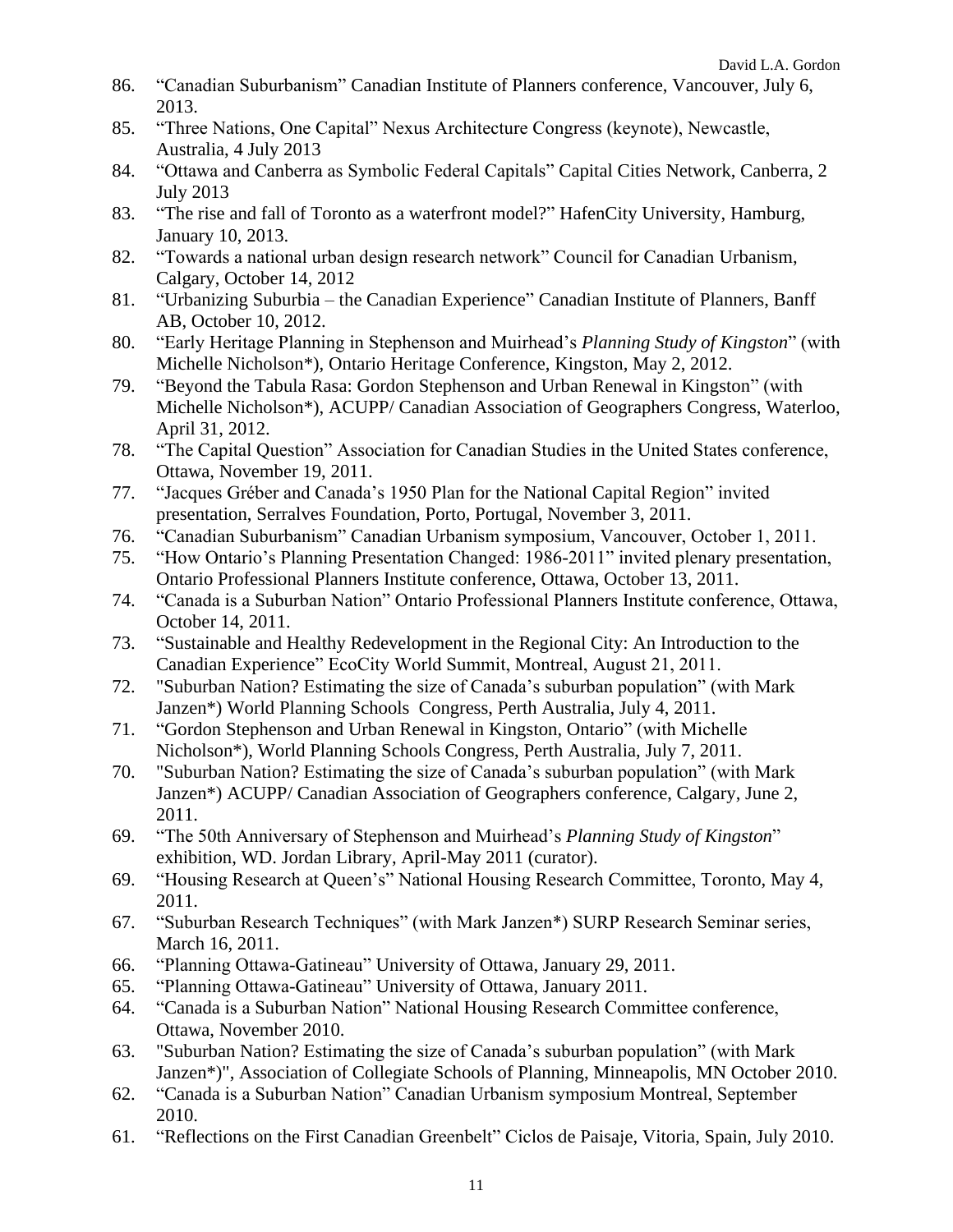- 60. "Gordon Stephenson and Urban Renewal in Kingston, Ontario" (with Michelle Nicholson\*), International Planning History Society, Istanbul, July 2010.
- 59. "Suburban National Capital: A pilot study of Canada's post-1945 suburbs in Ottawa-Hull" (with Chris Vandyk\*), International Planning History Society, Istanbul, July 2010.
- 58. "A Greenbelt for Canada's Capital: 1899-2000" Greenbelt National Visioning Forum, National Capital Commission, Ottawa, November 2009.
- 57. "Learning from the Past: Precedents for Canadian Urbanism " Canadian Institute of Planners national conference, Niagara Falls, September 2009.
- 56. "Canadian Urbanism: A Distinctive Tradition" Canadian Urbanism symposium Toronto, October 2009.
- 55. "Noulan Cauchon and the City Scientific in Canada's Capital", Jones Civil Engineering Forum, Queen's University, February 18th, 2009.
- 54. "The *other* author of the 1908 Chicago Plan: Edward H. Bennett", International Planning History Society, Chicago, July 2008.
- 53. "Requests for Proposals for Public Property Development" Association of European Schools of Planning / ACSP, Chicago, July 2008.
- 52. "Learning from the Past: Canadian Urbanism Traditions" Canadian Institute of Planners, Winnipeg, July 2008.
- 51. "Using Infrastructure to Promote Sustainable Development Transit Oriented Development" Infrastructure Canada, Ottawa, May 26, 2008 (with Preston Schiller).
- 50. "Planning, Planners and Change" Canadian Association of Planning Students, Toronto, February 6, 2008.
- 49. "Reflections on best practice" UBC Centre for Public Private Partnerships, Vancouver BC, Dec. 4-5, 2007.
- 48. "Best Practices in Requests for Proposals for Public Property Development" Real Property Institute of Canada conference, Ottawa, Ontario, November 14, 2007.
- 47. "Sustainable Transportation" invited lecture, Ontario Professional Planners Institute symposium, Ottawa, November 8, 2007.
- 46. "The RFP Process for the Disposition of Publicly-Owned Real Estate Assets" National Executive Forum on Public Property, Montreal QC, Nov. 1-3, 2007, with James McKellar.
- 45. "Noulan Cauchon and the City Scientific in Canada's Capital" Society of American City and Regional Planning Historians Conference, Portland ME October 2007.
- 44. "Urban Redevelopment at its Best: A Canadian overview and best practices for procurement" Real Property Institute of Canada FOCUS, Ottawa, February 12, 2007.
- 43. "Traffic or Glory: Cross National Transfer of Capital City Planning Ideas in the Twentieth Century" International Planning History Society, New Delhi, December 2006.
- 42. "The future of the National Capital Commission" NCC Mandate Review Panel, Ottawa, November 9, 2006. (televised public presentation)
- 41. "Urban Planning at its Best" invited lecture, Ontario Professional Planners Institute symposium, Ottawa, November 8, 2006.
- 40. "Public development research update" National Executive Forum on Public Property conference, Victoria BC, May 11-13, 2006.
- 39. "Planning Twentieth Century Capital Cities", Capitals Alliance Summit, Ottawa, September 23, 2005. Plenary presentation, televised nationally by CPAC.
- 38. "Seven Methods for Proposal Calls", National Executive Forum on Public Property, Moncton NB, May 29-30, 2005.
- 37. "Proposal Calls by Public Agencies" Real Property Institute of Canada, Ottawa, Ontario, November 14-16, 2005.
- 36. "Planning Twentieth Century Capital Cities", Association of Collegiate Schools of Planning, Portland, OR October 2004.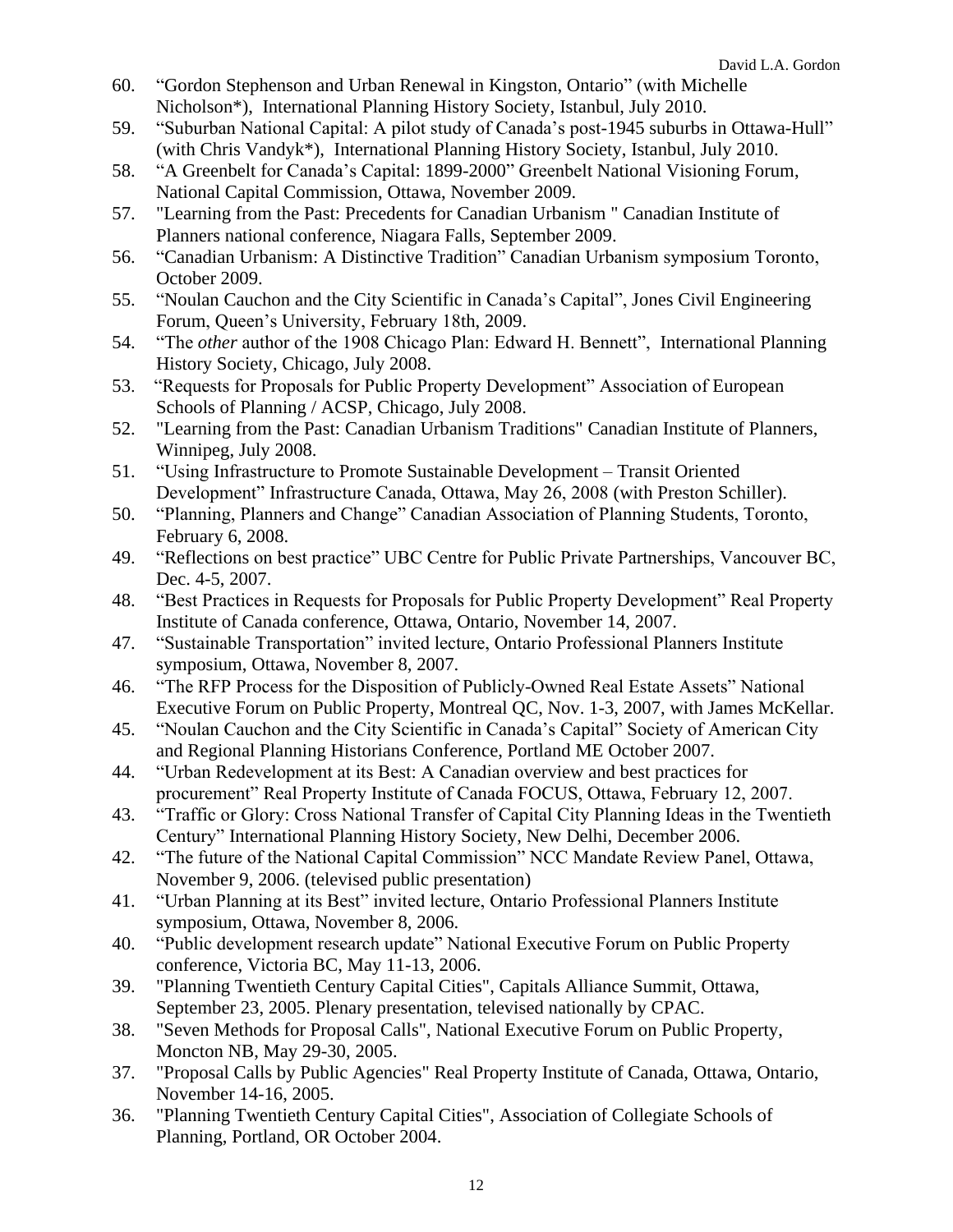- 35. "Twentieth-Century Capital City Planning History " International Planning History Society, Barcelona, July 2004.
- 34. "Celebrating Canadian Cities: Capitals", American Planning Association, Washington DC, April 2004.
- 33. "Proposal Calls for Public Land", National Executive Forum on Public Property, Toronto, April 2004.
- 32. "Town and Gown in the Ivy League: Lessons from the University of Pennsylvania and West Philadelphia for Queen's and Kingston" Queen's-Kingston Town-Gown conference, Kingston, March 2004.
- 31. "New Urbanism: Ecosystem Planning and Density", Canadian Institute of Planners, Halifax, July 2003, 6 pp.
- 30. "Ottawa-Gatineau and Canberra: Implementing Capital City Plans, 1900-1975" Canadian Centre for the Study of Capitals, March 2003, 32 pp.
- 29. "Implementing Capital City Plans" Canadian Capital Cities Organization, Keynote address, Yellowknife, June 2003.
- 28. "Frederick Todd's 1903 Report to the Ottawa Improvement Commission" Ottawa Urban Forum invited public lecture sponsored by CIP, OAA and OALA, November 2003.
- 27. "Can New Urbanism be Green?" Association of Collegiate Schools of Planning, Baltimore, MD, Nov. 2002, 25 pp.
- 26. "Planning Canada's Capital 1900-2000" International Planning History Society, London UK, July 2002, 29 pp.
- 25. "Frederick Todd's 1903 Preliminary Report to the Ottawa Improvement Commission" Society of American City and Regional Planning Historians, Philadelphia, 2001 27 pp.
- 24. "Gross Density and Implementation Of New Urbanist Plans in Markham, Ontario" Association of Collegiate Schools of Planning, Cleveland, 2001, 22 pp.
- 23. "Implementing Waterfront Redevelopment" City of Riga, Latvia, Sept. 2000.
- 22. "Weaving a modern plan for Canada's capital: Jacques Gréber and the 1950 plan for the National Capital Region" International Planning History Society, Helsinki, 2000.29 pp.
- 21. "Planning For Capital Cities in the 20th Century", International Planning History Society, Helsinki, August 2000 (with A. R. Sutcliffe).
- 20. "Jacques Gréber and the 1950 plan for the National Capital Region" Canadian Society of Landscape Architects, Ottawa May 2000, 27 pp.
- 19. "Ottawa-Hull And Canberra: Implementation of Capital City Plans" Society of American City and Regional Planning Historians Conference, Washington, 1999 30 pp.
- 18. "The Resurrection of Canary Wharf" Association of Collegiate Schools of Planning conference, Chicago, 1999, 16pp.
- 17. "Implementing Waterfront Redevelopment," Keynote address, Atlantic Planners Institute conference, Saint John NB, 1998:
- 16. "Designing Urban Waterfronts Lessons from around the world" Atlantic Planners Institute conference, Saint John NB, 1998, 12 pp.
- 15. "Edward Bennett and the City Beautiful Plan for Canada's Capital", International Planning History Society Conference, Sydney, 1998, 11 pp.
- 14. "Canary Wharf and Battery Park City," London Docklands Conference, London, UK 1998, 22 pp.
- 13. "A City Beautiful Plan for Canada's Capital" Association of Collegiate Schools of Planning Conference, Ft. Lauderdale, 1997, 24 pp.
- 12. "Edward Bennett and the 1915 Plan for Ottawa & Hull" Society of American City and Regional Planning Historians Conference, Seattle, 1997, 14 pp.
- 11. "Learning about the City" Jane Jacobs: Ideas that Matter conference, Toronto, 1997, 6 pp.
- 10. "What Went Wrong at Harbourfront" Association of Collegiate Schools of Planning Conference, Toronto,1996, 26 pp.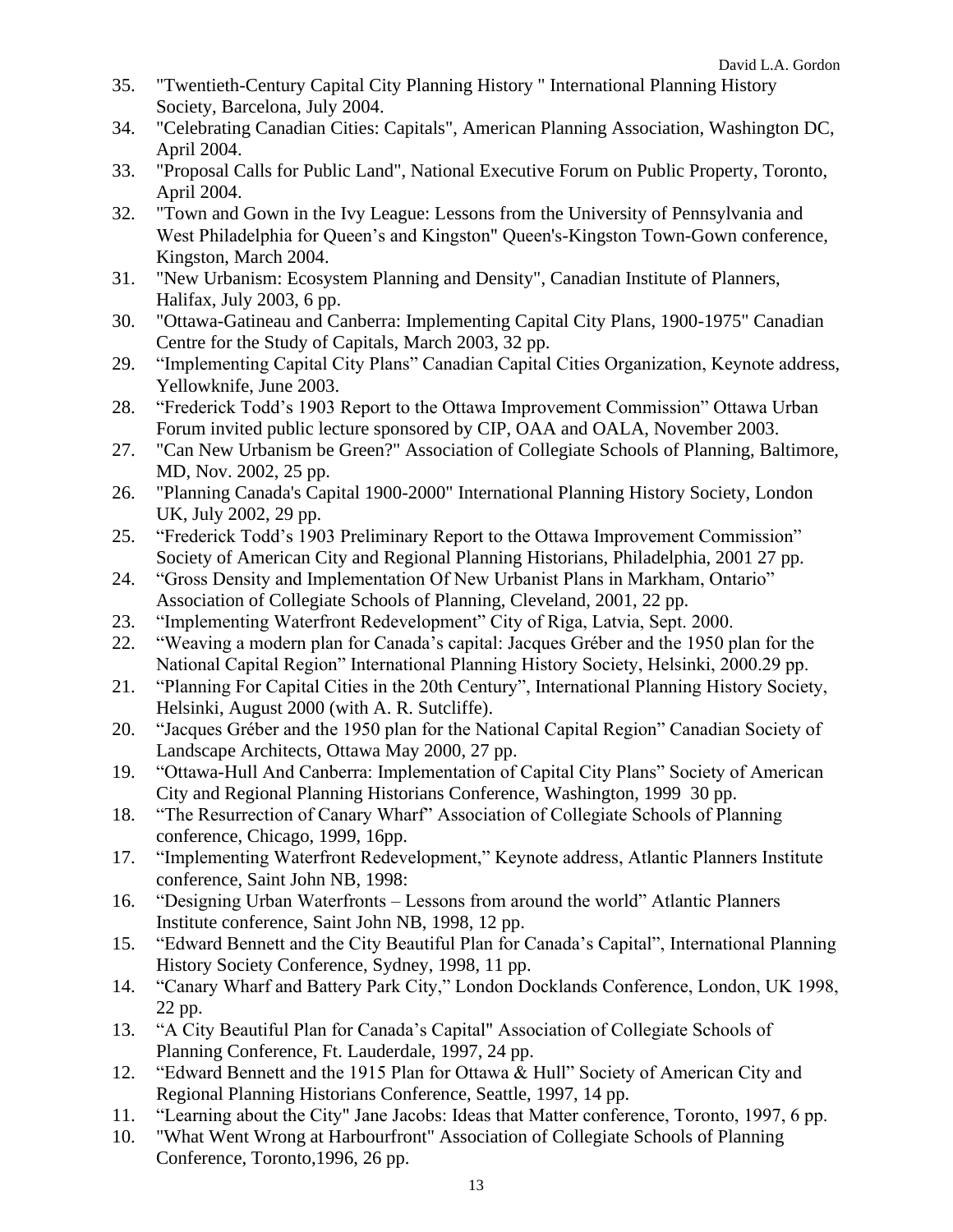- 9. "Computer Education On the Cheap" Association of Collegiate Schools of Planning Computer Users Group Conference, Toronto, 1996, 7 pp.
- 8. "Planning Urban Waterfront Redevelopment" Association of Collegiate Schools of Planning conference Detroit, 1995: 34 pp.
- 7. "Implementing Urban Waterfront Redevelopment: Case Methodology", Environmental Design Research Association, Boston, 1995, invited poster.
- 6. Canadian Association of Geographers, Montreal: "Planning, Design and Managing Change on the Urban Edge: Waterfront Redevelopment," 33 pp.
- 5. "Implementing Waterfront Redevelopment" CIP/APA National Conference, Toronto,1995, 14 pp.
- 4. "Implementing Urban Waterfront Redevelopment on the Isle of Dogs, London," Ontario Professional Planners Institute Annual Conference, 1994: 37 pp.
- 3. "Disasters in the London Docklands" ACSP Conference, Philadelphia, 1993, 42 pp.
- 2. "Implementation at Battery Park City" ACSP Conference, Columbus: 21 pp., 1992.
- 1. "Designing St. Lawrence" Ryerson University, 37 pp. , 1989 co-author with S. Fong.

#### **Selected Professional Reports:**

- 2007 *The RFP Process for the Disposition of Publicly-Owned Real Estate Assets* National Executive Forum on Public Property, Queen's University, November 2007, with J. McKellar. 37 pp.
- 2006 *The future of the National Capital Commission*, brief to the federal NCC Mandate Review Panel.
- 2003 *Sparks Street Then and Now: An evolving streetscape and public space,* National Capital Commission, 142 pp., co-author with C. Bray and B. Osborne.
- 2002 *Waterfront Planning and Development in Surrey,* City of Surrey, BC.
- 2000 *Multi-family Housing for Community Sustainability*, CMHC, co-author with Quadrangle Architects
- 1996 *Kenosha Lakefront Site*, Urban Land Institute Advisory Services, co-author
- 1994 *Seaton Handbook*, Ontario Ministry of Housing, co-author with Dunker Assoc. 134 pp.
- 1991 *Toronto Central Waterfront Transportation Study,* Royal Commission on the Future of the Toronto Waterfront, urban design & planning consultant, 410 pp.
- 1991 *Oshawa Downtown Urban Design Study*, City of Oshawa, principal author 49 pp.
- 1991 *Ataratiri Site Plan*, City of Toronto Housing Department, principal author 74 pp.
- 1990 *Gardiner Expressway East & Don Valley Sweep Civic Design Study*, City of Toronto Planning Department, principal author. 66 pp.
- 1989 *Lower Yonge Street Urban Design Study*, City of Toronto Planning Department. co-author with Barry Sampson. 64 pp.
- 1989 *Etobicoke Harbour Village Plan*, City of Etobicoke, principal author.
- 1988 *Harbourfront Housing Policy Study*, Harbourfront Corporation, principal author.
- 1982 *A Manual for Estimating Energy Consumption in New Development*, Toronto: Ontario Ministry of Energy, co-author.
- 1982 *Climatic Information for Energy Conscious Planning*, Toronto: Ontario Ministry of Energy, co-author.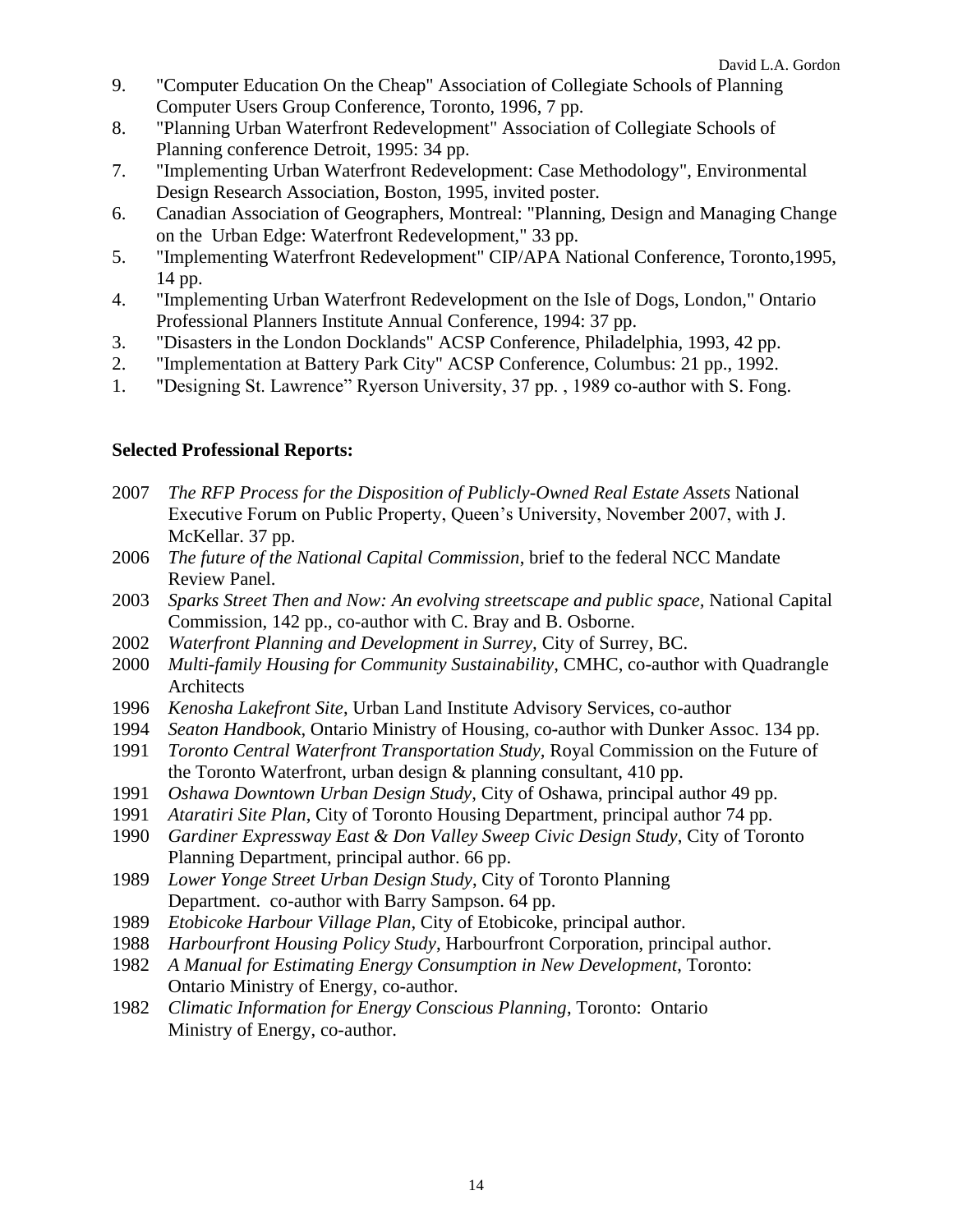#### **Articles and Reviews by Others of Completed Work:**

- Heseltine, John, "Book Review: Planning Canadian Communities" *Plan Canada* (61:3; Autumn 2021),49-50.
- Bozikovic, Alex, ["The Future of the City: the 15-minute city aims to build more liveable](https://www.theglobeandmail.com/canada/article-when-it-comes-to-liveable-neighbourhoods-theres-a-wide-divide-in/)  [neighbourhoods.](https://www.theglobeandmail.com/canada/article-when-it-comes-to-liveable-neighbourhoods-theres-a-wide-divide-in/)" *The Globe and Mail,* 23 November 2020, front centrespread feature.
- Harewood, Adrian "Ottawa Urban Boundary" *CBC TV News*, Ottawa, 28 May 2020.
- Porter, Kate, ["Shifting urban boundary 'makes millionaires,](https://www.cbc.ca/news/canada/ottawa/urban-boundary-financial-rural-land-1.5583319)' planning prof says" *CBC News* Ottawa, 26 May 2020, plus interview on CBC Radio.
- Schachter, Harvey "Downtown Checkup" *Kingston Life*, May/June 2020, pp. 14-15.
- Querengesser, Tim. "The changing face of Canada's first suburbs" *Canadian Geographic,* February 1"8, 2020,
- Glowacki, Laura, "How Ottawa will change in the 2020s" *CBC News* Ottawa, Jan 04, 2020.
- Fischer, Karl F. "Town and Crown: an illustrated history of Canada's capital," *Planning Perspectives*, 34:2 (2019), 365-366.
- Urban Strategies, *Ottawa Next: Beyond 2036*, Ottawa: City of Ottawa, 119 pp. Municipal plan strategy document included entire SURP 824 executive summary and literature review.

Prisco Jacopo, ["The cities designed to be capitals"](http://us.cnn.com/style/article/constructed-capital-cities/index.html) *CNN* 26th September 2019.

- Brownell, Claire, "Best Communities in Canada" *Maclean's*, October 2019. Reprinted in *Toronto Life*, October 2019 issue.
- Marowits, Ross. "Homebuyers May 26, 2019 escape high housing costs by relocating to secondary cities" *CBC News*, Toronto, May 26, 2019 .
- Querengesser, Tim. "You Are Assessed for Street Repairs" *Canadian Geographic*, 139:3, (May/Jun 2019): 56-60,62.
- Thomas, Ren, "Town and Crown" *Journal of Planning Education and Research*, (2018): 114- 115.
- Sankalia, Tanu "Power, Planning, and Policy: The Planning Histories of Ottawa and Toronto," *Journal of Planning History*, 17:1, 67-73, 2018.
- Mateer, Jennifer, "Review: Town and Crown" *Canadian Journal of Urban Research*, 26:2, 81-2.
- Marotte, Bertrand, "Quebec town of Candiac sheds its suburban ways with design-focused development" *Globe and Mail*, December 11, 2018.
- Hindrichs, Lyra\*. ["Victoria's suburban sprawl as a barrier to sustainable development"](http://hdl.handle.net/10613/8610) *Future Plans*, 1:1, 28-37, November 2018.
- Taylor, Peter, "Canadians love living in the suburbs, so why aren't we building more of them?" *Globe and Mail, Report on Business Magazine*, 25 October 2018.
- Waldman, Ben, "Power at the perimeter" *Winnipeg Free Press*, September 28, 2018, A1.
- White, Richard, "Measuring Urban Growth" *Calgary Herald*, September 21, 2018, plus 5 other newspapers.
- Haider, Murtaza and Stephen Moranis, "The suburbs don't get any respect except from those who are flocking there" *National Post*, August 23, 2018.
- Béland, Gabriel, "étalement urbain: la banlieue gagne du terrain, beaucoup de terrain," *La Presse* (Montréal), August 20, 2018.
- Ibbitson, John, "City growth dominated by car-driving suburbs, whose votes decide elections" *Globe and Mail*, August 20, 2018.
- Marotte, Bertrand," Montreal's sprawl is shocking urban planners" *Globe and Mail*, July 25, 2018.
- Villagomez, Erick, "Infinite Suburbia" *Spacing Magazine,* Vol. 47, Summer 2018, p. 61.
- Bridge, Tyler, "How I learned to stop worrying and love the suburbs" *Vancouver Magazine*, July 2018, 27-41.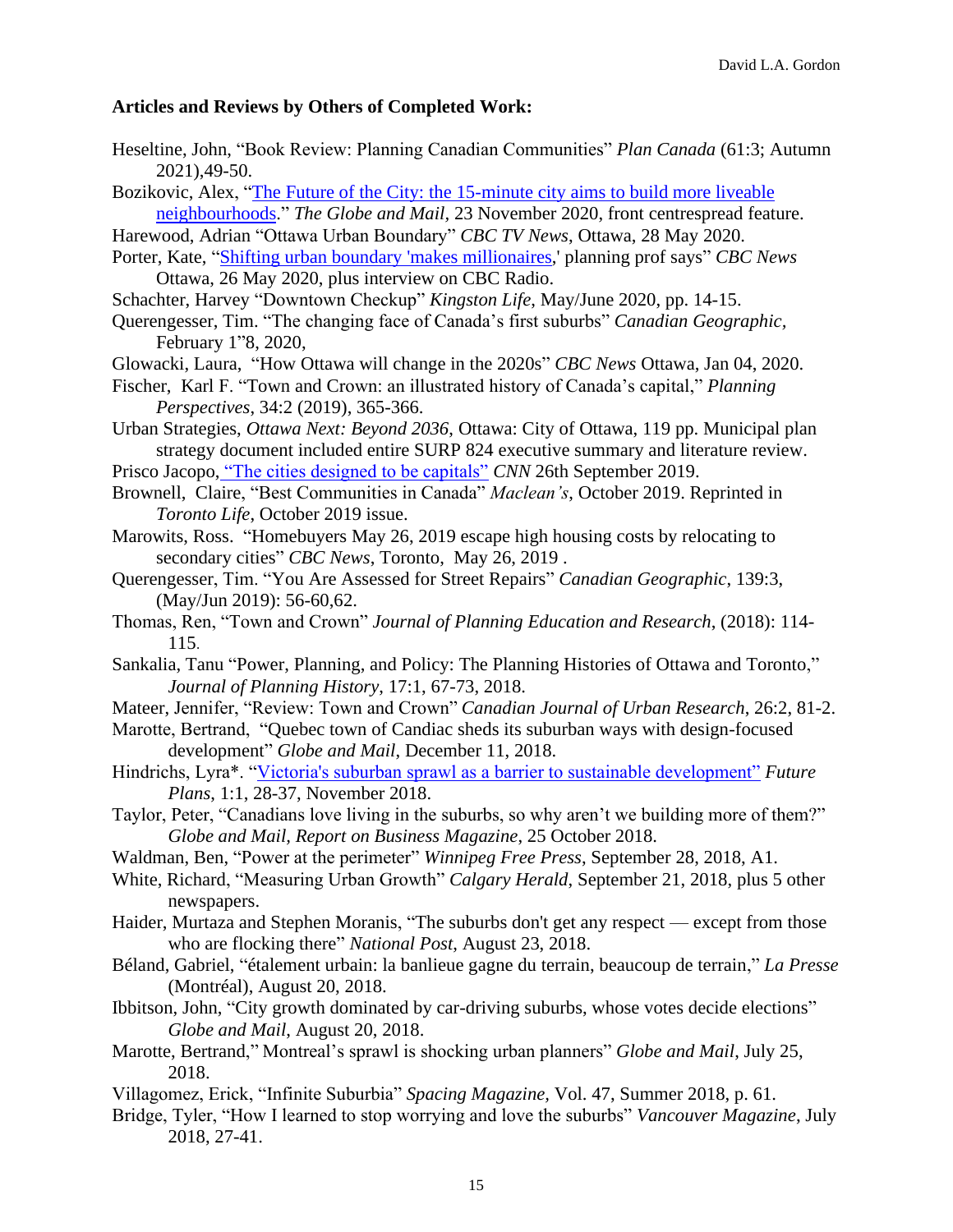- Keesmaat, Jennifer, "Toronto's unaffordable. Why can't Halifax or Saskatoon take advantage?" *Maclean's*, January 16, 2018.
- Webb, Brian. "Review: Town and Crown" *The Town Planning Review*; 88:2, (2017): 270-272.

Aston, David, "Book Review: Town and Crown", *Ontario Planning Journal, 32:*1 (2017) 17.

- Querengesser, Tim, "In Edmonton's 'first' suburbs, a battle to restrict lot splitting," *Globe and Mail* June 30, 2017.
- Yakabuski, Konrad, "The real housing boom: The suburbs are where we want to be" *Globe and Mail*, May 29, 2017.
- Gee, Marcus, "Spillover: when the city comes to the country" *Globe and Mail*, March 3, 2017.
- Proudfoot, Shannon, "Census 2016: A picture of a bigger, more urban Canada" *Maclean's*, February 8, 2017.
- Press, Jordan, "Planners, policy-makers look forward to 2016 census kickoff Wednesday" Canadian Press, Feb. 6, 2017, reprinted in several newspapers.
- Crawford, Blair. "Scandal's Legacy; how a Land Deal Forever Altered Ottawa's Layout and City Centre." *The Ottawa Citizen*, January 16, 2017.
- Czarnecka, Marzena, "Living On the Edge of Calgary City Limits" *Avenue Magazine* (Calgary) August 22, 2016.
- Butler, Don *"*River rising*; Ottawa Citizen*, August 20, 2016. B1
- Gelbard, Sarah, "Town and Crown: An Illustrated History of Canada's Capital," *Spacing Magazine,* Vol. 40, Summer 2016.
- Journet, Paul, "Éditorial: Étalement urbain quelques inquiétudes" *La Presse* (Montréal), Édition du 31 juillet 2016, section Débats, écran 2.
- Butler, Don, "Canada's capital a work in progress, says author of new illustrated history" *Ottawa Citizen*, March 17, 2016, A3.
- Ibbitson, John 'The Riding; Mississauga Centre is a microcosm of modern Canada, and a key bellwether' *Globe and Mail*, August 22, 2015, F1.
- Wight, Ian, "Planner's Bookshelf: Planning Canadian Communities" *Plan Canada*, Vol. 54 No.1, (Spring 2014), p. 52.
- Harris, Richard, "We know suburbs when we see them" *Hamilton Spectator*, February 8, 2014.
- White, Sandy 'Editorial: How Harper can beat Trudeau' *National Post*, September 16, 2013, A10.
- Klingbeil, Cailynn, "Edmonton's love affair with suburbs can't endure, researcher warns" *Edmonton Journal*, September 8, 2013, A1.
- Cook, Maria (2013c) 'Living on the edges' *National Post*, September 7, 2013, A7.
- Derfel, Aaron, "Exurban growth in Montreal region is worst in country" *Montreal Gazette*, September 7, 2013*,* A1-A4.
- Howell, Trevor, "Calgary's top city planner says higher density suburbs strike right balance" *Calgary Herald*, September 7, 2013.
- Sinoski, Kelly, "Canada: A suburban nation" *Vancouver Sun*, September 7, 2013. A1
- Tank, Phil, "Bedroom communities boom: Growth highest outside Saskatoon city limits" Saskatoon *Star Phoenix*, September, 7, 2013. B1.
- Cook, Maria, "Suburban nation: An ambitious new study says it's time for Canadians to dispel our urban myth" *Ottawa Citizen*, September 6, 2013, B1-B3, (Story reprinted in *Vancouver Sun, Calgary Herald, Edmonton Journal, Saskatoon Star Phoenix, Montreal Gazette)*
- Cook, Maria, "In search of the suburban ideal" *Ottawa Citizen*, September 6, 2013, B2-B3.
- Cook, Maria, "How your neighbourhood measures up" *Ottawa Citizen*, September 6, 2013.
- MacAlpine, Ian, "Kingston's suburbs growing" *Kingston Whig-Standard*, September 9, 2013. Hostovsky, C. "Planning Canadian Communities" *Journal of Planning Literature*, Vol. 24, No.
	- 1, (January 2010), pp. 38-40.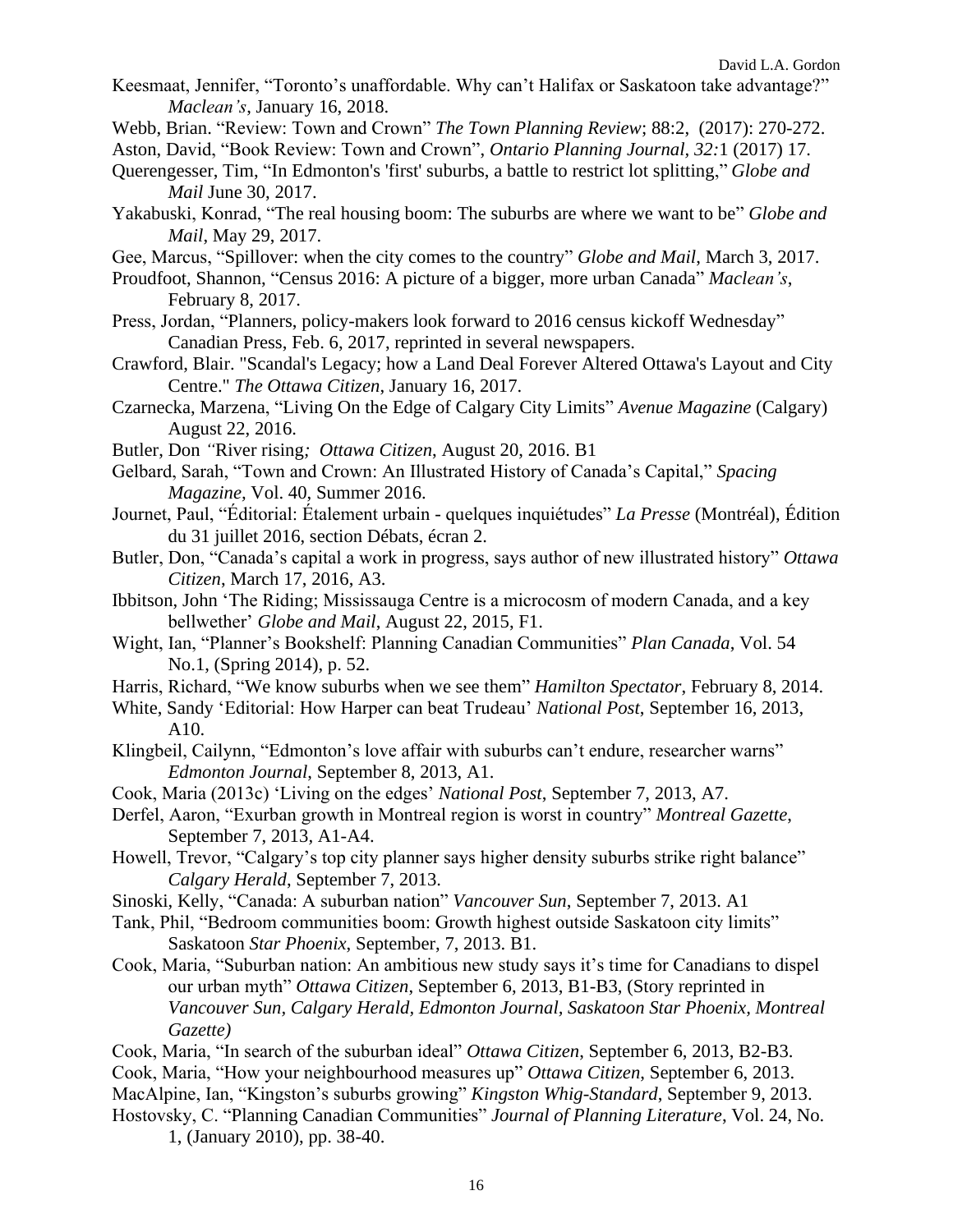- Abbot, Carl, "Planning Twentieth Century Capital Cities" *Journal of Urban Design*, Volume 14, No. 3 (August 2009) pp. 402-404.
- Phelps, N.A. "Planning Twentieth Century Capital Cities" *Environment and Planning B: Planning and Design*, Vol. 35, pp. 187-190.
- Urban, Florian, "The Limits of State Symbolism" *Journal of Urban History*, 35:1 (Nov 2008), pp. 196-200.
- Aubry, Jack "Ottawa a capital spot" *Ottawa Citizen*, Monday, August 27, 2007, A11.
- Sagalyn, L.B. "Public/Private Development: Lessons from History, Research, and Practice" *Journal of the American Planning Association*, Vol. 73:1(Winter 2007) pp. 13-4.
- M.F. Wagenaar "Planning twentieth century capital cities" *Rooilijn*, Vol. 39 (2006), p. 406-407.
- Sabini, M. "Cleveland's Waterfront in a Global Perspective" *Cleveland Urban Design Collaborative Quarterly*, Vol. 1, No. 4, (June 2001), pp. 1- 5.
- Bromley, Ray. "Cities, Large and Small," *Journal of the American Planning Association*, 66:4, 2000, pp. 438-9.
- Hebbert, M. "Battery Park City: Politics and Planning on the New York Waterfront" *Environment & Planning C*, Vol. 16, 1998, pp. 628-9.
- Fainstein, Susan F. "Battery Park City: Politics and Planning on the New York Waterfront" *Journal of Planning Education & Research*, Vol. 18, No. 2, 1998, p. 186.
- Neufeld, David, and Gregory Tokarz. "Planning for Innovation: Reflections on Seaton." *Plan Canada*, Volume 35, Number 3, May 1995: pp. 32-34
- Sandrin-Lit, R. "Seaton Encapsulated" *Ontario Planning Journal*, March 1995, pp. 18-19.
- "Seaton Lands Competition" *The Canadian Architect*, March 1995, cover, pp. 22-25.
- Neufeld, David and Gregory Tokarz. "Pushing the Boundaries of Innovation: The Seaton Competition / Repousser les frontières de l'innovation: le concours Seaton." *Plan Canada* Vol. 35, No. 2, March 1995 pp. 40-41
- Allester, David. "The Plan for Ataratiri: Restoring a Corner of the City." *Plan Canada* Volume 32, Number 4 July 1992: 27-30

#### **Selected Media / Op-ed articles:**

- ["Keep the new pedestrian spaces, COVID or not"](https://www.hilltimes.com/wp-content/uploads/2020/07/071320_PB.pdf) *Hill Times*, July 13, 2020
- ["Canadians increasingly live in the auto-dependent suburbs"](http://theconversation.com/canadians-increasingly-live-in-the-auto-dependent-suburbs-104304) *The Conversation*, October 9, 2018. Republished in *Building Magazine; CleanTech Canada; CityMetric, Menafn*; etc.
- ["GTA sprawl out of control"](https://www.thestar.com/opinion/commentary/2013/09/15/gta_sprawl_out_of_control.html) *Toronto Star*, Sept 14, 2013. (op-ed. article).
- "Urban Planning: How to save KCVI" *Kingston Whig-Standard*, June 15, 2013, A6 (op-ed).
- "Ontario's flawed school planning" (with M. Seasons) *Kingston Whig-Standard,* November 16, 2012, A6 (op-ed article); reprinted in several other newspapers.
- "Planning a capital for all Canadians" *Inroads* 30, Winter/Spring 2012, pp. 78-83.
- " 'School desert' would doom inner city" *Kingston Whig-Standard,* May 10, 2012, A6 (op-ed).
- ["Stick to waterfront plan"](https://www.thestar.com/opinion/editorialopinion/2011/08/31/stick_to_waterfront_plan.html) *Toronto Star*, August 31 2011, A23. Op-ed. article
- ["Rethinking Suburbia"](https://www.youtube.com/watch?v=xJ6n3ozz4HU) *The Agenda*, TVO, May 14, 2009. 12:38 min
- ["A work in progress"](https://www.theglobeandmail.com/opinion/a-work-in-progress/article20397778/) *The Globe and Mail*, May 22, 2007, A15. Op-ed. article
- ["Start of a Beautiful Relationship? Toronto has long neglected its waterfront,"](https://www.theglobeandmail.com/opinion/start-of-a-beautiful-relationship/article766790/) the *Globe and Mail*, March 29, 2000, p. A17. Op-ed. article.
- "NCC Track Record and plans are impressive," *Ottawa Citizen*, March 10, 2000, F4. Op-ed. article.
- Other articles written for the *Globe and Mail, Kingston Whig-Standard* and others.
- Interviewed by CBC-TV, Global TV, TVO, CityTV, C-SPAN, Rogers, ABC Radio, CBC Radio, and numerous newspapers.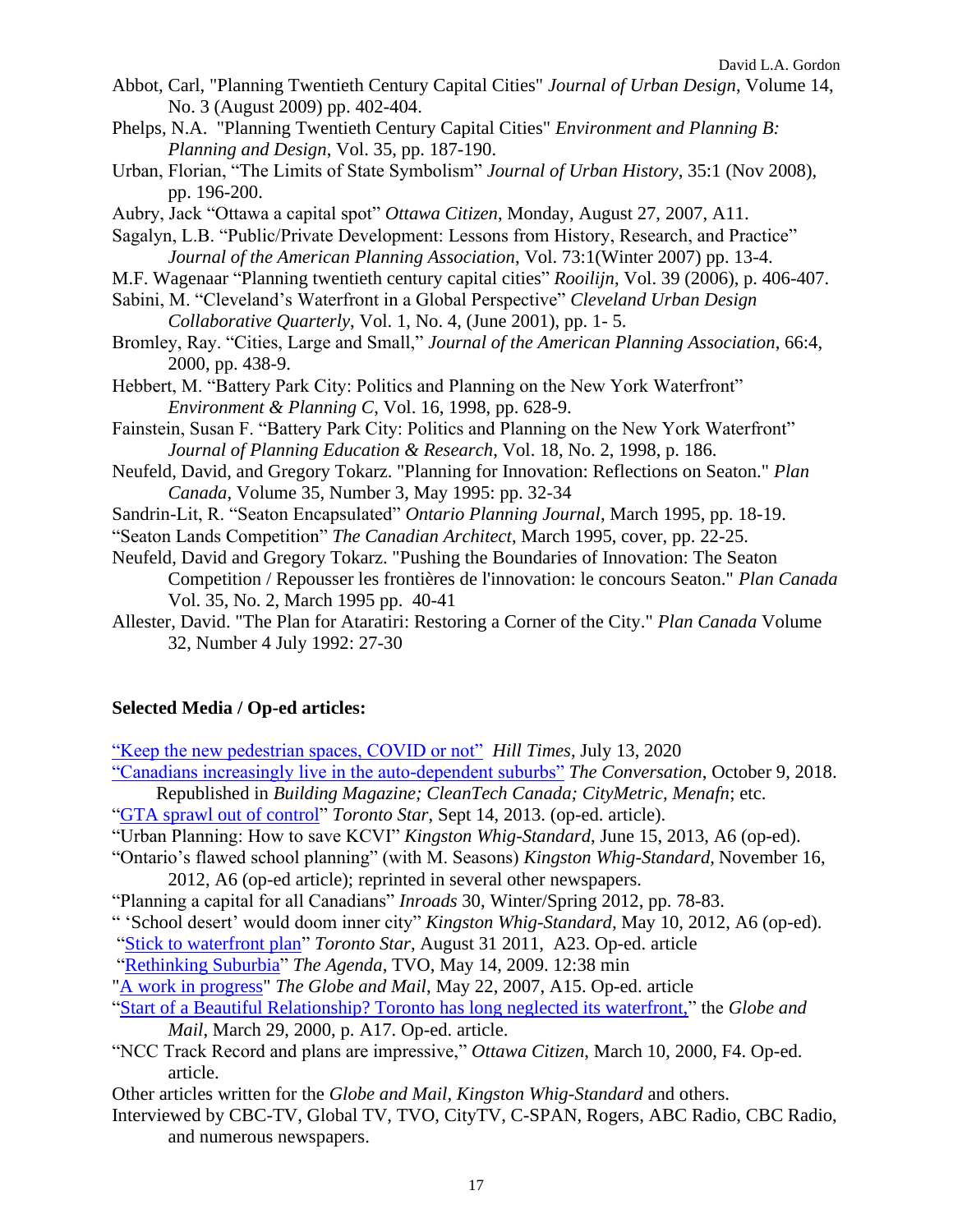#### **Research Web Sites:**

- The American [Suburbs Project](https://lcau.mit.edu/project/american-suburbs-project) [Leventhal Center for Advanced Urbanism, MIT.](https://lcau.mit.edu/) Classifies neighbourhoods in 350 Metropolitan Statistical Areas (MSAs) in the USA. Co-PI with MIT Prof. Alan Berger. 2020-
- [Canadian Institute of Planners Centenary Visual Timeline.](https://www.tiki-toki.com/timeline/entry/1259877/CIP-ICU-Centenary-Visual-Timeline/) Bilingual planning histories research presentation that includes 200+ significant People, Plans, Places and Policies. Principal curator and editor; co-author of 50+ entries to date. 2018-
- [TownAndCrown.ca:](http://townandcrown.ca/) Research website that includes a searchable 100-page [bibliography;](http://townandcrown.ca/Bib.html) highquality [colour images](https://qshare.queensu.ca/Users01/gordond/planningcanadascapital/Historic.html) and [digital copies of historic plans](http://townandcrown.ca/Historic%20Plans.html) that were primary sources; 2015-
- [CanadianSuburbs.ca:](https://canadiansuburbs.ca/) Research website containing 2016, 2011, 2006 & 1996 Census analysis, reports, maps, working papers, etc. 2013[-](https://qshare.queensu.ca/Users01/gordond/Suburbs/index.html)
- [PlanningCanadianCommunities.ca:](http://planningcanadiancommunities.ca/) Website supporting Canada's leading planning text with historic plan images, research bibliography; legislation summary; 2014-
- [PlanningCanadasCapital.ca:](http://townandcrown.ca/planningcanadascapital/link.htm) Research website containing analysis and digital copies of six historic plans for Canada's capital region (Todd 1903; Bennett 1915; Adams 1919; Cauchon 1923; Gréber 1950; RMOC 1991); 2006=

[Canada: a Country of Suburbs,](http://www.canada.com/news/infographics/suburbs/suburbs.html) Digital atlas of Canadian suburbs supporting feature articles in newspapers from coast to coast. 2013-2021.

#### **Selected Public Lectures:**

- 2020 "Blanche Lemco Van Ginkel, Urban Planner" Daniels Faculty of Architecture, University of Toronto, November 12, 2020.
- 2020 "Town and Crown & Parliament Hill" NCC Capital Urbanism Lab, Ottawa, February 27, 2020
- 2019 "Urban renewal in Kingston: Two Visons to Address the Sydenham Ward 'Slum, Kingston Historical Society, October 16, 2019.
- 2019 "How CMHC Revived Canadian Community Planning, Canada Mortgage and Housing Corporation Research Series, Ottawa. September 16, 2019
- 2019 "More Suburban?" Vancouver Island University, March 20, 2019.
- 2018 "The Genesis of Cities" Kingston LLL series, November 24, 2018.
- 2018 "Town and Gown: Residential Intensification in Kingston's Near-University Neighbourhoods" City of Kingston / AMS Town-Gown summit, April 7, 2018; plenary presentation.
- 2017 "Planning and Urban Design History of Canada's Capital" Carleton University, Azrieli School of Architecture and Urbanism, Ottawa, 29 April 2017.
- 2017 "Is Canada a Suburban Nation?" 10x20 public lecture, Winnipeg Art Gallery, September 2017.
- 2017 "Planning history in Canada's Capital" McGill School of Planning public lecture series. 14 March 2017, Montréal.
- 2016 "Town and Crown: History in Canada's Capital" Queen's University Institute of Later-Life Learning, September 18, 2016.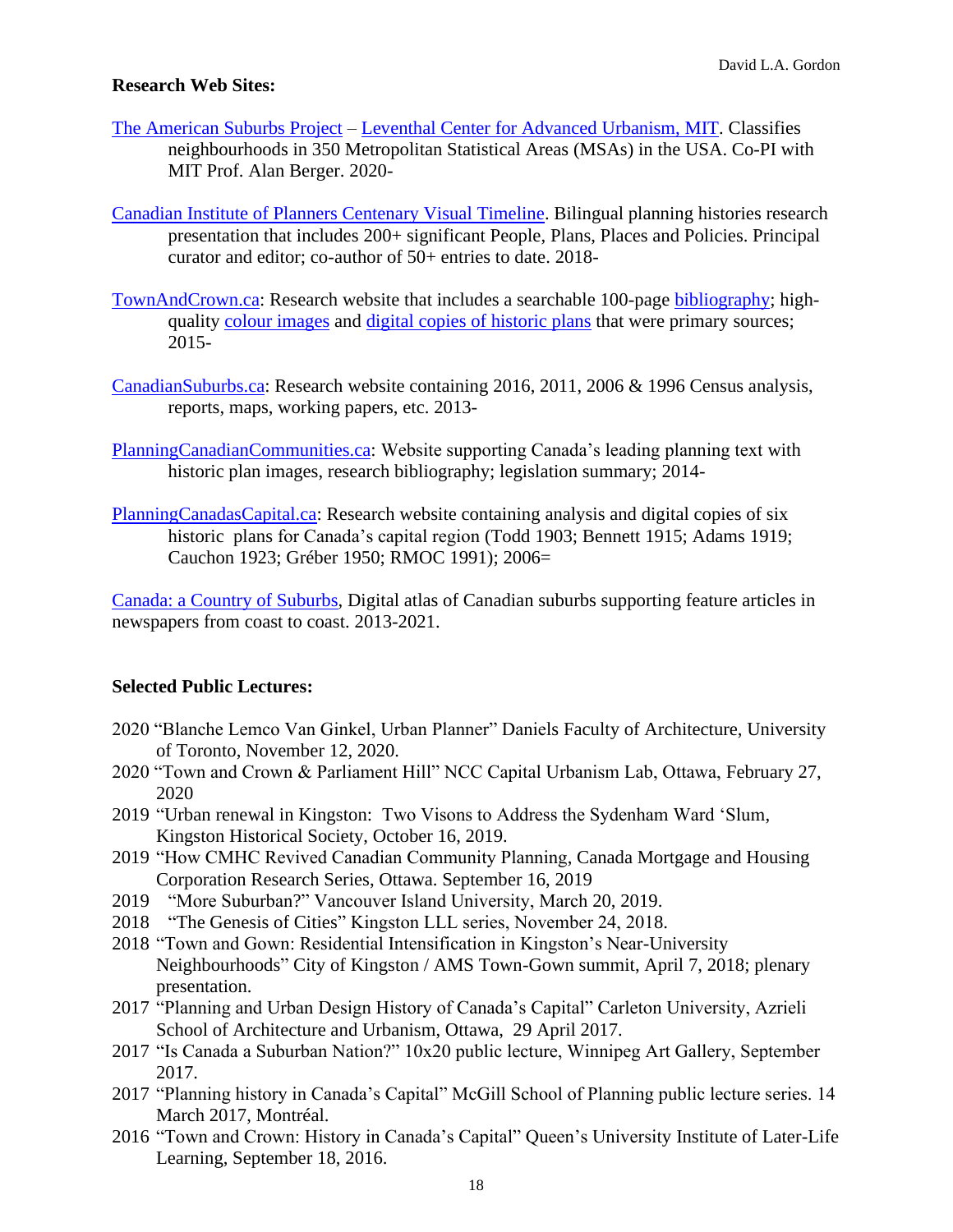- "History in Canada's Capital: Town and Crown" Heritage Ottawa, May 26, 2016.
- "Town and Crown" Library and Archives Canada / uOttawa, March 16, 2016
- "Multicultural Cities / Town and Crown" SURP, Kingston, March 11, 2016
- "Retrospective on Capital Planning" Capital Urbanism Lab, Ottawa, 18 November 2015
- "Jane Jacobs and postmodern planning" LLL series, Kingston, October 30, 2015
- "New research on Australian suburbs" UNSW, Sydney, July 29, 2015.
- "Is Australia a Suburban Nation?" Planning Institute of Australia and WA Metropolitan Redevelopment Authority, June 29, 2015.
- "Research on a Shoestring Budget", Australasian Early Career Urban Research Network, Perth, WA June 19, 2015.
- "Current Canadian Urban Design from Coast to Coast" Australian Urban Design Research Centre, Perth, WA May 6, 2015.
- "Sustainable Suburbs? Canadian Best Practices" Curtin University Sustainability Policy Institute, Perth, WA May 20, 2015.
- "Canadian Community Design" University of Otago, Dunedin NZ, April 17, 2015.
- "Sustainable Suburbs: Best Practices from Canada" University of Western Australia Institute of Advanced Studies, Perth WA, April 29, 2015.
- "Does Density Matter?" panel discussion, Planning Institute of Australia and Heart and Stroke Foundation, Perth, 10 March 2015.
- "Canada is a suburban nation" keynote address, Council for Canadian Urbanism Summit, Toronto, September 14, 2015
- 2014 "Is Canada a Suburban Nation? Reflections on Toronto" City of Toronto, May 2, 2014.
- "The Art of City Building" National Gallery of Canada, Ottawa. December 5, 2013.
- "Ottawa and Canberra as Symbolic Federal Capitals" University of Canberra, 2 July 2013
- "Canadian Urbanism: Coast to Coast" UNSW, Sydney, 30 June 2013.
- "Alan Altshuler as a teacher- Harvard years" Festschrift, Harvard University, 7 June
- "Ottawa: Lumber town to federal capital" Collegium generale, Universität Bern, May 18, 2012.
- "A historical tour of planning and urban design in the National Capital: The Good, the Bad and the Ugly" Ottawa Urban Forum, March 21, 2012.
- Global Plans, Local Influences, public lecture, Queen's University Jordan Library, April 18, 2011.
- OPPI Kingston, "The 50th Anniversary of Stephenson and Muirhead's *Planning Study of Kingston*" public lecture and exhibition, World Town Planning Day, November 2010.
- "Planning Twentieth Century Capital Cities: Lessons for Ottawa", Probus Club Ottawa April 28, 2010.
- "Active Transportation across Canada" Kingston Coalition for Active Transportation, March 24, 2010.
- "Urban Design in Canada: Coast to Coast to Coast" Urban Design Centre of Western Australia, Perth, March 2, 2010.
- "Building Big Plans: Implementing Lessons for Capital Cities and Waterfronts" University of Western Australia, 26 February, 2010.
- "Planning Twentieth Century Capital Cities" QUILL, Kingston, January 2010.
- City of Kingston, "Evaluating Kingston's Draft Official Plan" April 17, 2008.
- Kingston Learning, "Canadian Planning at its Best" February 8, 2008.
- OPPI Ottawa, "Sustainable Transportation" invited lecture, World Town Planning Day.
- Ohio State University "Twentieth Century Capital Cities and Urban Design," Knowlton School of Architecture invited lecture series.
- City of Kingston, "Waterfront Design Principles and Precedents" June 12, 2007.
- OPPI Ottawa, "Urban Planning at its Best" invited lecture, World Town Planning Day.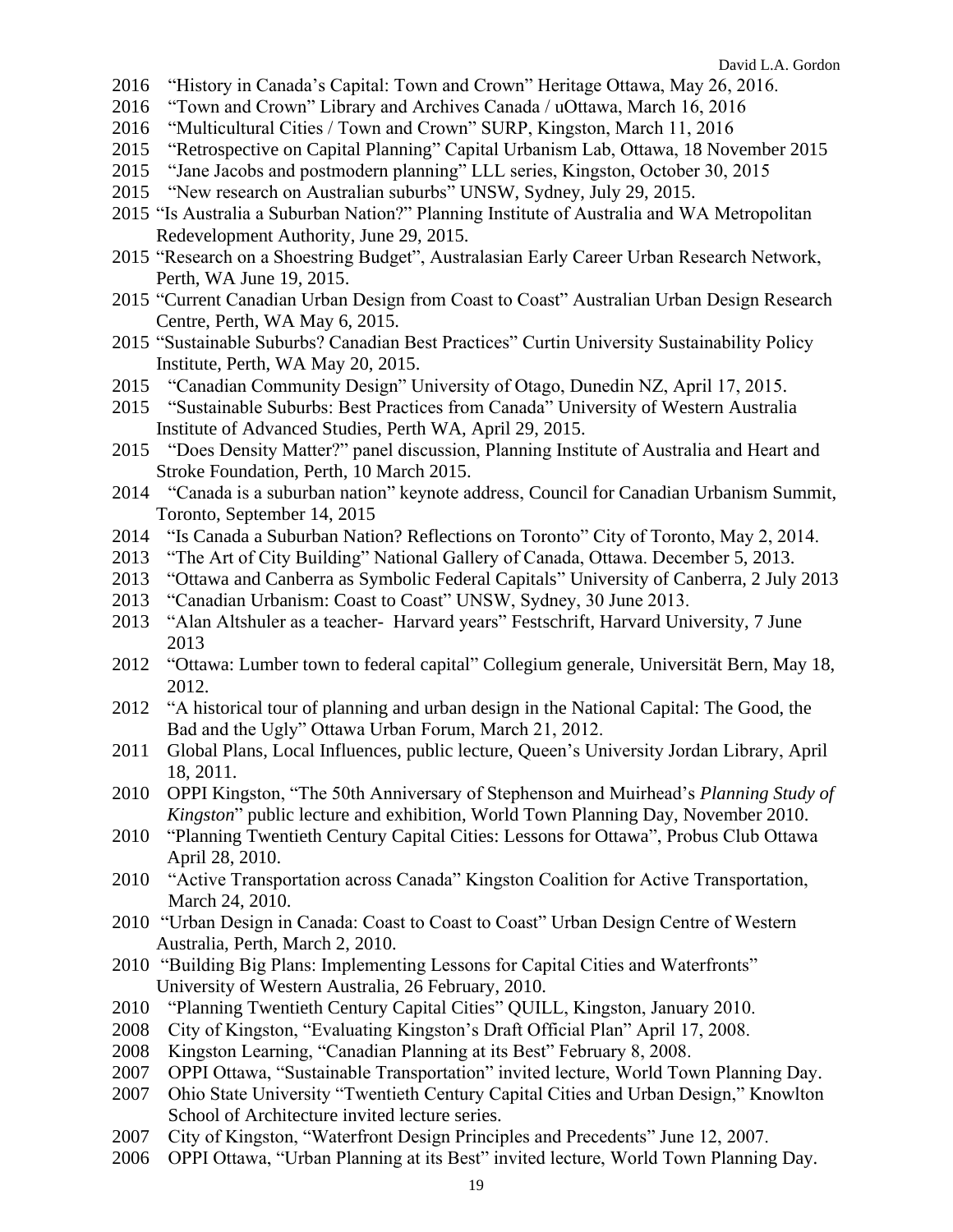- 2005 Kingston Learning, "Smart Growth in Kingston?"
- 2003 Ottawa Urban Forum: "Frederick Todd's 1903 Report to the Ottawa Improvement Commission"
- 2001 Town of Lincoln, "Neighbourhood Planning in a Rural Landscape"
- 2001 Kent State Univ./ Cleveland State Univ., "Urban Waterfront Design: Facilitating redevelopment"
- 2001 Kingston Learning, "Planning Waterfront Development: Lessons from around the world"
- 2000 City of Riga, Latvia, "Implementing Waterfront Redevelopment"
- 1999 Ottawa Urban Forum: "Ottawa's X-files: Lost Visions, Forgotten Dreams"
- 1997 SUNY Buffalo, "Battery Park City: Politics and Planning on the Waterfront"
- 1995 RMC Dept. of Politics and Economic Science, "Comparing Canadian and U.S. Cities: Los Angeles and Toronto"
- 1991 City of Toronto Planning: "Urban Design Innovations in Barcelona"
- 1990 Institute of Transportation Engineers, Toronto: "The Gardiner LakeShore Corridor"
- 1987 Ontario Professional Planners Institute: "Harbourfront 2000 Plan"
- 1986 City of Kingston / Waterfront Centre Symposium, "Block D"

| <b>Agency</b> | <b>Title</b>                 | <b>Tenure</b> | <b>Amount</b> | <b>RAs</b>      | <b>Results</b>            |
|---------------|------------------------------|---------------|---------------|-----------------|---------------------------|
| <b>SSHRC</b>  | Canadian Planning            | 2022-         | \$68,700      | 1               | Supporting CIP /          |
| <b>ASJ</b>    | and Policy                   | 2025          |               |                 | <b>ACUPP</b> journal      |
| Mitacs,       | <b>Heritage Conservation</b> | 2021          | \$15,000      | $\mathbf{1}$    | Internship with LHC;      |
| OPPI, LHC     | and Temporary                |               |               |                 | database                  |
|               | <b>Protection Plans</b>      |               |               |                 |                           |
| <b>SSHRC</b>  | <b>How Canada Became</b>     | $2021 -$      | \$6605        | $\mathbf{1}$    | In progress; 1 paper to   |
| Pandemic      | a Suburban Nation            | 2023          |               |                 | date                      |
| Grant         |                              |               |               |                 |                           |
| Queen's       | <b>USA Suburbs Project</b>   | 2020          | \$5000        | $\mathbf{1}$    | Complete; website; 1      |
| <b>USSRF</b>  |                              |               |               |                 | presentation[ op-ed       |
| U. Penn.      | Canary Wharf                 | 2020          | \$1300        | $\mathbf{1}$    | Book chapter              |
|               | Research                     |               |               |                 |                           |
| <b>MIT</b>    | <b>USA Suburbs Project</b>   | 2019          | \$5000        | 3               | Complete; 1 seminar       |
| <b>UROP</b>   |                              |               |               |                 |                           |
| <b>NCC</b>    | <b>LeBreton Flats Land</b>   | 2018-         | \$5000        | $\mathbf{1}$    | 2 chapters in             |
|               | Use                          | 2019          |               |                 | preparation               |
| <b>CIP</b>    | <b>Centenary Timeline</b>    | 2019          | \$1000        | $\mathbf{1}$    | Digital timeline          |
| Queen's       | <b>Canadian Suburbs</b>      | 2018          | \$6000        | $\mathbf{1}$    | 1 journal article;        |
| <b>USSRF</b>  | Project                      |               |               |                 |                           |
| <b>SSHRC</b>  | <b>How Canada Became</b>     | 2018-         | \$92,649      | 9 <sub>to</sub> | Working paper, 6          |
|               | a Suburban Nation:           | 2023          |               | date            | conference papers, 2      |
|               | The Role of CMHC in          |               |               |                 | journal articles to date. |
|               | <b>Reviving Canadian</b>     |               |               |                 |                           |
|               | <b>Community Planning</b>    |               |               |                 |                           |
| CanU          | <b>Canadian Suburbs</b>      | 2018          | \$1000        | $\mathbf{1}$    | 1 working paper           |
| <b>PATREC</b> | <b>Australian Suburbs</b>    | 2015          | A\$15,167     | $\overline{2}$  | Complete                  |
|               | with Dr. P Maginn,           |               |               |                 | Working paper             |
|               | <b>UWA</b>                   |               |               |                 |                           |

#### **RESEARCH GRANTS:**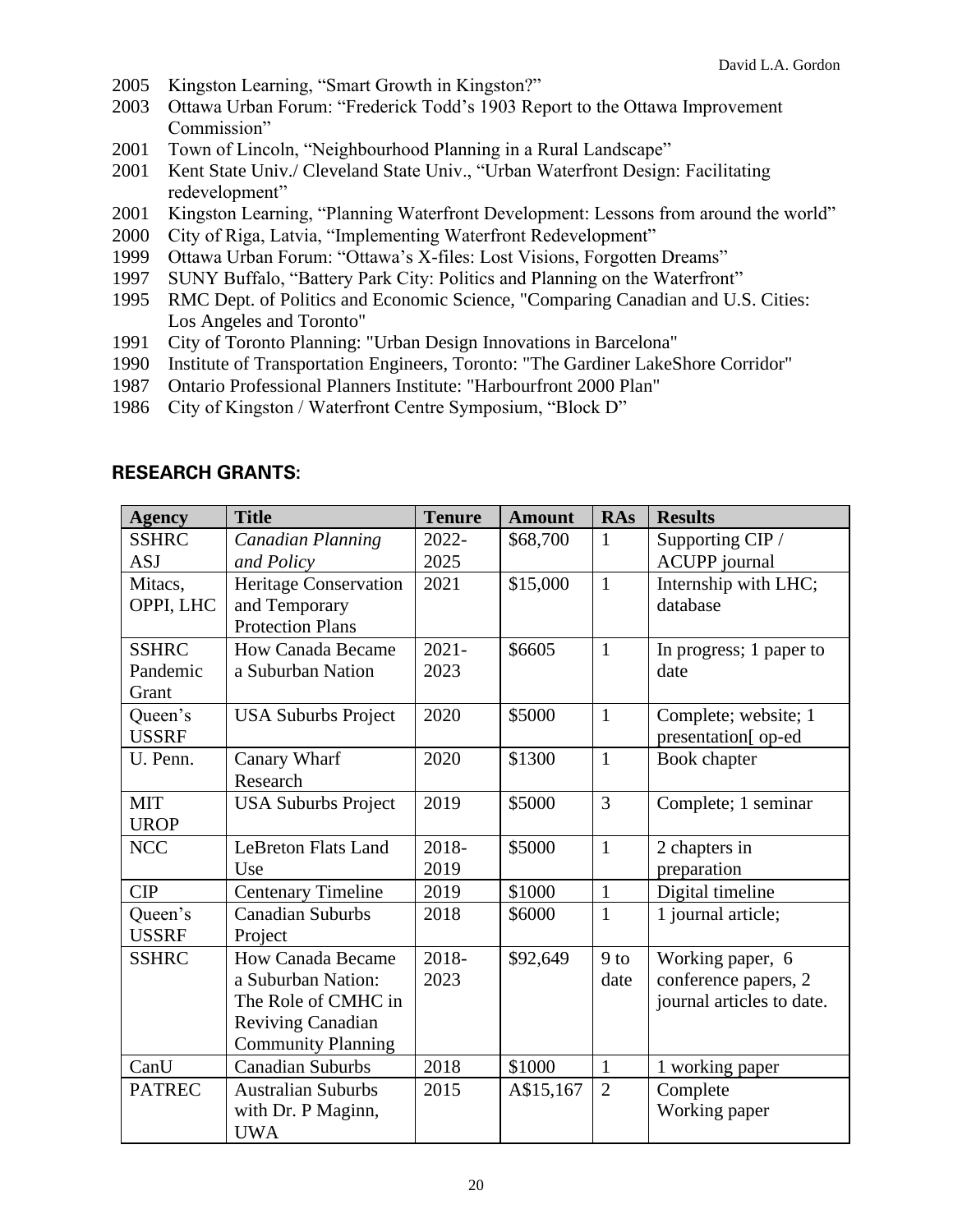| <b>UWA IAS</b>     | <b>Suburban Nations?</b>         | 2015    | A\$10,000 | $\mathbf{1}$    | Complete.                                           |
|--------------------|----------------------------------|---------|-----------|-----------------|-----------------------------------------------------|
|                    | <b>Comparing Australian</b>      |         |           |                 | <b>Book Chapter</b>                                 |
|                    | and Canadian suburbs             |         |           |                 |                                                     |
| Heritage           | Canadian War                     | 2014    | \$3000    | $\overline{a}$  | exhibit                                             |
| Canada             | Memorial                         |         |           |                 |                                                     |
| <b>SARC</b>        | Gordon Stephenson's              | 2011-12 | \$8389    | $\overline{2}$  | 3 articles; special                                 |
|                    | <b>International Planning</b>    |         |           |                 | journal issue, exhibition                           |
|                    | Legacy                           |         |           |                 |                                                     |
| <b>SSHRC</b>       | <b>Suburban Nation:</b>          | 2008-   | \$75,725  | $\overline{7}$  | Web site; journal                                   |
|                    | Estimating the size              | 2012    |           |                 | article; 6 conference                               |
|                    | and policy                       |         |           |                 | papers; 1 monograph;                                |
|                    | implications of                  |         |           |                 | front-page newspaper                                |
|                    | Canada's suburban                |         |           |                 | articles across Canada                              |
|                    | population                       |         |           |                 |                                                     |
| <b>SSHRC</b>       | <b>Lessons From</b>              | 2005-   | \$72,223  | $9+$            | Web site, 4 articles /                              |
|                    | Planning Canada's                | 2008    |           |                 | chapters, 4 conference                              |
|                    | Capital: 1800-2000               |         |           |                 | papers, book                                        |
| <b>SSHRC</b>       | Canada's Capital in an           | 2002-   | \$59,400  | 6               | Book in 2006; 2                                     |
|                    | International                    | 2005    |           |                 | chapters; 2 articles, 5                             |
|                    | Comparative                      |         |           |                 | conf. papers.                                       |
|                    | Perspective                      |         |           |                 |                                                     |
| Canada-US          | Canada-US<br>Connections in      | 2001-02 | \$24,000  | $\mathbf{1}$    | 3 articles, 5 conference                            |
| Fulbright          | <b>National Capital</b>          |         |           |                 | papers                                              |
|                    | Planning                         |         |           |                 |                                                     |
| <b>SSHRC</b>       | Building Canada's                | 1998-   | \$63,200  | 6               | 4 articles, 3 conference                            |
|                    |                                  |         |           |                 |                                                     |
|                    |                                  |         |           |                 |                                                     |
|                    | Capital                          | 2001    |           |                 | papers                                              |
| Richardson<br>Fund | Ottawa-Hull Le Droit<br>1913-58  | 1999    | \$13,000  | NA              | 198 reels of microfilm;<br>contribution to articles |
| <b>ARC</b>         | SSHRC 4A, Ottawa-                | 1997-8  | \$5000    | $\mathbf{1}$    | 1 article, 1 conference                             |
|                    | Hull                             |         |           |                 | paper                                               |
| Special            | 1909 Plan of Chicago             | 1998    | \$3500    | <b>NA</b>       | rare book; contribution                             |
| Collections        | purchase                         |         |           |                 | to 1 article                                        |
| Univ. of           | Battery Park City /              | 1997-8  | \$3500    | $\mathbf{1}$    | 2 articles, 2 conference                            |
| London             | Canary Wharf                     |         |           |                 | papers;                                             |
|                    | Comparison                       |         |           |                 |                                                     |
| <b>CIP</b>         | Plan Canada                      | 1997    | \$5100    | $5\overline{)}$ | journal index and                                   |
|                    | <b>Consolidated Index</b>        |         |           |                 | WWW site                                            |
| <b>ARC</b>         | Building Canada's                | 1996-7  | \$5500    | $\mathbf{1}$    | 1 article, 1 conference                             |
|                    | Capital                          |         |           |                 | paper                                               |
| Richardson         | Canadian Historic                | 1996-98 | \$2000    | <b>NA</b>       | 100+ plans, maps and                                |
| Fund               | Plans                            |         |           |                 | slides; contributions to                            |
|                    |                                  |         |           |                 | 2 articles                                          |
| ARC,               | <b>Urban Waterfront</b>          | 1995-96 | \$5000    | $\overline{2}$  | book; 1 article                                     |
| Queen's            | Redevelopment                    |         |           |                 |                                                     |
| SGS,               | <b>Research Initiation</b>       | 1994-5  | \$12,000  | $5\overline{)}$ | book index, editing, 2                              |
| Queen's            | Grant                            |         |           |                 | articles                                            |
|                    | <b>TOTAL</b>                     |         | \$585,083 | 65              | PI funding only                                     |
|                    | <b>RESEARCH</b><br><b>GRANTS</b> |         |           |                 |                                                     |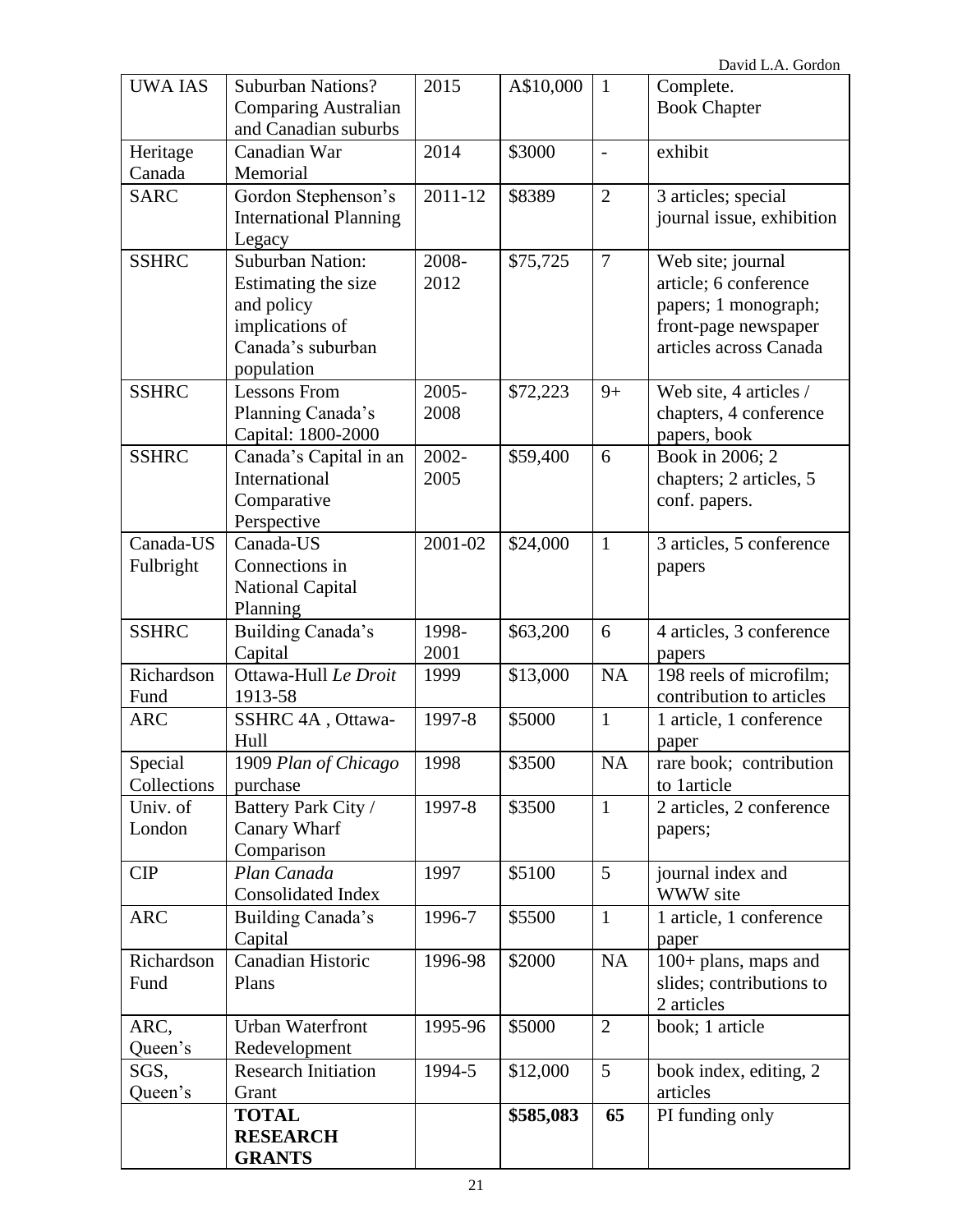## **TEACHING GRANTS:**

| <b>Agency</b> | <b>Title</b>          | <b>Tenure</b> | <b>Amount</b> | <b>RAs</b> | <b>Results</b>       |
|---------------|-----------------------|---------------|---------------|------------|----------------------|
| Apple         | Canadian Historic     | 1996-97       | \$3500        |            | World Wide Web site, |
| Canada        | Plans                 |               |               |            | database, course     |
|               |                       |               |               |            | materials            |
| Queen's       | <b>GIS</b> Laboratory | 1995          | \$3000        |            | MapInfo purchase     |
| Principal's   | Desktop mapping       |               |               |            |                      |
| Develop-      | software (with Dr. R. |               |               |            |                      |
| ment Fund     | Tinline, Geography)   |               |               |            |                      |
| Queen's       | Planning computer     | 1994-95       | \$1000        | 2          | Laboratory exercises |
| <b>SGS</b>    | applications          |               |               |            | and course materials |
|               | <b>TOTAL TEACHING</b> |               | \$7,500       | 3          |                      |
|               | <b>GRANTS</b>         |               |               |            |                      |

## **UNIVERSITY TEACHING EXPERIENCE**

**Queen's University School of Urban & Regional Planning** (Asst. Professor 1994-2000; Assoc. Prof. 2000-8; Professor, 2008-):

- SURP 814: *Current Approaches to Planning*, (core course; team-taught). Methods: alumni guest lectures; optional field trip; lectures. 2016-2020
- SURP-817: *An Intellectual History of Urban and Regional Planning* (core course; teamtaught). Methods: illustrated lectures, optional field trips. 1995-2000, 2002-
- SURP-824: *Urban Planning Project* (core course) Methods: workshop/studio; new project every year; weekly coaching in small groups; field trips. 1994-2000, 2002-
- SURP-840: *Land Use Planning* (optional course; team-taught) Methods: illustrated lectures, computer simulation; site visits; case studies of award-winning plans. 1995-2001, 2003-
- SURP-844: *Real Estate Development and Planning* (optional course; team-taught) Methods: case study, role-playing , lecture, market analysis. 2002-8, 2009-11
- SURP-848: *Community Design*: (optional course; team-taught) Methods: workshop/ studio; weekly small group coaching; field trips; illustrated lectures. 1996, 98, 2000, 2003, 2005.
- SURP-882: *Computer Applications for Planners* (optional course) Methods: self-guided tutorials, laboratory exercises using planning data, demonstrations, lectures. 1994-99.
- SURP-886: *Public Private Partnerships* (optional course) Methods: lectures, case studies, simulation. 1995, 2000, 2003-6, 2008-9, 2012-13.
- SURP-804: *Implementation* (methodology module) Method: case studies. 1994, 95, 97, 98, 99, 2003
- SURP-805: *Negotiation* (methodology module) Methods: simulations, lectures. 1994-7, 99, 2006, 2020; 2022,
- SURP-806: *Population Forecasting* (module) Methods: lectures/demos, workbook; 1997, 2004, 2006, 2008; 2016; 2018
- SURP-807 *Qualitative Research* (methodology module) Methods: lectures/demos, seminar, 2000.
- CIVL-262: *Civil Engineering Planning* (core undergraduate course) 1996-2000. Methods: illustrated lectures, tutorials, group design project.
- GPHY 332, *Cities, Regions and Planning* (optional undergraduate course) 2015- Methods: illustrated lectures, simulations, field trips.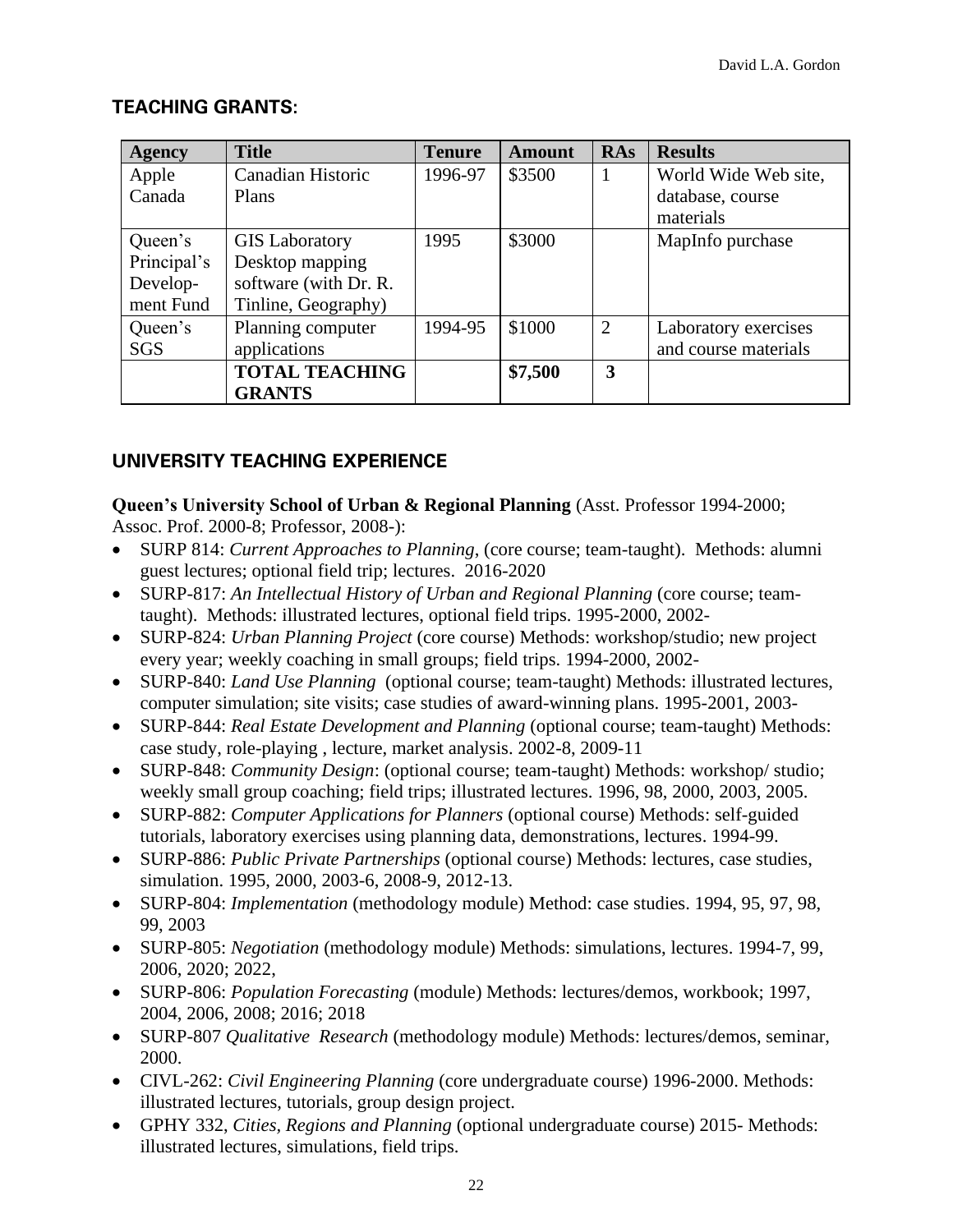- GPHY 230: *Introduction to Urban and Regional Planning,* (large-format core undergraduate course). Methods: illustrated lectures; on-line quizzes. 2022
- Smith School of Business, Public Sector Executive Program, 2013, 2014.

#### **Harvard University, Kennedy School of Government:** (Visiting Scholar, 2019):

• MLD 412 Applied Field Lab (experiential-learning lab; team-taught). 2019

#### **McGill University, School of Urban Planning** (Visiting Professor, 2017)

- URBP 612: *History and Theory of Planning*, Methods: illustrated lectures, field trips
- URBP 641: *Negotiation for Planners* Methods*:* simulations, lectures

#### **University of Western Australia, Institute of Advanced Studies** (International Distinguished Visiting Fellow, 2015)

• Postgraduate / early career researcher Masterclasses

#### **University of Pennsylvania, Department of City and Regional Planning**: (Visiting Associate Professor, 2001-02)

• CPLN-659: *Public Private Partnerships* (optional course) Methods: lectures, case studies, simulation. 2002

**University of Latvia, Riga,** School of Public Administration/ Dept. of Economics, (CIDA Visiting Lecturer, Spring 2000).

• *Public-Private Partnerships for Urban Development*, Methods: lectures, case studies, 2000.

**Harvard University, Graduate School of Design**: (Instructor, 1993-4; Teaching Fellow, 1992- 3):

- *Urban Politics & Land Use Policy* (core course; team-taught). 1992; 1993
- *Introduction to Urban & Regional Planning* 1992
- Guest critic in several urban design and landscape architecture studios, 1991-95

#### **University of Toronto, Graduate Diploma in Business Administration**, (Adj. Associate. Professor 1990-3):

- *Real Estate Development* 1992, 1990
- *Site Planning & Market Analysis* 1991
- *Strategic Planning for Development* 1993, 1992
- Executive Development Program, Metropolitan Toronto Police, 1991

#### **University of Toronto, Department of Architecture**, (Adj. Assoc. Prof. 1990-91; Adj. Asst. Prof. 1989):

- *Urban Design Studio* (core course; team-taught). 1989-1991
- *Housing* (team taught) 1990
- Guest critic in several urban design and landscape architecture studios, 1989-95

#### **Ryerson School of Urban & Regional Planning**, (Lecturer, 1988-90; 1978-79):

- *Implementation* 1988-1990
- *Public Sector Development* 1989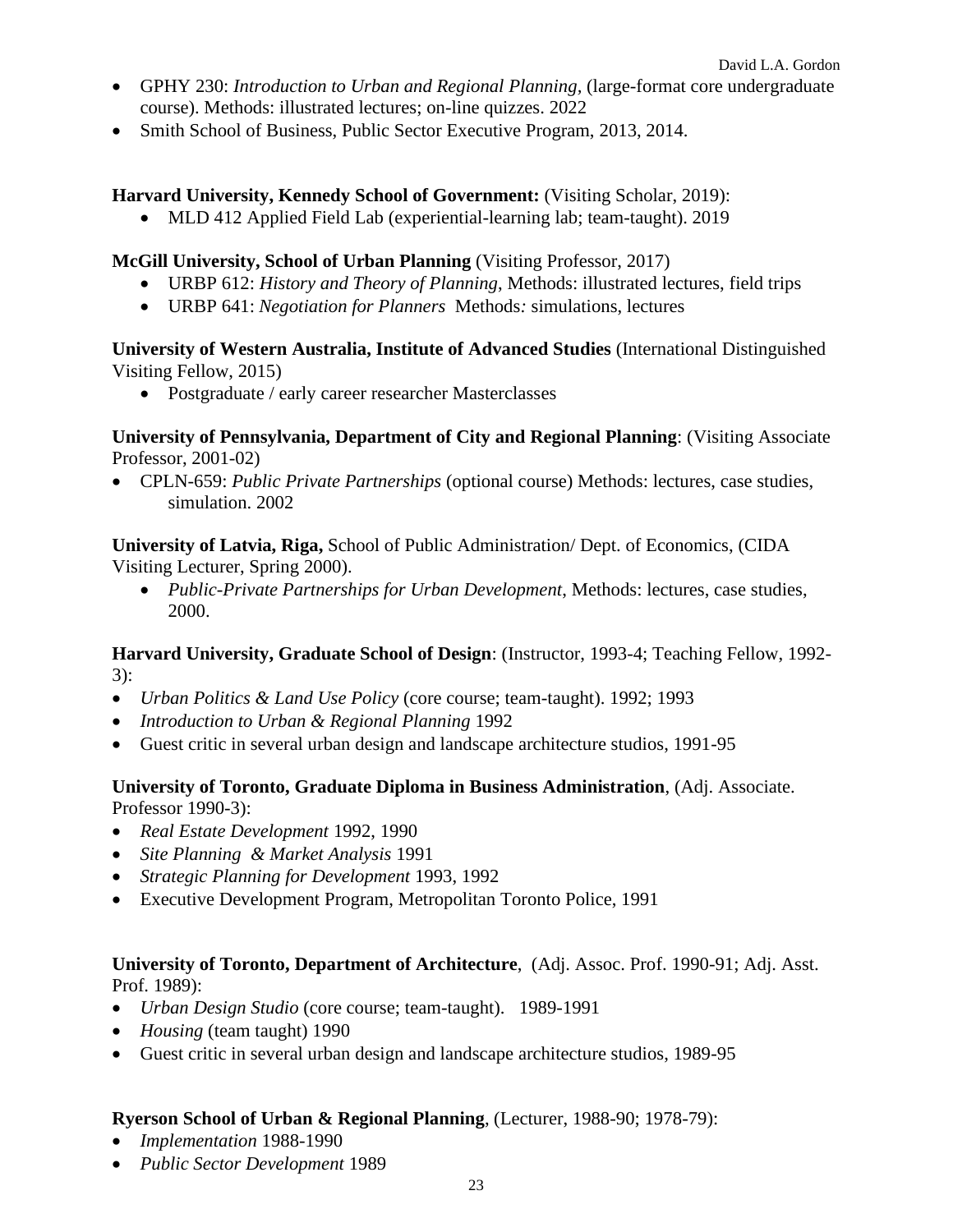- *Environmental Planning II* 1979
- *Planning Methods & Computing* 1979
- *Planning Studio IV* (core course; team-taught) 1979
- *Transit Planning Seminar* 1979
- *Planning Workshop III* (core course; team-taught) 1978
- *Transportation Planning* 1978
- *Urban Field Research* (core course; team-taught). 1978

#### **Guest Lecturer / Visiting Critic:**

Australian Urban Design Research Centre, 2015 Carleton University, School of Architecture, 2008, 2012, 2017 Carleton University, Department of History, 2004 Cleveland State University, Public Policy, 2001 Curtin University, Perth, WA, 2015 Harvard University, Urban Design, 1993, 1994, 1995 Harvard University, Kennedy School, 2019 Kent State University, Urban Design, 2001 McGill School of Urban Planning, 2017 M.I.T. Dept. of Urban Studies and Planning, 1993; 2019 Ohio State University, Urban Design, 2007. Queen's Department of Civil Engineering, 2001, 2005-10 Queen's Department of Geography, 1998, 1999, 2000, 2001, 2003-14 Queen's School of Business Public Executive Program, 2013, 2014 Queen's Law School, 1998, 1999, 2000, 2008-9 Queen's School of Environmental Studies 1998, 1999, 2000-12 Queen's School of Policy Studies, 2001, 2009 Royal Military College, Social Sciences, 1996, 1997 Ryerson School of Urban and Regional Planning, 2006 Trent University, Department of Geography, 2003 University of Canberra, 2012, 2013 University of New South Wales, Built Environment, 2013, 2015 University of Otago, Geography and Planning, 2015 University of Pennsylvania, Graduate School of Fine Arts, 2001 University of Pennsylvania, Department of City Planning, 2001, 2002 University of Pennsylvania, Urban Design Program, 2002 University of Toronto, Geography, 2005 University of Toronto, Landscape Architecture, 1991, 1992, 1993, 1995 University of Waterloo, 2012, 2013, 2014, 2015, University of Western Australia, History, 2015 University of Western Australia, Institute for Advanced Studies, 2015 University of Western Australia, Planning, 2010, 2015 Urban Design Centre of Western Australia, 2010 Vancouver Island University, Community Planning Program, 2019-21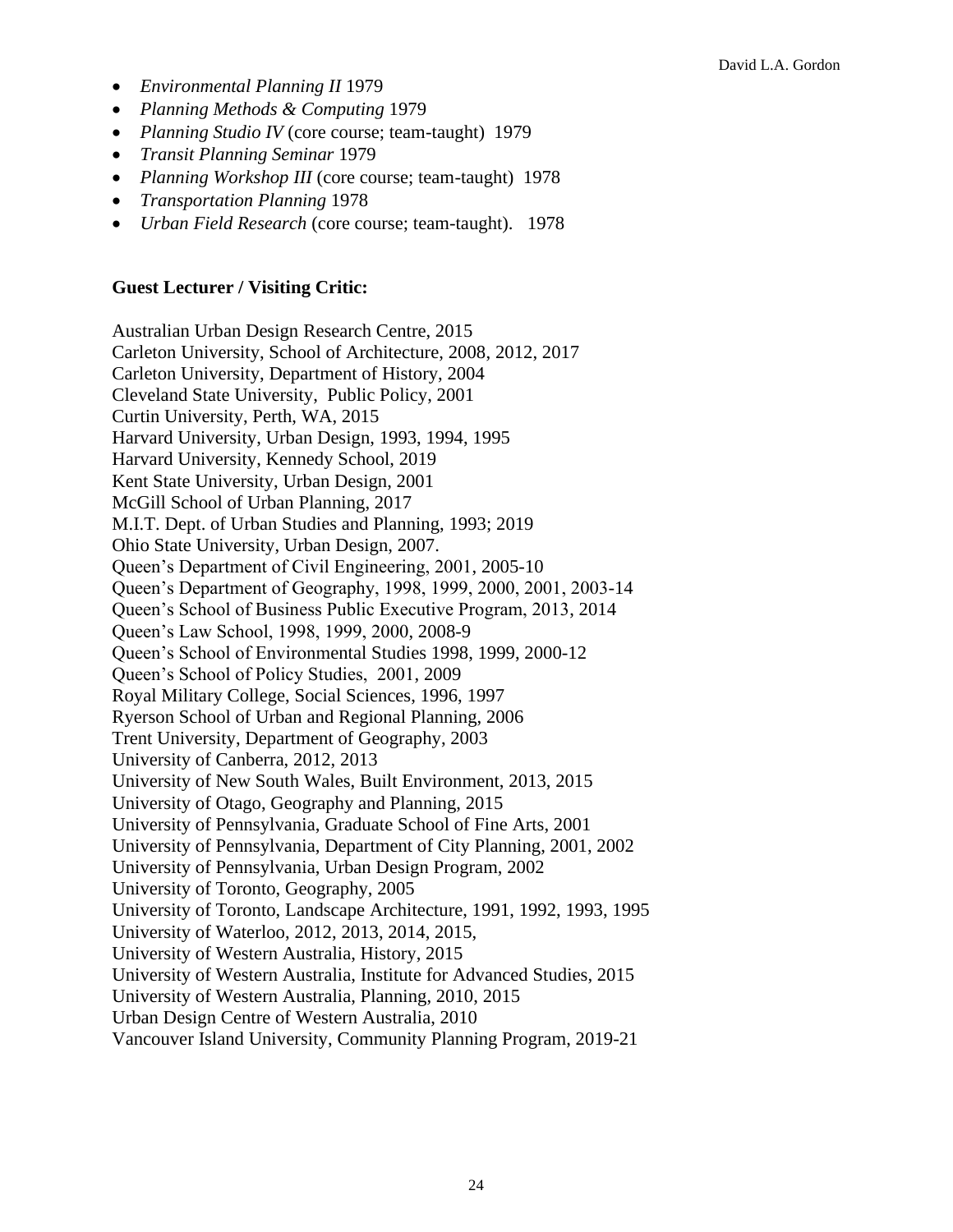#### **GRADUATE SUPERVISION AND EXAMINATION**

#### **Master's theses and research reports supervised** (133 completed to date; 1 in preparation):

- 133. Virginillo, Miranda, *How the Community Planning Association of Canada Influenced the Development of Planning in Canada,* 1946-1964. Supported by a SSHRC CGS and the Sue Hendler Award. 2020-22.
- 132. Saunders, Evan, *Urban Morphology as a Measure of Sprawl Repair Potential in Ottawa, Ontario*, 2020-22.
- 131. Lima, Justin, *The Canadian Dream? Comparing the Densities of Modernist and New Urbanist Suburban Development – A Comparative Case Study of Don Mills, Toronto and Cornell, Markham*. 2020-22.
- 130. Goodman, Jasmine, *Content Analysis Comparing Canada's Two Earliest Town Planning Journals*, 2019-2021.
- 129. Lauzon, Matthew, *Where did the neighbourhood go? A look into the spatial distributions of students across Ontario mid-sized cities*, 2019-2021.
- 128. Luymes, Gavin, *A More Sustainable Suburb? Analyzing the Relative Sustainability of Garrison Crossing in Chilliwack, British Columbia,* 2018-2020,
- 127. Desforges, Vincent, *The Development of Modern Urban Planning in Quebec between 1946-1973*, 2017-19.
- 126. Willms, Christopher, *Suburban growth in the Toronto CMA, 1996-2016: A Case of Johnny Town-Mouse and Timmy Willie,* 2017-18.
- 125. Goldney, Emily, *Estimating suburban population growth: A study of the Ottawa-Gatineau CMA, 1996-2016*; 2016-18.
- 124. Prell, Phillip, *Our Physical Environment, Our Choices?: A comparison of urban design and pedestrian patterns along Kingston's Princess Street*, 2016-18.
- 123. Coyle, Emilie, Security, *Crime Prevention and Capital Planning: A Study of Two Embassies in Canada's Capital*, 2015-17.
- 122. Pinchin, Ian, *Comparing Form-Based Codes and Urban Design Guidelines in the Central Areas of Two Mountain Resort Towns*, 2015-17.
- 121. Sjaarda, Julia, *The Potential for Culture-led Regeneration in Toronto's Port Lands: Lessons from Hafen City, Hamburg*, 2015-17.
- 120. Tulloch, Alia, *Sydenham Street Revived: A Public Space Experiment*, 2013-16.
- 119. Fehr, Thomas, *Assessing The Implementation of a Secondary Plan Using a Conformance-Based GIS Method: A Pilot Project in Winnipeg, Manitoba,* 2013-16.
- 118. Bang, Elizabeth, *The Sustainable Campus: A Comparison of Comprehensive Sustainability Policies in the Campus Master Plans of the University of Guelph and Queen's University*, 2013-15.
- 117 Smith, Molly and Shazeen Tejani, *Tackling Tactical Urbanism: Exploring the Potential for Improved Social Spaces on Queen's University Campus*, 2013-15.
- 116. Holthof, Benjamin, *Kingston Inner Harbour: A Cultural Heritage Landscape Pilot Study*, 2012-15 (with John Meligrana)
- 115. Nadeau, Jeff, *Planning Near-University Neighbourhoods: A Case Study of Kingston, ON and Ithaca, NY*, 2012-15.
- 114. Davies, Keith, *A Pilot Study for Comparing Two Inner-City Edmonton Parks in Winter*, 2012-14.
- 113. Grabowski, Arthur, *The Evolution of Waterfront Public Spaces: A comparative assessment of public use on Toronto's Harbour Square Park and York Quay*, 2012-14.
- 112. Gkotsis Tony, *Cataraqui North, A Case Study: Kingston's Experience with the Implementation of a New Urbanist Secondary Plan*, 2011-14.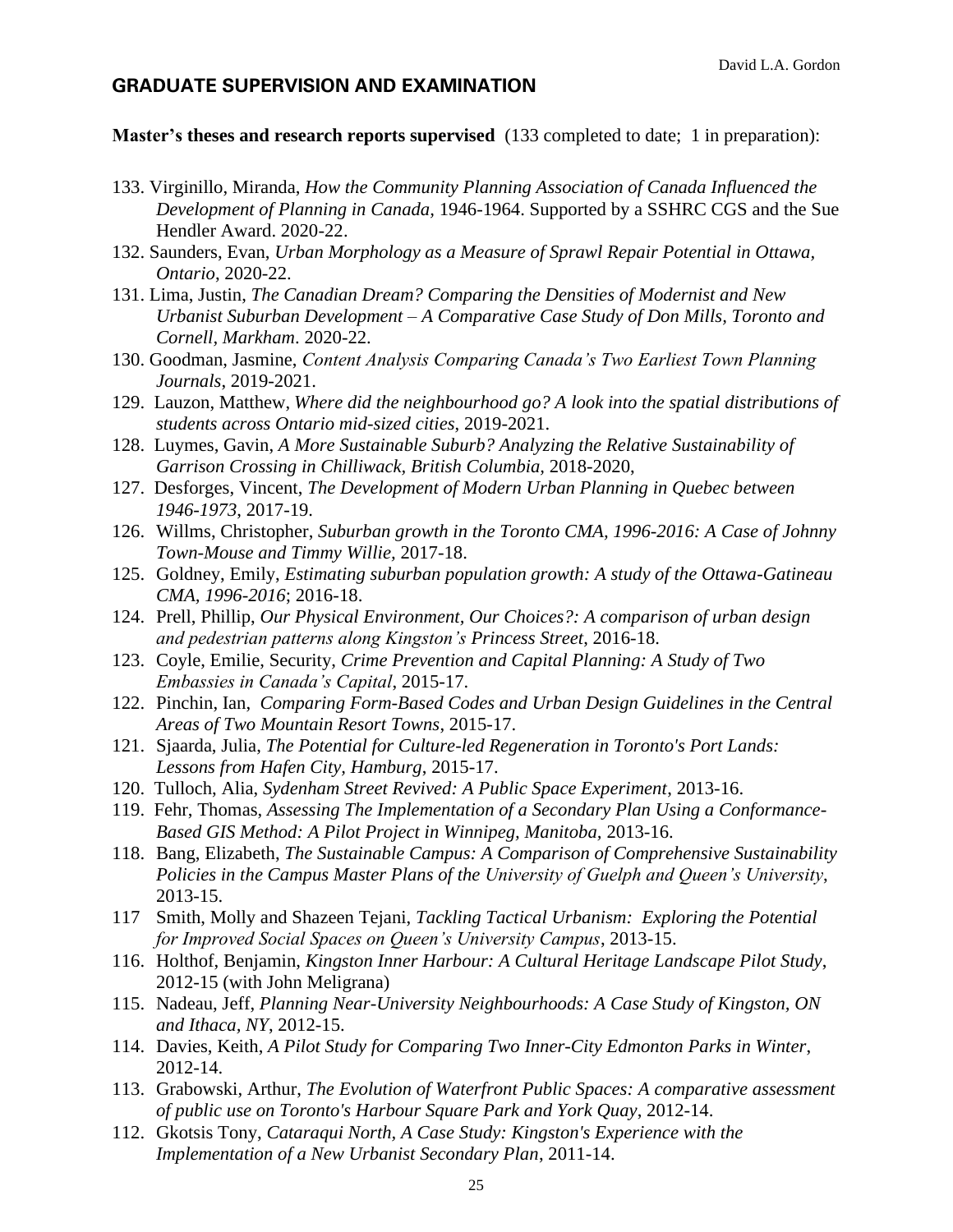- 111. Lundberg, Per, *Cracking the Code of Small Downtowns*, 2012-14. Winner 2014 Canadian Institute of Planners Past-President's Award for graduate student research.
- 110. Qi, Hongyan (Ivy), *Designing for a Safer Public Housing Community: A Case Study of Chester Le, Toronto,* 2012-14.
- 109. Poulton, Ryan, *Guiding Future Suburban Development through Public Policy: A Comparative Case Study of Two Arterial Mainstreets in Ottawa, Ontario*, 2012-14.
- 108. Chabot, Bailey, *Planning for Pot: Incorporating the Production of Medical Marihuana into the Zoning Bylaw of the District of West Kelowna* (with Prof. John Meligrana) 2013- 14.
- 107. Cornish, Nancy, *Turning the Lights Out on Light Pollution: Recommendations for the Township of Stone Mills* (with Prof. John Meligrana) 2013-14.
- 106. Akubueze, Nnamdi *The Establishment of Urban Open Spaces to Meet Users Needs: A Comparative Case Study of Two Neighbourhood Parks in Abuja, Nigeria*, 2011-13.
- 105. Grove, Jennifer *From Low-Rise to High-Rise: A Comparison of Techniques for the Integration of Tall Buildings into Three Suburban, Transit-Adjacent Locations in Ottawa,* 2011-13.
- 104. Johnston, Jeremy, *A Pilot Study of Sprawl Repair Potential in Kingston, Ontario,* 2011-13.
- 103. Robinson-Mushkat, S. William, *Gordon Stephenson's 1960 Plan for London, Ontario: Noble Intentions, Unfulfilled Promise, and Lasting Influence*, 2010-13.
- 102. Bingham, Sarah, *The Cult of the View: Comparing and Evaluating the Effectiveness of View Corridor Protection in Montreal and Vancouver*, 2010-12.
- 101. Gonyou, Kyle, *City of Three Parish Redevelopments in Ottawa, Ontario*, 2010-12.
- 100. Ikram Ali, *A Comparative Analysis of Public Access Along the Waterfront Walkways of Kingston and Belleville, Ontario*, 2009-12
- 99. Leclerc-Desjardins, Youko, *Evaluating Downtown Design: A comparative assessment of Cornwall and Belleville, Ontario*, 2010-12.
- 98. Lo, Arthur, *Streets as Leisure and Social Spaces: Exploring the Relationships between Street Life and the Physical Environment in Two Vancouver Neighbourhoods*, 2010-12.
- 97. Jones, Megan, *The Chill of Outdoor Plazas: A comprehensive comparison of two outdoor plazas in downtown Regina, Saskatchewan under the premise of access, use, image, sociability & climate-conscious design*, 2009-12
- 96. Nicholson, Michelle, *A Comparison of the RFP Procurement Processes for the Revitalization of Regent Park*, 2010-13.
- 95. Assie, Scott, *Canadian Football League Stadium Location: A Comparative Analysis for the Saskatchewan Entertainment Facility and Winnipeg Stadium*, 2009-11.
- 94. Burgess, Annamarie, *Using Smart Growth Criteria to Evaluate Alternative Zoning Methods in an Existing Neighbourhood*, 2009-11.
- 93. Isaak, Carl, *A Comparison of Neighbourhood Designs for Detachment Jericho*, 2009-11.
- 92. Nakazawa, Andrew, *Walkability of Three Downtown Vancouver Streets: Evaluating the Physical and Perceptual Qualities of the Built Environment*, 2009-11.
- 91. Sherstone, Andrew, *Comparing the Design of Two Yaletown Open Spaces: An Evaluation of Design Elements and the Physical Environment*, 2009-11.
- 90. Takyi, Stephen, *An Analysis of the Types and Characteristics of Capital Cities in West Africa: Comparison of Ghana and Nigeria*, 2009-11.
- 89. Maxwell, Laura, *An Application of Systematic Natural Heritage Planning for Biodiversity Protection in the National Capital Greenbelt Region*, 2008-11.
- 88. Orovan, Sarah, *Urban Open Space Design to Meet Users Needs: A Comparative Case Study of Springer Market Square and Confederation Park in Kingston, Ontario*, 2008-11.
- 87. Belina, Dorothy, *A Pilot Study for Bicycle Lane and Intersection Design on Queen Street in Kingston, Ontario Using Canadian and Dutch Design Guidelines*, 2008-10.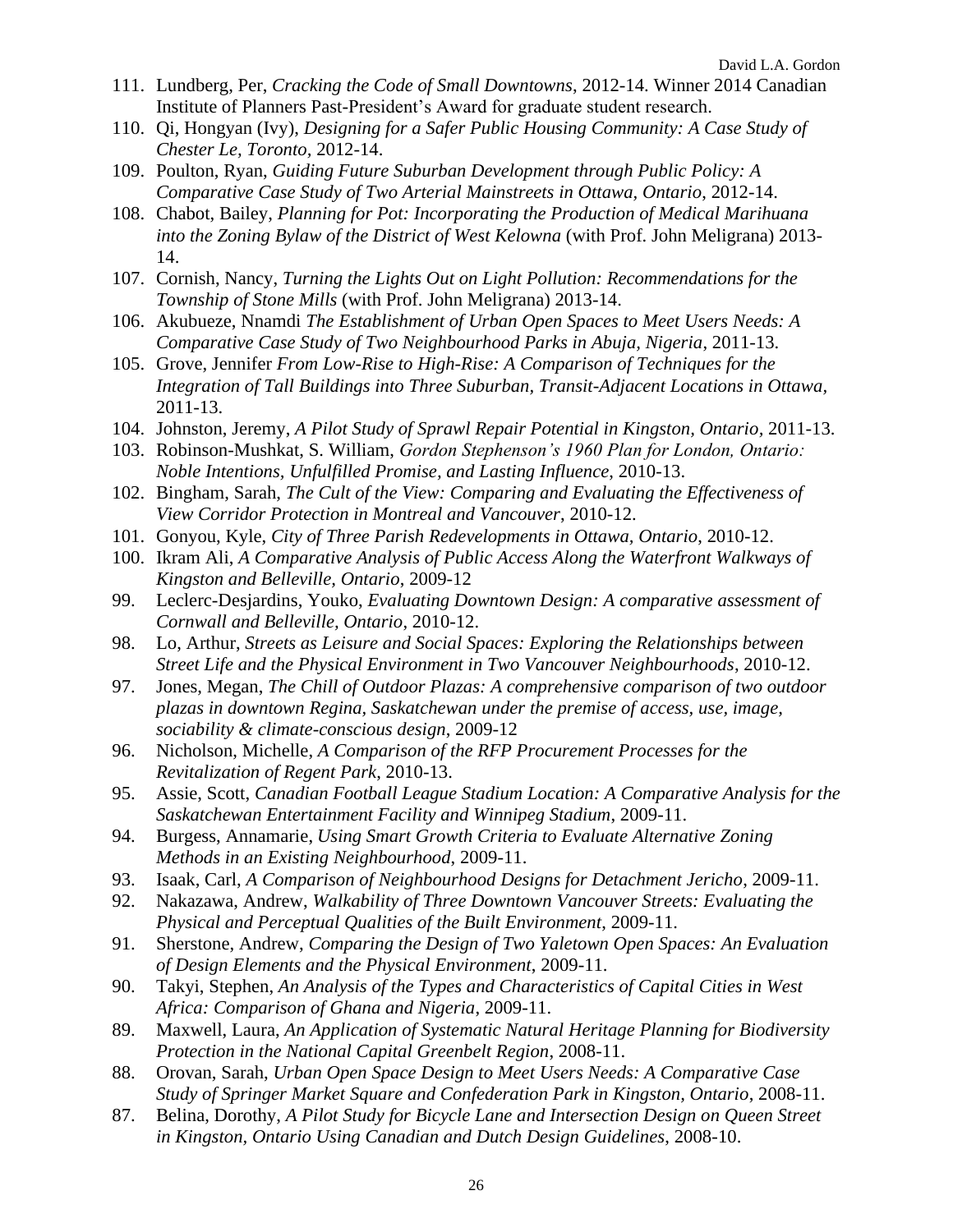- 86. Bentley, Adam, *Transit-Oriented Development in Smiths Falls, Ontario: A Comparison Between Two Sites*, 2008-10.
- 85. Covello, Vanessa, *A Comparative Analysis of Two Urban Squares in Downtown Toronto: Trinity Square and Younge- Dundas Square*, 2008-10.
- 84. Hindson, Carmen, *A Critical Evaluation of Two New urbanist Communities in Calgary: A Comparison of McKenzie Towne and Garrison Woods*, 2008-10.
- 83. Vorell, Bita, *Placemaking in Two Downtown Vancouver Public Squares: A Comparative Evaluation*, 2008-10.
- 82. Neill, Warren, *A Comparison of Land-Use Designs for the UNB Woodlot*, 2007-10.
- 81. Miranda, Charlene, *A Comparative Evaluation of Two Downtown Toronto Waterfront Parks*, 2007-10.
- 80. McCreight, Andrew, *Design Review: A Comparison Between the National Capital Commission and City of Ottawa*, 2007-9.
- 79. Shih, Melissa, *Municipal Conformity to the Growth Plan for the Greater Golden Horseshoe: An Evaluation of Future Density Potential Along the Fairview Street Intensification Corridor in Burlington, Ontario* 2007-9.
- 78. Vandyk, Christopher, *Looking for the Suburbs: A Pilot Study of the Ottawa-Gatineau Census Metroplitan Area*, 2006-9.
- 77. Wong, Michael, *Improving Heritage Conservation in Toronto: A comparison of five urban residential Heritage Conservation Districts* (joint with Carl Bray), 2007-9.
- 76. Wood, Robert Tyler, *Should Westmount Become a Heritage Character District?* (joint with Carl Bray), 2007-9.
- 75. Woodside, Claire, *Public Art Program Development: A Comparative Evaluation of Ottawa and Vancouver*, 2007-9.
- 74. Michael Dakin, *An Analysis and Evaluation of the City of Kingston's Parks and Open Spaces*, 2006-8.
- 73. Julie Dolezel, *Village of Rockcliffe Park Heritage Conservation District*, 2006-8.
- 72. John Grottenberg, *A Comparative Evaluation of Two Downtown Vancouver Waterfront Parks*, 2006-8.
- 71. John Henderson, *Application of a Context Sensitive Design Approach to the Redevelopment of Upper Princess Street, Kingston ON*, 2006-8.
- 70. Kristin Reid, *Evaluating the Effectiveness of the Site Planning and Architectural Integration Program (SPAIP) By-Law in the Pointe-Claire Village*, 2006-8.
- 69. Tiffany Rutherford, *Urban Design and Planning Features of Urban Open Spaces: An Evaluation of Three Case Studies in Downtown Richmond, BC*, 2006-8.
- 68. Sibanda, Prince, *Physical Activity and the Built Environment: What We Know*, 2006-8.
- 67. Paul Zamodits, *King Liberty Village and Regent Park: An Evaluation of Two Urban Redevelopment Plans from Toronto, Canada on the Basis of British Best Practices in Urban Design*, 2006-8.
- 66. McNicol, Kelly *Manufacturing a Brownfield: A Case Study of the Davis Tannery, Kingston and an Assessment of Brownfield Policy and Planning Tools (1976-2007,)* 2005- 7.
- 65. McCready, David, *A Comparison of Two Ontario Active Adult Retirement Communities, with Implications for Planning*, 2004-7.
- 64. Mitra, Raktim, *Changes in Travel Behaviour in the Greater Toronto Area: 1986 to 2001*, 2005-07.
- 63. White, Joshua, *Transit Oriented Development in Calgary: Recommendations for the Redevelopment of Anderson LRT Station*, 2005-07.
- 62. Meads, Sasha, *An Evaluation of Three Downtown Vancouver Parks*, 2005-07.
- 61. Schiller, Gilbert, *Waterfront Redevelopment in Victoria: Three Cases Evaluated According to Their Political, Financial and Design Elements*, 2005-07.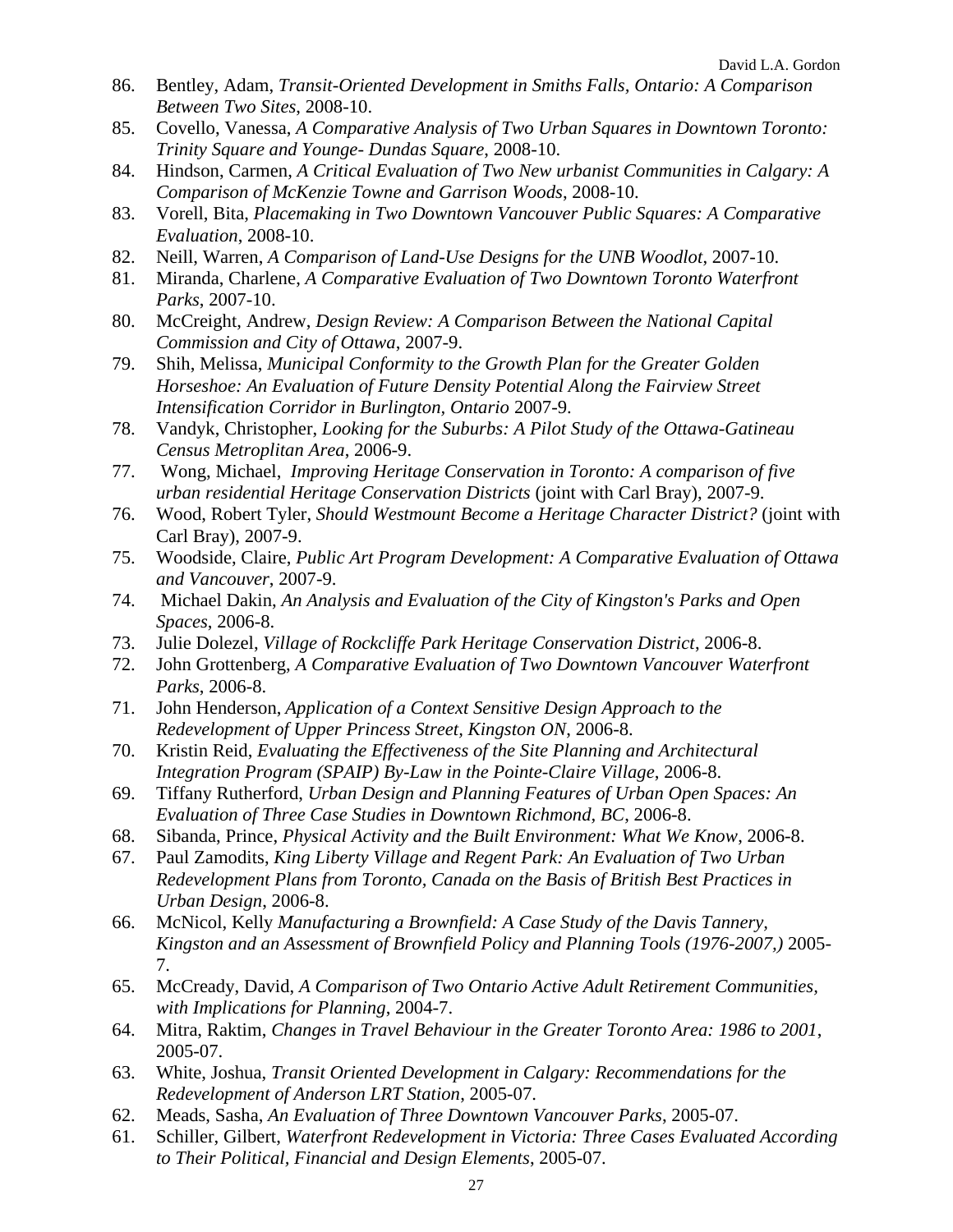- 60. Caldwell, Emily, *St. Lawrence, Ataratiri, and the West Don Lands: A Comparison between Urban Regeneration Case Studies from Toronto, Canada and British Best Practices for Urban Design*, 2005-07.
- 59. Sajecki, David, *The Long Legacy of a World's Fair: Case Studies in Achieving Waterfront Redevelopment Following an International Exposition*, 2004-07.
- 58. Zheng, Yan, *Street Design Study for Bur Oak Avenue Within the Cornell Centre District*, 2004-07.
- 57. Dow, Cheryl, *Benefits and Barriers to Implementing and Managing Well Rooted Community Gardens in Waterloo Region, Ontario*, 2004-06.
- 56. Choi, Yvonne, *Heritage Conservation in the East Annex District, Toronto: Assessing the Effectiveness of the East Annex Heritage Conservation District Designation*, 2003-05
- 55. Kozuskanich, John C. *High Tech Firm Locations and the Implications for Employment Area Planning In Ottawa*, 2003-05.
- 54. Reid, Allison, *Guiding Residential Intensification: Infill Design Guidelines for Low-rise Multiple Dwellings in the City of Mississauga*, 2003-05.
- 53. Riekko, Hans William, *Urban Form and Public Transit Use: A Study Examining the Relationship Between Urban Form and Public Transit Use in the Greater Toronto Area in 2001*, 2003-05.
- 52. Topping, Erin, *Pedestrian Public Spaces in the Nation's Capital: The Sparks Street Mall and the ByWard Market*, 2003-05.
- 51. Xu, Lily Yuan, *Designing an Urban Waterfront: A Case Study of the Portlands, Toronto*, 2003-05.
- 50. Addai, Isaac, *Affordable Housing Public-Private Partnerships: Case Studies from the Region of Waterloo*, 2002-04.
- 49. Foster, Pam, *The Redevelopment of CFB Rockcliffe: An Affordable Housing Strategy* (joint report), 2002-04.
- 48. Imanishi, Emi, Evaluating Legibility of Montreal's Underground City and Toronto's Underground City, 2002-04.
- 47. Johnston, Geraldine, *The Redevelopment of CFB Rockcliffe: An Affordable Housing Strategy*, (joint report), 2002-04.
- 46. Klukas, James, *The Regeneration of Hulme, Manchester and Crown Street, Glasgow: Case Studies in Urban Design from the United Kingdom*, 2002-04
- 45. Susai, Olivia, *Streets as Social Spaces: A Comparison between Sparks Street Mall in Ottawa, Canada and Murray Street Mall in Perth, Australia*, 2002-04.
- 44. Tremblay, Serge, *Realty Asset Development in Canadian Forces Base Kingston*, 2002-04.
- 43. Abrahamson, Barbara, *Opportunities for Enhancing the Public Use of Robson Square*, 1999-2003.
- 42. Gao, Lang, *A Study of the Port of Toronto Redevelopment*, 1999-2003.
- 41. Hildebrand, Nathan, *Critical Evaluation of Three Neighbourhoods: Analysis of New Urbanism Principles in Auguston, Bois-Franc, and Cornell*, 2001-03.
- 40. Lawrence, Brad, *A Pilot Study Evaluating Techniques for Comparing Roundabouts to All-Way Stop Controlled Intersections*, 1999-2003.
- 39. Magierowicz, Marc, *A Comparative Design Analysis of Two Medium-Sized Urban Waterfronts: Thunder Bay and Windsor* 2001-3.
- 38. Marlatt, Chad, *Assessing the Effectiveness of the Barriefield Heritage Conservation District Designation through Project Design Guideline Compliance from 1993-2002*, 2001-03.
- 37. Mercer, Asher, *Can Automobile Dependence be Reduced in Markham Centre?* 2001-03.
- 36. O'Neill, Jeff, *An Evaluation of the Sparks Street Mall in Ottawa*, Ontario, 2001-03.
- 35. Stasyna, Stephanie M., *From Rhetoric to Reality: Transforming Toronto's Waterfront, An Evaluation of the Toronto Waterfront Revitalization Corporation*, 2001-03.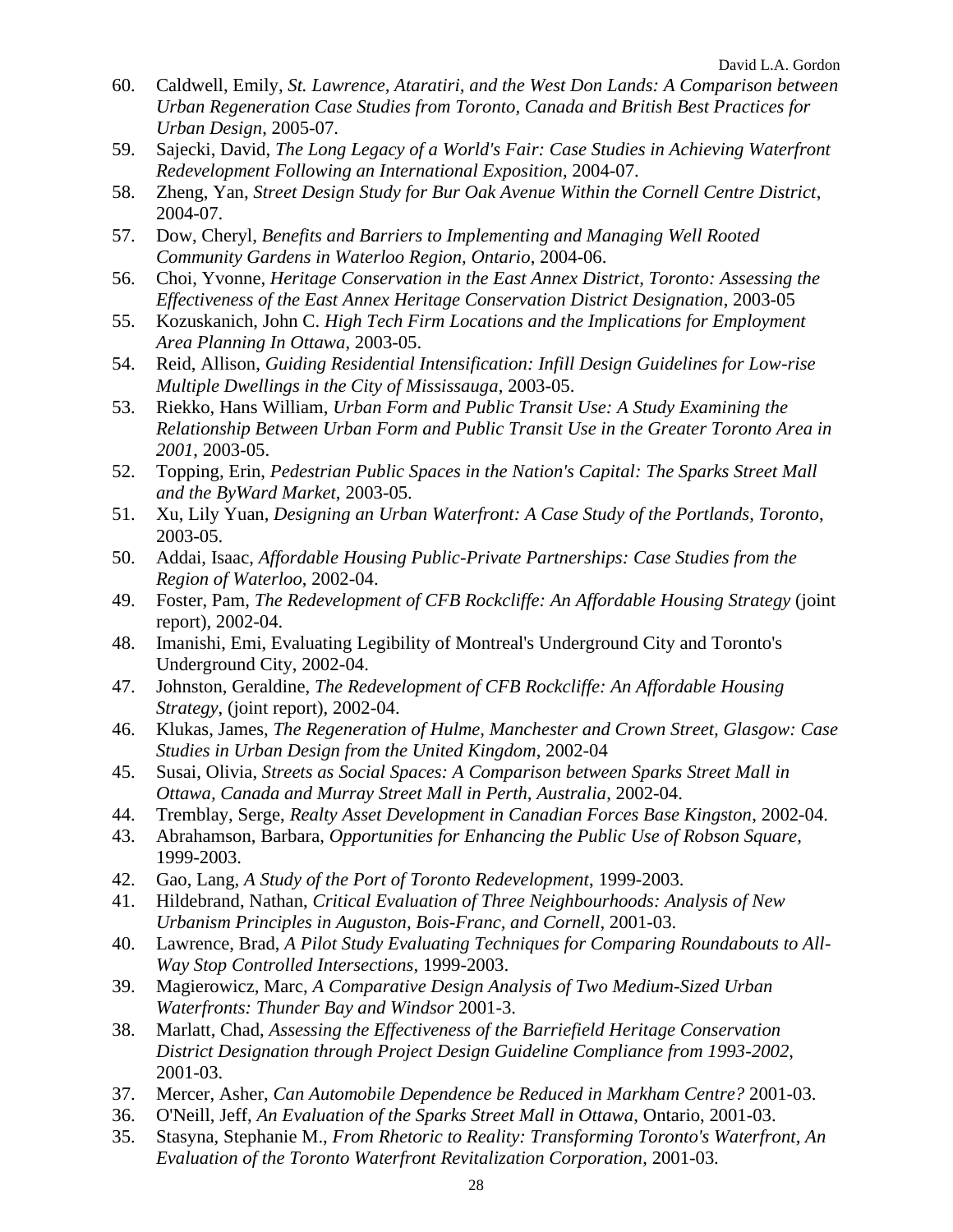- 34. Maddalena, Peter, *Downtown Revitalization: A case study of the Management and Operational Strategies and Practices of the Times Square Business Improvement District and the implications for the Yonge-Dundas Business Improvement Area (Toronto),* 1999- 2002.
- 33. Thiessen, Jeff, *Sustainable Residential Redevelopment: An Evaluation of CFB Calgary East Using the City of Calgary's Sustainable Suburbs Study,* 1995-2002.
- 32. Barakengera, Martin, *Is Scarborough City Centre a Transit Village?* 1999-2001.
- 31. Carter, Aidan, *Planning a "Capital Worthy of the Nation": The Federal District Controversy and the Planning of the Canadian Capital,* 1998-2001.
- 30. Baigent, Andrew, *Winter City Design in Canada's Newest Capital*, 1998-2000.
- 29. Fletcher, Emma, *Rosedale: An Analysis of the Planning History of Rosedale in Comparison to the Picturesque and Garden Suburb Movements*, 1998-2000.
- 28. McCormick, Denise, *Building Heights in Downtown Ottawa: A Comparative Analysis with Washington D.C.*, 1998-2000.
- 27. Norris, John, *An Assessment of the Effectiveness of the ByWard Market Heritage Conservation District Designation, 1990 to 1999*, 1998-2000.
- 26. Schock, Jerry, *A Half Century of Capital Planning: A Case Study of the Implementation of the 1950 Plan for the National Capital,* 1997-2000.
- 25. Vipond, Shayne, *A Comparison of Gross Density: Conventional and New Urbanism Areas in Suburban Markham, Ontario*, 1998-2000.
- 24. Bancroft, Marc, *Public Markets as a Downtown Revitalization Strategy: Comparing London's Covent Garden Market to the Kitchener Farmer's Market and Ottawa's ByWard Market* 1997-9.
- 23. Behler, Kirsten, *Intersection and Lane Design for Bicycles: Lessons from Groningen for Richmond, BC* 1997-9.
- 22. Lau, Patricia, *Rebuilding False Creek: A Case Study in Implementing Waterfront Redevelopment in Vancouver* 1997-9.
- 21. Lee, Kristine, *Exploring the Candidacy of Canadian Forces Base (CFB) Esquimalt Dockyard for a Heritage District Redevelopment: A Comparative Case Study of CFB Esquimalt Dockyard to Charlestown Navy Yard, Boston, Massachusetts and Portsmouth Historic Dockyard, Portsmouth, England* 1997-9.
- 20. Lynch, Miriam, *Major League Sports Facility Location: A Comparative Analysis of Ottawa's Corel Centre and Montréal's Molson Centre* 1997-9.
- 19. McRae, Robert, *Development Alternatives for a Cyrville Transit Village: Recommendations for the Redevelopment of the Cyrville Area of Gloucester, Ontario*  1997-9.
- 18. Millar, Michael *The Prime Ministers and the Planning of the National Capital* 1997-9.
- 17. Van der Schaaf, Paul, *Ataratiri Revisited: A Financial Analysis of Ataratiri* 1997-9.
- 16. Elliott, Karen, *Meeting Public Accessibility and Recreational Needs in Urban Waterfront Open Space Systems: A Comparative Analysis of Mississauga and Etobicoke* 1996-8.
- 15. Fox, Jason, *Design Guidelines for the Urban Open Spaces in Kingston* 1996-8.
- 14. McDonald, Jennifer, *Management of Downtowns: A Case Study of the Downtown Kingston Business Improvement Area* 1997-8.
- 13. DeLeo, Joseph, *Urban Waterfront Redevelopment: A Case Study of Toronto's Harbour Square* 1995-7.
- 12. Fritzel, Anne, *Bike and Ride: An Examination of the Integration of Cycling and Transit in Four Canadian Cities* 1995-7.
- 11. Linkletter, Peter, *Redevelopment in a Jurisdictional Swamp: A Case Study of the LeBreton Flats* 1995-7.
- 10. Tremblay, Miguel, *Urban Design Guidelines for Residential Infill in New Edinburgh Neighbourhood, Ottawa* 1996-8.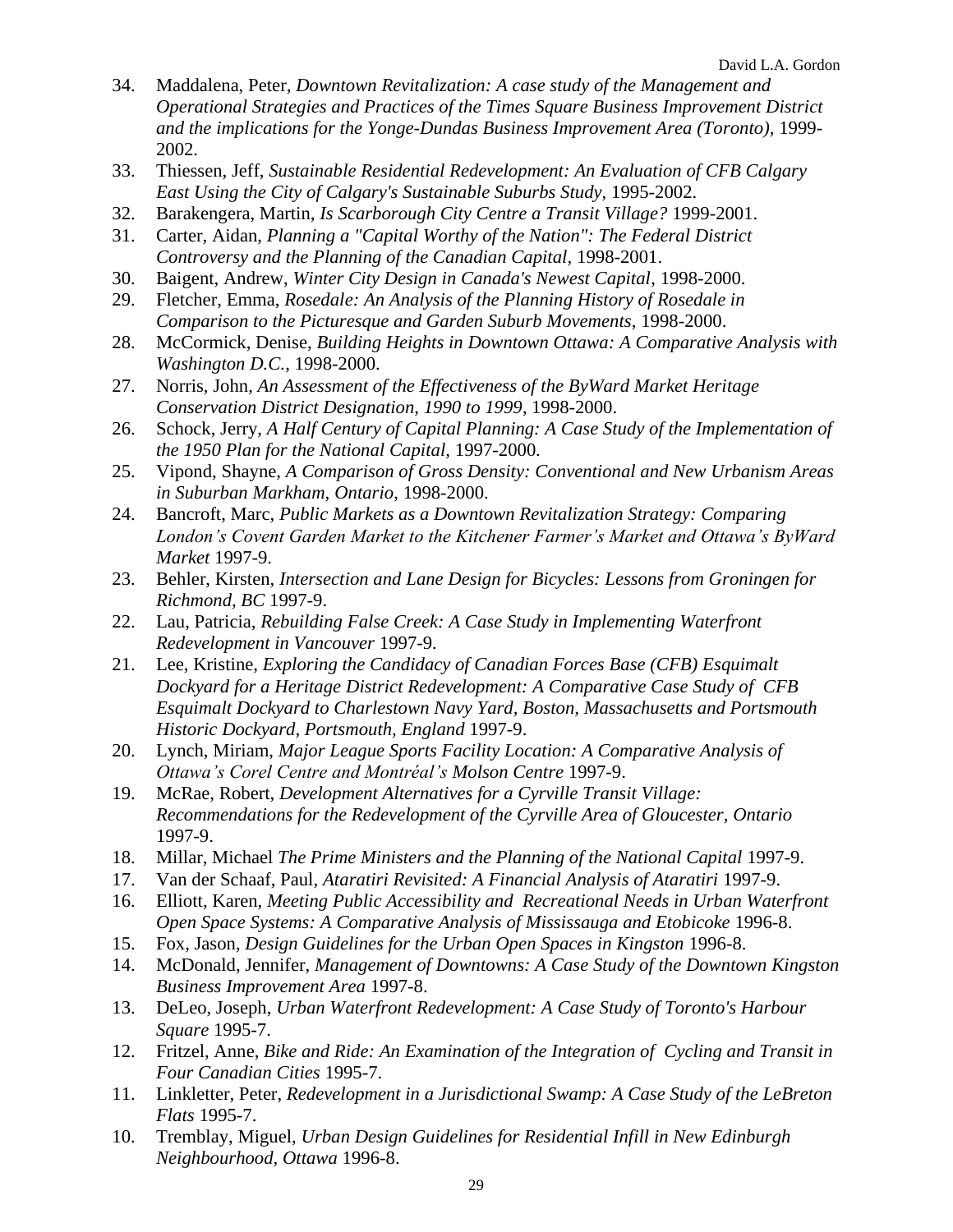- 9. Guo, Wei, *A Highway 7 Corridor Study: Urban Design Guidelines Unionville to Markham Road* 1994-6.
- 8 Lewis, John, *Landfill Site Selection in the City of Guelph: Confronting the NIMBY Syndrome* 1994-6 (co-supervisor with William Leiss).
- 7. Markham, Dan, *Redevelopment Process: A Case Study of the Victoria Accord* 1994-6
- 6. Melissa, Bernardino, *The Dupont Corridor: Urban Design Guidelines* 1994-6.
- 5. Tam, Bill, *Planning Neighbourhood Open Spaces: The Bathurst/Bremner Neighbourhood* 1994-6.
- 4. Rychliwsky, William*, Retail and Employment Impacts of a Brampton Power Centre* 1994- 6.
- 3. Zander, Tracy, *An Analysis of Inter-Municipal Services in Hastings County: Waste Management, Roads, Water Quality and Quantity, Watershed Planning and Land Use Planning* 1994-6.
- 2. Zarkadas, Dimos, *Urban Design Analysis of Two Residential Neighbourhoods in the City of Kingston: Recommendations for Improving and Supplementing the City of Kingston Zoning By-Law* 1994-6.
- 1. Zeng, Yan, *An Urban Design Study of Toronto's East Bayfront* 1994-5.

#### **Graduate Examining** (not including supervisees):

#### Summary:

- Ph.D. 8; (Civil Engineering, Geography, History) M.A. 5; (Geography, Art History) M.Sc. 5; (Civil Engineering) M.Pl. 22 (Urban and Regional Planning) ---
- Total 40

| Department       | University   | Role                    |
|------------------|--------------|-------------------------|
| GPPL, Ph.D.      | Queen's      | Examiner, 2020          |
| GPPL, M.Pl       | Queen's      | Examiner, 2018          |
| History, PhD     | McGill       | External examiner, 2017 |
| GPPL, M.Pl       | Queen's      | Examiner, 2017          |
| SURP, M.Pl       | Queen's      | Examiner, 2014          |
| SURP, M.Pl.      | Queen's      | Examiner, 2013          |
| SURP, M.Pl.      | Queen's      | Examiner, 2008          |
| SURP, M.Pl.      | Queen's      | Examiner, 2007          |
| Geography, Ph.D. | Victoria     | External examiner, 2006 |
| Geography, M.A.  | Queen's      | External examiner, 2006 |
| SURP, M.Pl.      | Queen's      | Examiner, 2006          |
| SURP, M.Pl.      | Queen's      | Examiner, 2006          |
| Geography, M.A.  | Queen's      | External examiner, 2005 |
| History, Ph.D.   | Queen's      | Internal examiner, 2004 |
| SURP M.Pl.       | Queen's      | Head's delegate, 2004   |
| Geography, M.A.  | Queen's      | External Examiner, 2003 |
| SURP M.Pl.       | Queen's      | Internal, 2003          |
| <b>SURP M.Pl</b> | Queen's      | Head's Delegate, 2003   |
| <b>SURP M.Pl</b> | Queen's      | Examiner, 2002          |
| History Ph. D.   | Queen's      | Internal Examiner, 2001 |
| Geography Ph.D.  | Deakin Univ. | External Examiner, 2001 |
| <b>SURP M.Pl</b> | Queen's      | Examiner, 2001          |
|                  |              |                         |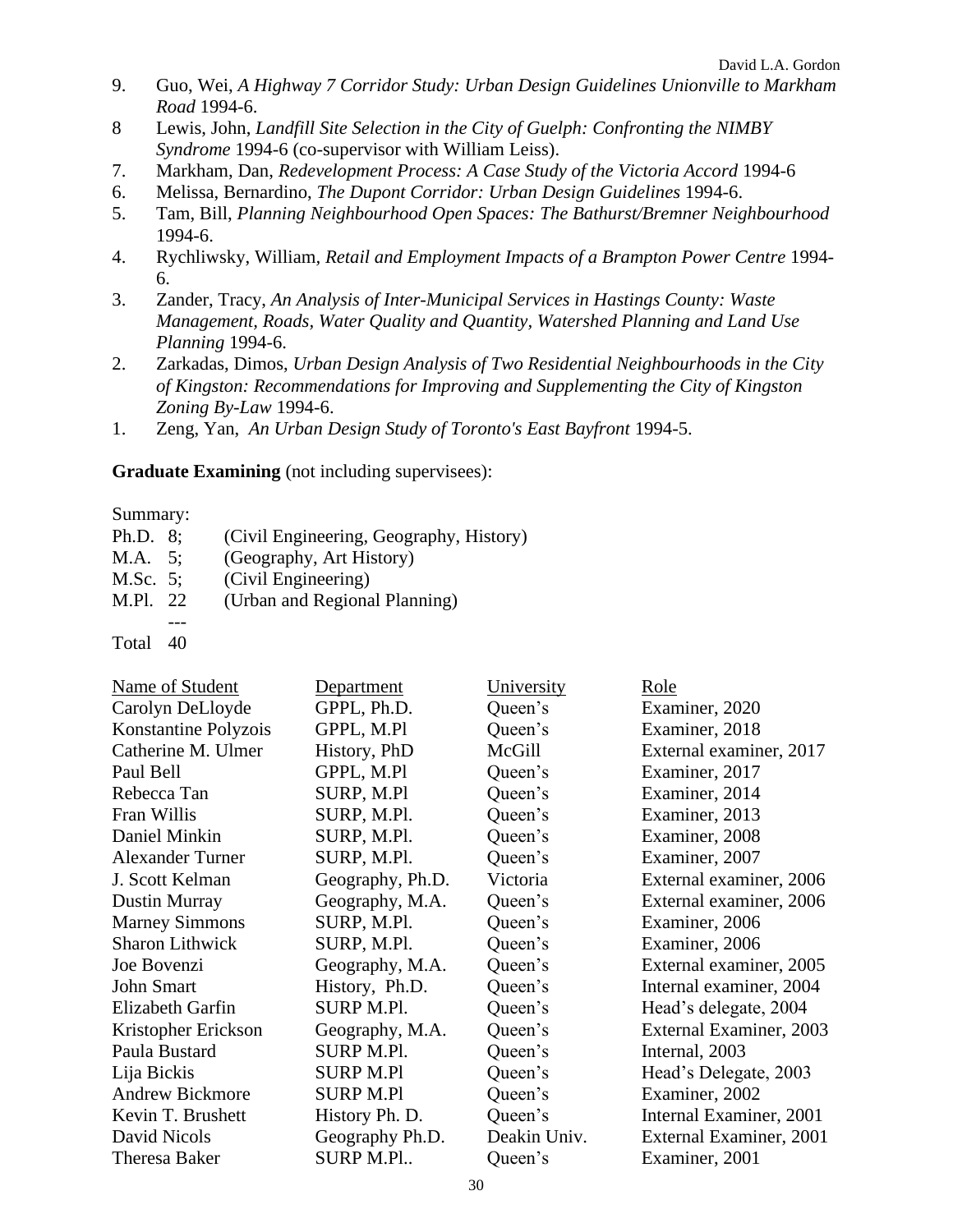|                   |                  |         | David L.A. Gordon       |
|-------------------|------------------|---------|-------------------------|
| Paul Robinson     | SURP M.Pl.       | Queen's | Examiner, 2000          |
| Nancy Reid        | Civil Eng. M.Sc. | Queen's | External Examiner, 2000 |
| Brenda Burjaw     | SURP M.Pl.       | Queen's | Examiner, 1999          |
| Almed Al-Kaisy    | Civil Eng. Ph.D. | Queen's | External Examiner, 1999 |
| Sonja Skinner     | Civil Eng M.Sc.  | Queen's | External Examiner, 1998 |
| Paula Formanek    | Civil Eng M.Sc.  | Queen's | External Examiner, 1997 |
| Amy L. Harris     | SURP M.Pl.       | Queen's | Examiner, 1997          |
| Niel Burke        | SURP M.Pl.       | Queen's | Examiner, 1996          |
| Dean Geros        | SURP M.Pl.       | Queen's | Examiner, 1996          |
| David Campfens    | SURP M.Pl.       | Queen's | Examiner, 1996          |
| Mark Kirkpatrick  | Civil Eng M.Sc.  | Queen's | External Examiner, 1996 |
| Stephen Didunyk   | Geography, M.A.  | Queen's | External Examiner, 1996 |
| Niel Burke        | SURP M.Pl.       | Queen's | Examiner, 1996          |
| Cammie McAtee     | Art History M.A. | Queen's | External Examiner, 1996 |
| Ahmed Abdulkarim  | Civil Eng. Ph.D. | Queen's | External Examiner, 1996 |
| Mark Robinson     | Civil Eng M.Sc.  | Queen's | External Examiner, 1995 |
| Catherine Nash    | SURP M.Pl.       | Queen's | Examiner, 1995          |
| Sherilyn McGregor | SURP M.Pl.       | Queen's | Examiner, 1995          |

## **PROFESSIONAL SERVICE**

| 2022-   | National Capital Commission, Advisory Committee on Planning, Design and Realty. |
|---------|---------------------------------------------------------------------------------|
| 2017-19 | Canadian Institute of Planners Centenary Committee, Co-chair 2018               |
| 2006-   | Council for Canadian Urbanism (CanU), Founding Director, Research Committee     |
|         | Chair                                                                           |
| 2005-7  | <b>OPPI Planning Awards Jury</b>                                                |
| 2001-2  | <b>Ontario Smart Growth Task Force</b>                                          |
| 1999-   | APEO National Examinations (Civil/Urban planning) reviewer                      |
| 1998-01 | CIP 2001 National Conference, Programme Committee Co-Chair                      |
| 1998    | <b>OPPI</b> Conference Committee, Programme Committee                           |
| 1997-   | <b>OPPI</b> Continuing Education Committee                                      |
| 1996-   | <b>OPPI Planning Awards EOD Juror</b>                                           |
| 1996    | ULI Advisory Service, Kenosha Waterfront panel                                  |
| 1995-8  | <b>OPPI Membership Examiner</b>                                                 |
| 1993-4  | American Planning Association / CIP Conference Program Committee                |
| 1989-90 | St. Lawrence Neighbourhood Conference Chair & Editor                            |
| 1989    | Toronto Waterfront Charette, Central Team Coordinator                           |
| 1988-89 | <b>OPPI Central District Executive &amp; Program Committee</b>                  |

## **ACADEMIC SERVICE**

## **Queen's University, School of Urban & Regional Planning:**

| 2009-18 Director |                                   |
|------------------|-----------------------------------|
| 2008-9           | <b>Acting Director</b>            |
| 2008-10          | Chair, Appointments Committee     |
| $2005 - 8$       | Internship Programme co-ordinator |
| $2005 -$         | Alumni Liaison                    |
| 2005             | Chair, Personnel Committee        |
|                  |                                   |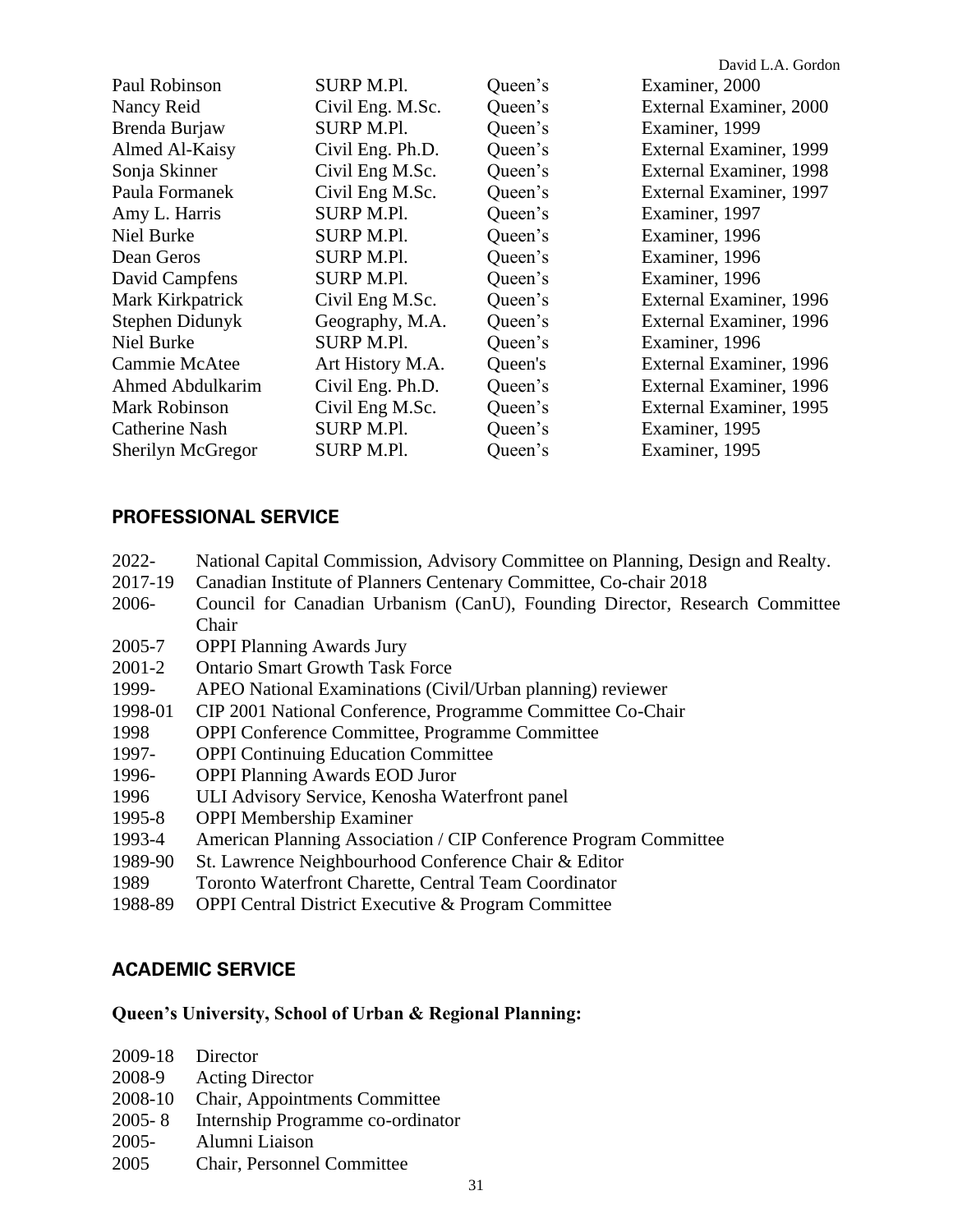2004-18 National Executive Forum on Public Property, Faculty Co-ordinator, Executive **Committee** 

- 2002-5 Graduate Admissions Co-ordinator
- 2002-5 School of Graduate Studies Council & Division V representative
- 1999-01 Chair, Visiting Speakers Committee
- 1999-01 Departmental Library Representative
- 1998-9 Appointments Committee
- 1998-9 Y2K programme co-ordinator
- 1997-9 Chair, Academic Committee
- 1997 SURP Director Search Committee
- 1996-01 Internship programme founder and co-ordinator
- 1995-9 School of Graduate Studies Council
- 1995-01 Professional development workshop co-ordinator
- 1994-9 Departmental Computing Representative

#### **Queen's University, Department of Geography and Planning:**

- 2020-21 RTP committee
- 2019-20 Undergraduate Committee
- 2015-18 Associate Head
- 2015-18 Executive Committee
- 2015-18 Arts Graduate Council
- 2015- SURP Graduate Committee
- 2018- Visiting Speakers Committee

#### **Queen's University:**

- 2018- Campus Master Plan Advisory Committee
- 2018- United Way Campaign Faculty Chair
- 2014-18 Campus Planning Advisory Committee
- 2014 Geography –SURP Task Force
- 2010-13 Centre for Obesity Research and Education, Board
- 2006-7 Industrial Relations Review Committee
- 2004-5 Queen's Centre Programme Committee and Urban Design Committee
- 1999-01 Integrated Learning Centre Green Building Committee
- 1998-01 Campus Plan Review Committee
- 1998- Campus Grounds Committee
- 1995-2013 Board of Trustees/ Senate Campus Planning and Development Committee (vice-chair 2010-13)
- 1980-82 Alumni Association John Orr Dinner Committee
- 1979-91 University Council (elected by graduates)
- 1974-78 Trustees / Senate Campus Planning Committee (co-chair 1976-78)
- 1974-78 Senate; Chair of the Student Senator caucus, 1976-7.

#### **Scholarly Journals and Publishers:**

- 2013- Principal Editor, *Canadian Planning and Policy*, 2013-15; 2018-
- 2019 Principal Editor, *Plan Canada CIP Centenary* special edition (225 pp)
- 2012 Guest Editor, *Town Planning Review*, Gordon Stephenson issue, (with J. Gregory)
- 2012- Member, Editorial Board, *Journal of Planning History*
- 2010 Guest Editor, *Plan Canada* 50<sup>th</sup> Anniversary special issue (with J. Grant and I. Skelton)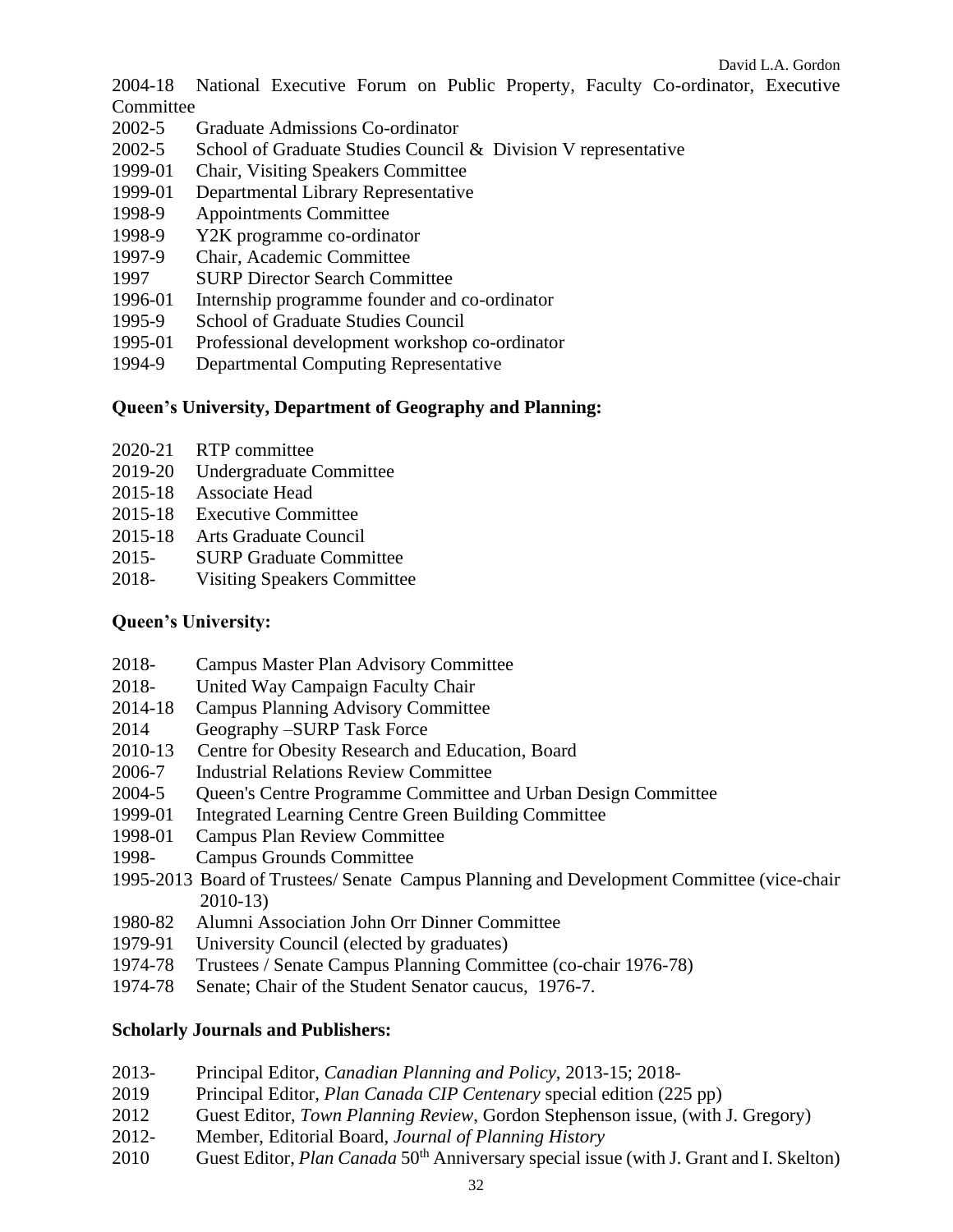| 2008-   | Member, Editorial Board, Journal of Architectural and Planning Research     |
|---------|-----------------------------------------------------------------------------|
| 2006-8  | Chair, Planning Perspectives prize jury, IPHS                               |
| 2005-17 | Member, Board of Directors, International Planning History Society          |
| 2002-7  | Editorial Board, Routledge Studies in History, Planning and the Environment |
| 2001    | Guest Editor, <i>Plan Canada</i> conference special edition                 |
| 2001    | Guest Editor, Urban History Review special edition on Jacques Gréber        |
| 2000-1  | CIP 2001 National Conference, Programme Committee Co-Chair                  |
| 2000    | Guest Editor, <i>Plan Canada</i> capital cities special edition             |
| 1999-   | Member, Editorial Board, Journal of Urban Design                            |
| 1999-   | Member, Editorial Board, Journal of Planning Literature                     |

Referee for: *Canadian Geographer*, *Canadian Journal of Urban and Regional Research, Canadian Planning and Policy, Cities* (UK), *Environment and Planning A* (UK), *Environment and Planning B* (UK), *Environment and Planning C* (UK), *Journal of the American Planning Association, Journal of Architectural and Planning Research* (USA), *Journal of Planning Education and Research* (USA), *Journal of Planning History* (USA)*, Journal of Planning Literature* (USA), *Journal of Planning Practice and Research* (UK), *Journal of Urban Design* (UK), *Journal of Urbanism* (USA), *Landscape and Urban Planning* (Europe)*, Landscape Journal* (USA), *Material History Review* (Canada), *Plan Canada, Planning Perspectives* (UK), *Planning Practice and Research* (UK), *Planning Theory and Practice* (UK), *Town Planning Review* (UK), *Urban Design International* (UK), *Urban History Review* (Canada), *Urban Studies*  (UK).

Book manuscript reviews for Island Press, Nelson, Neptis Foundation, Pergamon Press, Routledge, University of British Columbia Press, University of Ottawa Press; University of Toronto Press, University of Pennsylvania Press, Municipal Press, VIU Press

#### **Grant / Scholarship Review Committees:**

Ontario Graduate Scholarship, Planning and Environmental Studies, 1996, 2000, 2005, 2012 Social Sciences and Humanities Research Council, Committee 9 (Geography & Planning) 2002-3 US-Canada Fulbright Commission, 2003-5

Grant Proposal reviews for Canadian Foundation for Innovation, ETH Zurich, EU LEaDing Fellows Postdocs Program; Guggenheim Foundation, Humboldt Fellowships; Ontario Public Health, Social Sciences and Humanities Research Council of Canada, Shastri Indo-Canadian Fellowship, UK Canadian Studies Programme, US Sea Grant Research Program, Canada Research Chairs,

#### **Tenure, Promotion and Award Reviews:**

Bryn Mawr College, Urban Studies; Dalhousie University, Urban and Rural Planning; Harvard University, Urban Design and Planning; Massachusetts Institute of Technology, Urban Studies and Planning; McGill University, Architecture; Queen's College, City University of New York, History; Ryerson University, Urban Planning; University of Toronto, Geography and Planning; University College London, Planning.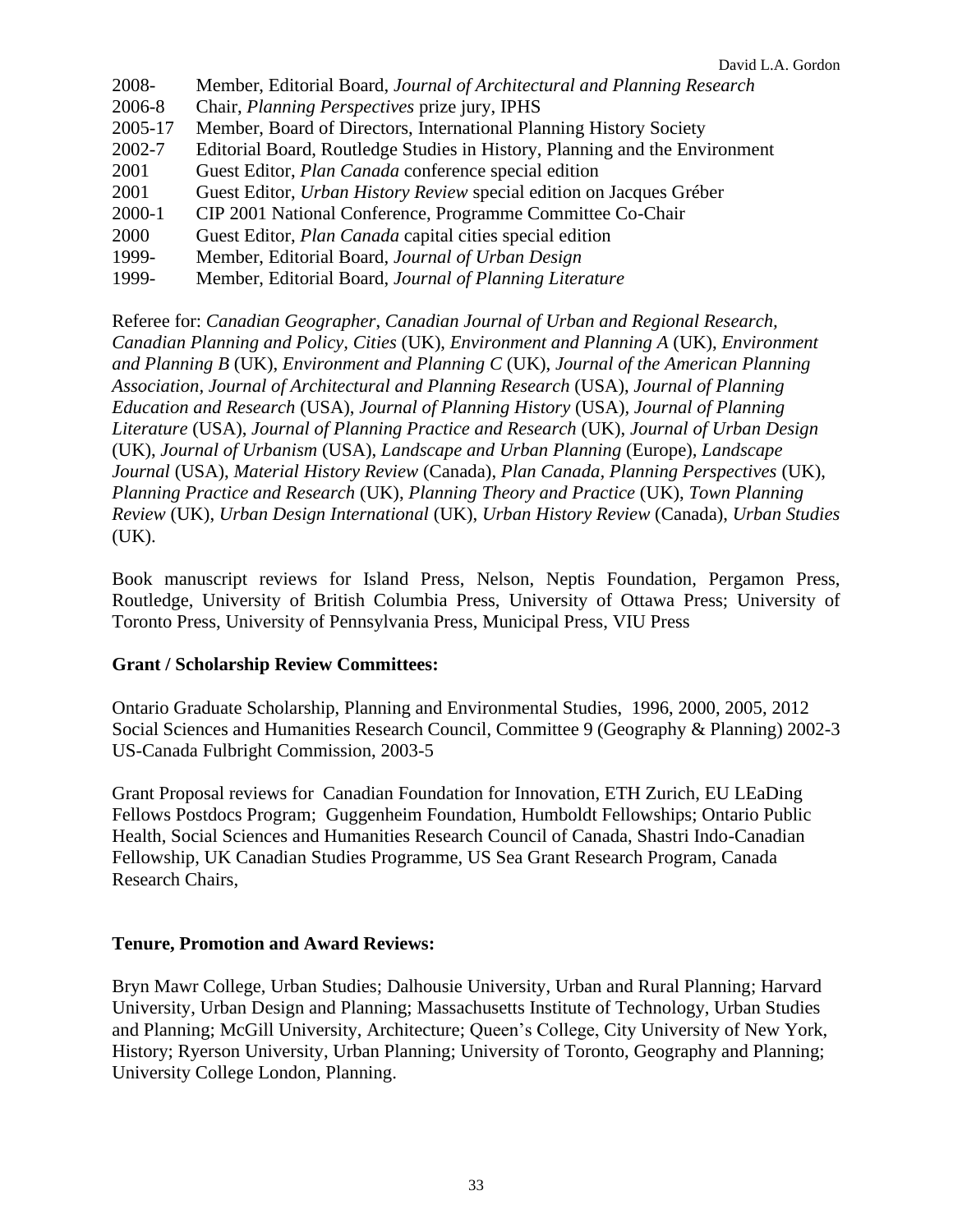### **PROFESSIONAL PROJECT EXPERIENCE**

#### **Urban Design and Planning**

- Ottawa Public Library / National Library and Archives site selection
- Sparks Street cultural landscape history (with C. Bray and B. Osborne)
- Seaton New Community, Pickering new town (with Klaus Dunker and Jan Gehl)
- Railway Lands Review, City of Toronto
- Oshawa Northwest Downtown Urban Design Study
- Ataratiri Site Plan, City of Toronto
- McGuinness Neighbourhood Plan, Etobicoke
- East of Bay Plan, Toronto
- Lower Yonge St. Urban Design Study, Toronto
- Bathurst-Spadina Neighbourhood Design Workshop, City of Toronto Housing Department
- Harbourfront 2000 Plan detailed site design, implementation strategy
- Spruce Grove Central Area Redevelopment Plan, Alberta
- Khasab Master Plan, Oman

#### **Environmental and Open Space Planning**

- Waterfront Planning and Redevelopment in Surrey BC
- Don River Valley Integrated Open Space Study (with HSW)
- Rouge Valley Park Plan (with HSW)
- Ataratiri Open Space Study (with HSW)
- Energy Planning Handbooks, Ontario
- Open Space Planning Study, Kingston

#### **Housing**

- Multi-family Housing for Community Sustainability Study (CMHC / Quadrangle Architects)
- St. Lawrence/Bathurst Spadina Neighbourhood Study
- Balmoral Drive Feasibility Study, Peel Non Profit Housing
- Crosse & Blackwell Building Housing Study historic preservation / non-profit housing
- McGuinness Warehouse, Etobicoke industrial warehouse into loft apartments
- Harbourfront Housing Policy Study submitted to the Crombie Commission
- Regent Park Design Charrette University of Toronto

#### **Transportation and Transit Planning**

- Central Waterfront Transportation Corridor Concept Plan, Crombie Commission
- Lower Don/Gardiner Sweep Study, City of Toronto
- Gardiner-Lakeshore Task Force, City of Toronto
- Heath Park, Toronto and York parking strategy
- Harbourfront LRT, Toronto Project Manager, planning and urban design co-ordination.
- Transportation and Parking Action Plan, Toronto Waterfront Council
- Hamilton-Wentworth Rapid Transit Project
- Queen's Quay Extension, Toronto
- Traffic impact and parking studies for various municipalities.